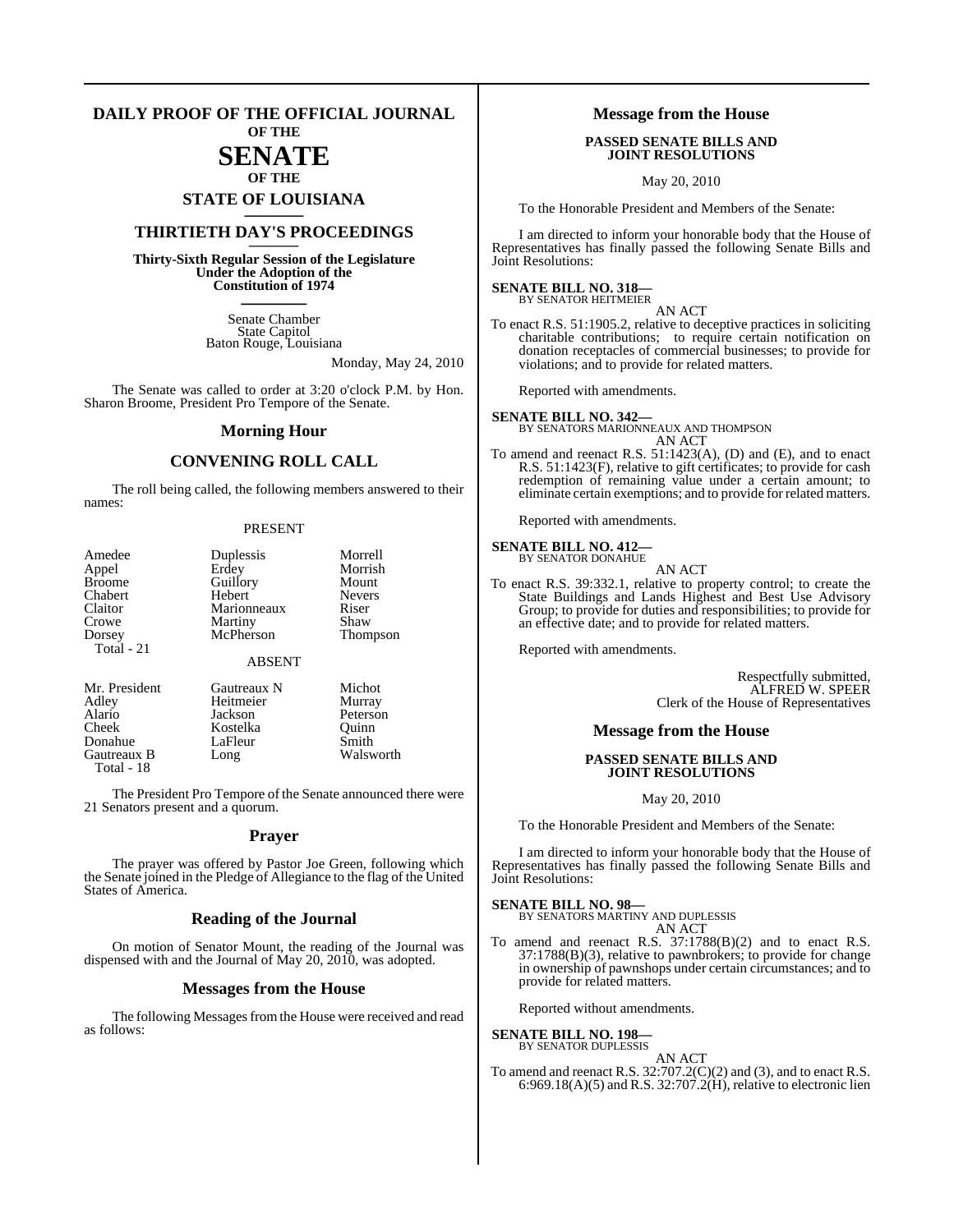# **Page 2 SENATE 30th DAY'S PROCEEDINGS**

and title services; to authorize financial institutions to charge consumer fees in connection with motor vehicle transactions; and to provide for related matters.

Reported without amendments.

#### **SENATE BILL NO. 291—** BY SENATOR DONAHUE

AN ACT

To amend and reenact R.S. 37:2171.2(B) and to enact R.S. 37:2171.2(C), relative to requirements for building permits; to require nonresident contractors to provide certain additional information prior to issuance of a permit; and to provide for related matters.

Reported without amendments.

#### **SENATE BILL NO. 404—** BY SENATOR DONAHUE

AN ACT

To enact R.S. 39:248, relative to state government services; to provide for the development of a long term plan to create regional governmental service centers; to provide for the submission of the plan to the Joint Legislative Committee on the Budget for approval; to provide for annual updating of the plan; and to provide for related matters.

Reported without amendments.

#### **SENATE BILL NO. 415—** BY SENATOR MICHOT

#### AN ACT

To enact R.S. 51:1427, relative to deceptive or unfair trade practices or acts; to prohibit a person from selling or offering to sell computer software products which the person has developed or manufactured, or services that the person develops or supplies, while knowingly using stolen or misappropriated computer software; to provide for sanctions; and to provide for related matters.

Reported without amendments.

#### **SENATE BILL NO. 484—** BY SENATOR DUPLESSIS

AN ACT

To amend and reenact R.S. 6:263, relative to capital, surplus, and dividends of state banks; to provide relative to state bank dividends and stock purchased or redeemed; to require capital surplus; and to provide for related matters.

Reported without amendments.

#### **SENATE BILL NO. 540—** BY SENATOR WALSWORTH

AN ACT

To amend and reenact R.S. 8:306, relative to the dedication of cemetery property; to provide for legislative intent; to provide for the protection of unmarked human burial sites; to provide for notice; and to provide for related matters.

Reported without amendments.

#### **SENATE BILL NO. 168—** BY SENATOR WALSWORTH

AN ACT

To amend and reenact R.S. 8:606(B) and (C), and 706 and to enact R.S.  $8:1(22.1)$  and  $606(D)$ , relative to cemeteries; to provide for commencement and completion requirements of mausoleums or similar structures; to provide for commencement and the completion requirements of improvements on undeveloped cemetery property; and to provide for related matters.

Reported without amendments.

#### **SENATE BILL NO. 616—**

BY SENATOR MCPHERSON AN ACT

To enact R.S. 32:61(A)(3) and R.S. 32:63(C); and to repeal R.S. 32:62, relative to speed limits on highways of this state; to authorize increases of the maximum speed on highways; and to provide for related matters.

Reported without amendments.

Respectfully submitted, ALFRED W. SPEER Clerk of the House of Representatives

#### **Message from the House**

#### **CONCURRING IN SENATE CONCURRENT RESOLUTIONS**

May 20, 2010

To the Honorable President and Members of the Senate:

I am directed to inform your honorable body that the House of Representatives has finally concurred in the following Senate Concurrent Resolutions:

#### **SENATE CONCURRENT RESOLUTION NO. 86—** BY SENATOR B. GAUTREAUX

A CONCURRENT RESOLUTION

To urge and request the State Board of Elementary and Secondary Education, the division of administration, and the Department of Education to study the feasibility of appropriating directly to the state retirement systems those funds currently included in the Minimum Foundation Program (MFP) appropriation for payment of the employer contributions to the retirement systems.

Reported without amendments.

## **SENATE CONCURRENT RESOLUTION NO. 88—** BY SENATOR CLAITOR A CONCURRENT RESOLUTION

To commend Catholic High School in Baton Rouge and its athletic program for earning five separate state championships in 2009- 2010.

Reported without amendments.

Respectfully submitted, ALFRED W. SPEER Clerk of the House of Representatives

## **Privilege Report of the Legislative Bureau**

May 24, 2010

To the President and Members of the Senate:

I am directed by your Legislative Bureau to submit the following report:

The following bills are approved as to construction and duplication. We advise and suggest the following amendments to the engrossed bills and reengrossed bills.

#### **HOUSE BILL NO. 4—**

BY REPRESENTATIVE DOERGE

AN ACT To amend and reenact R.S.  $33:1448(G)(1)$  and to enact R.S. 33:1448(Y), relative to the premium costs of group hospital and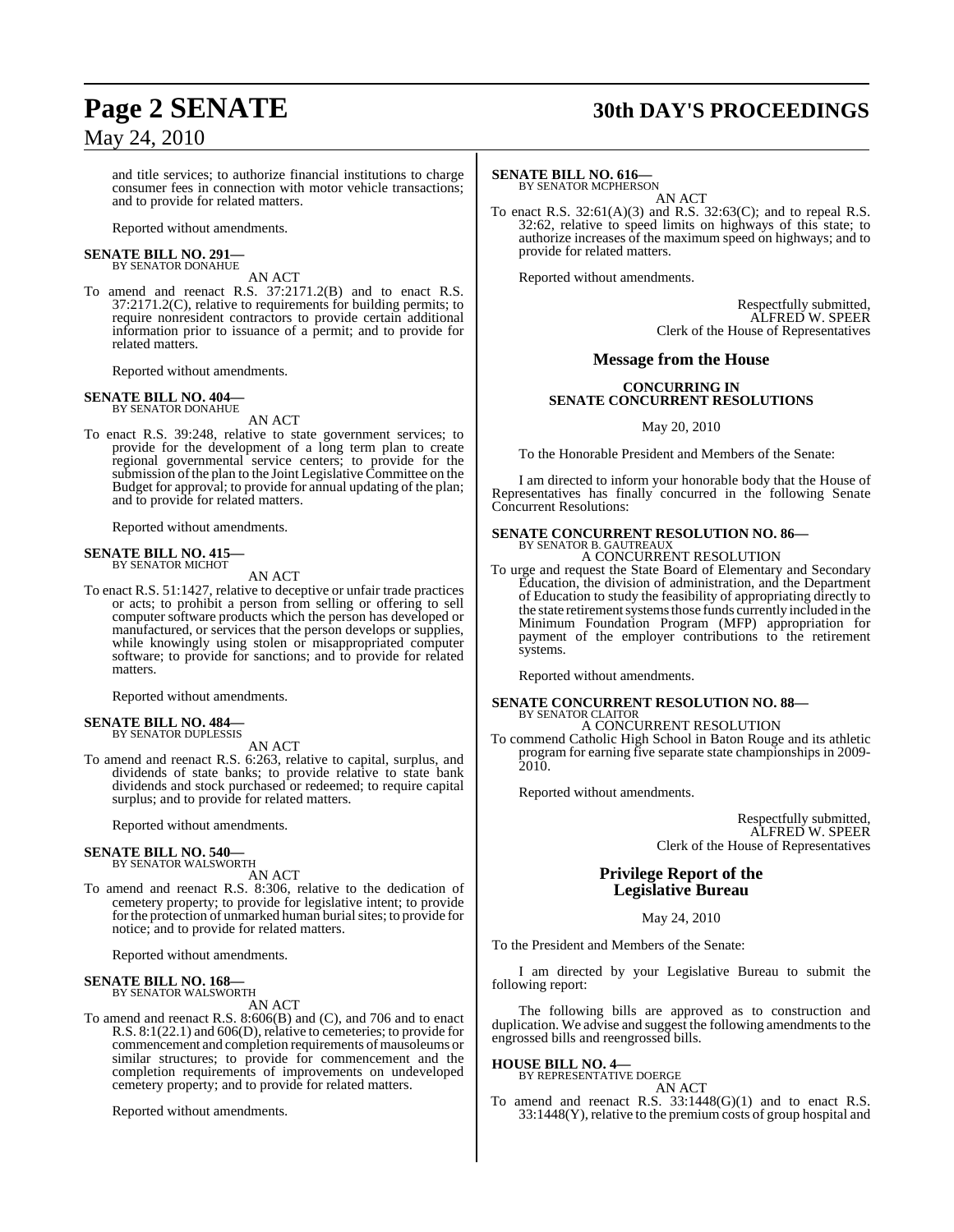# **30th DAY'S PROCEEDINGS Page 3 SENATE**

# May 24, 2010

health insurance for retired sheriffs and retired deputy sheriffs in Webster Parish; to provide for eligibility for payment of premium costs; and to provide for related matters.

Reported without amendments.

#### **HOUSE BILL NO. 100—** BY REPRESENTATIVE ARNOLD

AN ACT

To enact R.S. 49:191(5)(b) and to repeal R.S. 49:191(3)(e), relative to the Department of Economic Development, including provisions to provide for the re-creation of the Department of Economic Development and the statutory entities made a part of the department by law; to provide for the effective termination date for all statutory authority for the existence of such statutory entities; and to provide for related matters.

Reported without amendments.

#### **HOUSE BILL NO. 114—** BY REPRESENTATIVE MILLS

AN ACT

To repeal R.S.  $40:1005(A)(5)$ , relative to the Prescription Monitoring Program Advisory Council; to remove the president of the Louisiana State Board of Examiners of Psychologists from the Prescription Monitoring Program Advisory Council.

Reported without amendments.

#### **HOUSE BILL NO. 153—**

BY REPRESENTATIVE LAFONTA AN ACT

To amend and reenact R.S. 40:2018.1(G), relative to the Louisiana Commission on HIV, AIDS, and Hepatitis C; to provide for a termination date; and to provide for related matters.

Reported without amendments.

#### **HOUSE BILL NO. 197—**

BY REPRESENTATIVE MILLS AN ACT

To amend and reenact R.S. 40:1005(A)(5) and 1013(C) and to enact R.S.  $40:1003(6)(e)$  and  $1005(A)(26)$ , relative to the Prescription Monitoring Program; to further define "dispenser"; to provide for the membership of the Prescription Monitoring Program Advisory Council; to provide with respect to the levying and collection of fees by the Louisiana Board of Pharmacy; and to provide for related matters.

Reported without amendments.

#### **HOUSE BILL NO. 204—**

BY REPRESENTATIVE CORTEZ AN ACT

To amend and reenact R.S. 22:972(A), relative to health and accident insurance policies; to increase the amount of time before a form for such a policy is deemed approved before the commissioner of insurance's approval; and to provide for related matters.

Reported without amendments.

#### **HOUSE BILL NO. 285—** BY REPRESENTATIVE PEARSON

AN ACT

To enact R.S. 22:446, relative to surplus lines insurance; to exempt approved unauthorized insurers delivering such insurance in this state from laws regarding form and rate filing and approval; and to provide for related matters.

Reported without amendments.

#### **HOUSE BILL NO. 297—**

BY REPRESENTATIVE GUINN AN ACT

To enact Part VIII of Chapter 6 of Title 40 of the Louisiana Revised Statutes of 1950, to be comprised of R.S. 40:1486.1 and 1486.2, relative to safe transportation of offshore oil platform workers; to provide for purpose; to provide for flotation devices to be equipped with personal locator beacons; and to provide for related matters.

Reported without amendments.

#### **HOUSE BILL NO. 312—**

BY REPRESENTATIVE SMILEY AN ACT

To amend and reenact R.S. 40:1097, relative to the donation of blood by certain minors; to provide for the criteria that must be met in order for certain minorsto donate blood; to provide for consent; to provide restrictions upon compensation for blood donation by certain minors; and to provide for related matters.

Reported without amendments.

# **HOUSE BILL NO. 324—** BY REPRESENTATIVE CORTEZ

- AN ACT
- To amend and reenact R.S. 49:316.1(A)(2)(a) and (c), relative to the Department of Insurance; to authorize that department to accept credit and debit cards for payment of obligations owed to the state through use of a private third-party processor with a convenience fee charged by such processor; and to provide for related matters.

Reported without amendments.

# **HOUSE BILL NO. 340—** BY REPRESENTATIVE ARNOLD

AN ACT

To amend and reenact R.S. 9:1123.115(A) and to enact R.S. 9:1121.111, relative to the Louisiana Condominium Act; to require an advance be put in escrow accounts when purchasing a condominium unit; and to provide for related matters.

Reported with amendments.

#### **LEGISLATIVE BUREAU AMENDMENTS**

Amendments proposed by Legislative Bureau to Reengrossed House Bill No. 340 by Representative Arnold

#### AMENDMENT NO. 1

On page 1, line 2, following "reenact" and before "and to" change "R.S.  $\frac{5!}{1!}$ :1123.115(A)" to "R.S. 9:1123.115(A)(1) and (2)"

#### AMENDMENT NO. 2

On page 1, line 6, following "Section 1." and before "is hereby" change "R.S. 9:1123.115(A)" to "R.S. 9:1123.115(A)(1) and (2)"

#### **HOUSE BILL NO. 370—**

BY REPRESENTATIVE ARNOLD

AN ACT To amend and reenact R.S. 9:3891(8) and (9) and to enact R.S. 9:3891(14), relative to agency relations in real estate transactions; to provide for a change in the definition of "designated agency" and "designated agent"; to provide for a definition of "substantive contact"; and to provide for related matters.

Reported without amendments.

#### **HOUSE BILL NO. 380—**

BY REPRESENTATIVE HUTTER AN ACT

To amend and reenact R.S. 40:1300.143(7)(a)(xiii)(introductory paragraph), relative to the Rural Hospital Preservation Act; to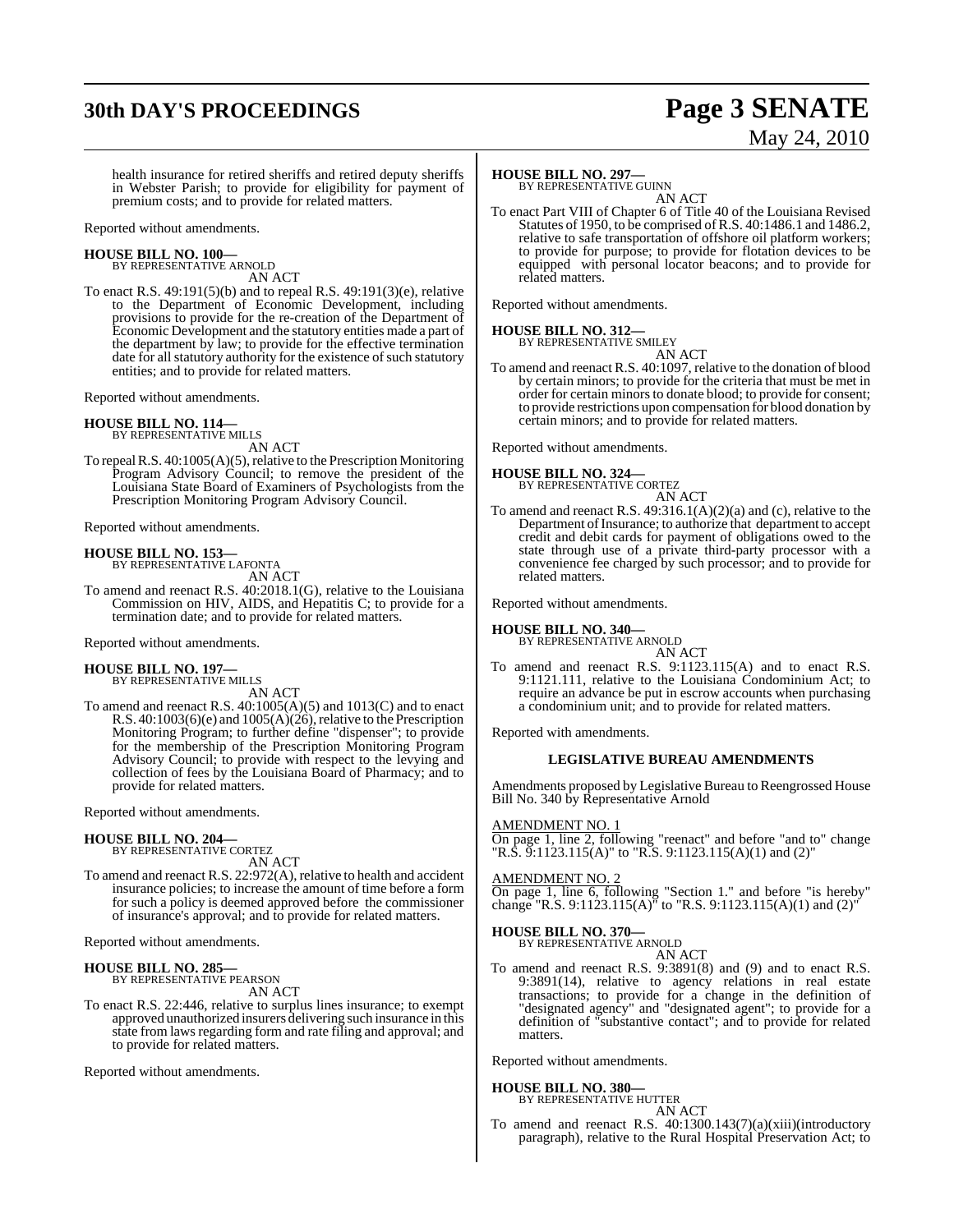# **Page 4 SENATE 30th DAY'S PROCEEDINGS**

provide for the definition of certain rural hospitals; and to provide for related matters.

Reported without amendments.

#### **HOUSE BILL NO. 396—** BY REPRESENTATIVE ARNOLD

AN ACT

To amend and reenactR.S. 40:1749.13(B)(1) and (3) and 1749.14(A) and (B), to enact R.S.  $40:1749.12(14)$  and  $1749.15.1$ , and to repeal R.S. 40:1749.13(E), relative to the Louisiana Underground Utilities and Facilities Damage Prevention Law; to define priority calls; to require regional notification centers to receive emergency locate requests twenty-four hours a day; to authorize a notice of intent to excavate to be sent electronically; to require a member operator to furnish the regional notification center with emergency contact information; to require a record of electronic notice to be retained by the regional notification center; to require an operator of an underground cable television utility to participate in regional notification centers; to provide for an exemption for priority calls; to repeal expired temporary notification provisions; and to provide for related matters.

Reported with amendments.

#### **LEGISLATIVE BUREAU AMENDMENTS**

Amendments proposed by Legislative Bureau to Reengrossed House Bill No. 396 by Representative Arnold

#### AMENDMENT NO. 1

In Senate Committee Amendment No. 1 proposed by the Senate Committee on Commerce, Consumer Protection and International Affairs and adopted by the Senate on May 20, 2010, on page 1, line 6, change "1749.14(C)(1)(v)" to "1749.14(C)(1)(b)(v)"

#### AMENDMENT NO. 2

In Senate Committee Amendment No. 6 proposed by the Senate Committee on Commerce, Consumer Protection and International Affairs and adopted by the Senate on May 20, 2010, on page 1, line 23, following "and" and before "are" change "1749.14 $(\tilde{C})(1)(v)$ " to  $"1749.14(C)$ (1)(b)(v)"

#### AMENDMENT NO. 3

On page 2, line 7, following "40:1749.15" and before ", prior" delete "and 1749.15.1"

# **HOUSE BILL NO. 447—** BY REPRESENTATIVE PEARSON

AN ACT

To amend and reenact R.S. 22:881.1, relative to certificates of insurance; to define such certificates and otherwise provide with respect to their issuance and effect; to provide for the responsibilities of the commissioner of insurance relative to such certificates, including approval of forms and enforcement; to provide for prohibitions and penalties; and to provide for related matters.

Reported with amendments.

#### **LEGISLATIVE BUREAU AMENDMENTS**

Amendments proposed by Legislative Bureau to Reengrossed House Bill No. 447 by Representative Pearson

#### AMENDMENT NO. 1

In Senate Committee Amendment No. 3 proposed by the Senate Committee on Insurance and adopted by the Senate on May 20, 2010, on page 1, line 12, following "Further," and before "such" insert "use of"

#### AMENDMENT NO. 2

In Senate Committee Amendment No. 3 proposed by the Senate Committee on Insurance and adopted by the Senate on May 20, 2010, on page 1, line 13, following "shall not be" and before "of

Subsection" change "considered a violation" to ", in and of itself, cause for disapproval by the commissioner under the provisions'

#### AMENDMENT NO. 3

On page 5, line 7, following "shall" and before "have" delete "only"

AMENDMENT NO. 4 On page 5, line 9, following "insurance" and before "if" insert "only"

#### **HOUSE BILL NO. 448—** BY REPRESENTATIVE FOIL

AN ACT

To amend and reenact R.S. 37:1864.1(A), 1866, and 1867(A) and to enact R.S. 37:1862.1, relative to secondhand dealers; to provide for record and reporting requirements; to require secondhand dealers to photograph merchandise that is purchased; to provide for changes to daily reports required by secondhand dealers; to provide for the location of items purchased by a secondhand dealer; and to provide for related matters.

Reported without amendments.

#### **HOUSE BILL NO. 581—**

BY REPRESENTATIVE KLECKLEY

- AN ACT
- To amend and reenact R.S. 22:361(7) and (8) and 364(introductory paragraph) and to enact R.S.  $22:361(9)$  and  $(10)$  and  $364(B)$ , relative to vehicle mechanical breakdown insurers; to provide a definition of road hazard and vehicle component coverage contracts; to provide an exception to the licensing requirements for vehicle mechanical breakdown insurers; and to provide for related matters.

Reported without amendments.

**HOUSE BILL NO. 582—** BY REPRESENTATIVE BALDONE AN ACT

To amend and reenact R.S. 39:1659 and 40:1300.281(F), relative to prosthetic and orthotic services; to provide for exceptions; and to provide for related matters.

Reported without amendments.

# **HOUSE BILL NO. 591—** BY REPRESENTATIVE ARNOLD

AN ACT

To enact R.S. 6:969.24.1 and 969.24.2, relative to the Motor Vehicle Sales Finance Act; to prohibit any act that lessens or eliminates competition; to provide for exceptions; to prohibit a lender in a motor vehicle retail purchase from requiring a dealer to sell any insurance coverage, service, or product in order to secure preferential financing rates; and to provide for related matters.

Reported with amendments.

### **LEGISLATIVE BUREAU AMENDMENTS**

Amendments proposed by Legislative Bureau to Engrossed House Bill No. 591 by Representative Arnold

### AMENDMENT NO. 1

In Senate Committee Amendment No. 2 proposed by the Senate Committee on Commerce, Consumer Protection and International Affairs and adopted by the Senate on May 20, 2010, on page 1, line 5, change "page 12" to "line 12" and "page 13" to "line 13"

### **HOUSE BILL NO. 614—**

BY REPRESENTATIVE PONTI

AN ACT

To enact R.S. 37:1490, relative to home inspections; to prohibit the performance of both home inspection services and real estate professionalservices by the same person in a transaction; and to provide for related matters.

Reported without amendments.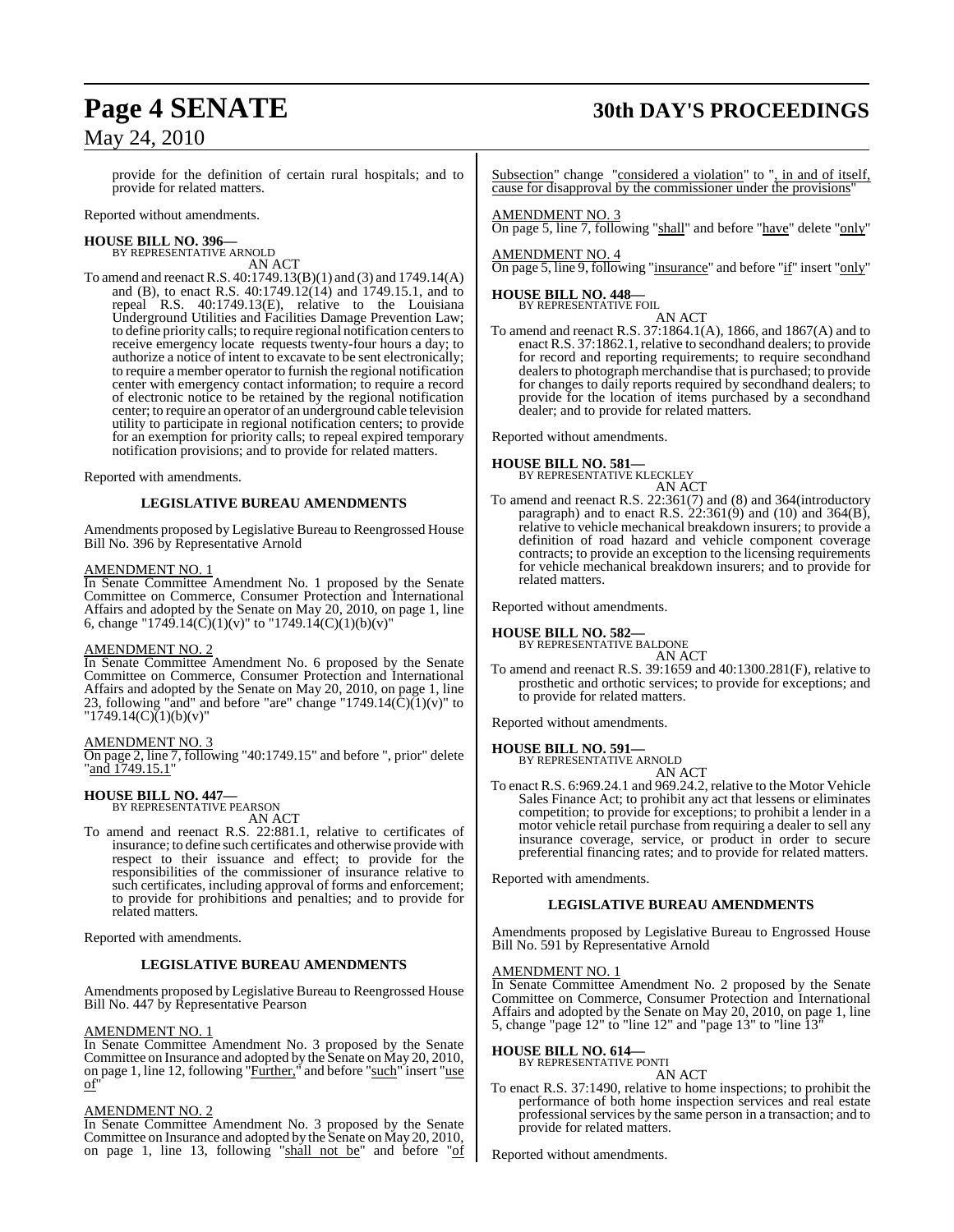# **30th DAY'S PROCEEDINGS Page 5 SENATE**

# May 24, 2010

#### **HOUSE BILL NO. 615—**

BY REPRESENTATIVE KATZ AN ACT

To enact R.S. 49:191(5)(b) and to repeal R.S. 49:191(3)(j), relative to the Department of Social Services; to provide for re-creation of the Department of Social Services and the statutory entities made a part of the department by law; to provide for the effective termination date for all statutory authority for the existence of such statutory entities; and to provide for related matters.

Reported without amendments.

# **HOUSE BILL NO. 766—** BY REPRESENTATIVE TUCKER

AN ACT

To amend and reenact R.S. 46:2742(B)(introductory paragraph), (2),  $(5)(d)$ ,  $(7)$ , and  $(11)$ , relative to the Medicaid case mix reimbursement methodology for nursing homes; to provide for a date for promulgation of rules and regulations; to modify the reimbursement for direct care costs; to change the minimum occupancy penalty; to provide for the frequency of rate rebasing; to provide for an effective date; and to provide for related matters.

Reported without amendments.

# **HOUSE BILL NO. 776—** BY REPRESENTATIVE WILLMOTT

AN ACT

To amend and reenact R.S. 40:2116(J)(1)(introductory paragraph) and (c), relative to facility need review approvals; to provide for applicability of facility need review approvals; to extend the period of facility need review approval for certain facilities; to provide for certain exceptions to facility need review approval extension; and to provide for related matters.

Reported without amendments.

# **HOUSE BILL NO. 872—** BY REPRESENTATIVE MILLS

AN ACT

To enact R.S. 37:1218, relative to the administration of influenza immunizations; to provide for allowable pharmacist services; to provide for conditions under which pharmacists may administer influenza immunizations; and to provide for related matters.

Reported without amendments.

#### **HOUSE BILL NO. 1030—**

BY REPRESENTATIVES ST. GERMAIN, BOBBY BADON, BARROW,<br>BILLIOT, BURRELL, DIXON, DOERGE, GISCLAIR, GUILLORY, HILL,<br>JOHNSON, LAFONTA, MONTOUCET, NORTON, PUGH, GARY SMITH,<br>PATRICIA SMITH, AND STIAES

AN ACT

To amend and reenact R.S. 40:1232.1(A)(2) and (3) and 1232.3, relative to emergency medical services; to set a maximum fee for an emergency medical technician-basic certification and recertification for any individual who is an employee or volunteer of the state of Louisiana or another public entity, a municipal fire department, a fire protection district, a volunteer fire department, or a municipal law enforcement agency; to exempt certain employees or volunteers of the state of Louisiana or another public entity, a municipal fire department, a fire protection district, or a volunteer fire department from the authority of the Louisiana Emergency Medical Services Certification Commission to conduct disciplinary hearings, request investigations, and initiate prosecution, with certain exceptions and conditions; and to provide for related matters.

Reported without amendments.

#### **HOUSE BILL NO. 1078—**

BY REPRESENTATIVE FOIL

AN ACT To amend and reenact R.S. 36:104(A)(7) and (14) and R.S. 51:935, 2341(D)(2), and 2461 and to repeal R.S. 25:318(E), R.S. 33:130.753(C) and 4708(C)(5), R.S. 36:104(A)(8), R.S. 39:1953(B)(8), 2006(E), and 2176(E), R.S. 47:6020.4, 6027(F), and 6036(D)(5) and R.S. 51:1786(4), 1927.2, 2312(F), and 2319, relative to reporting requirements of the Louisiana Department of Economic Development and the Louisiana Economic Development Corporation; to provide for changes to reporting requirements of the Louisiana Department of Economic Development to various state agencies; and to provide for related matters.

Reported without amendments.

# **HOUSE BILL NO. 1095—** BY REPRESENTATIVE MILLS

- AN ACT
- To amend and reenact R.S. 40:1006(B) and (E) and R.S. 40:1007(D), (E)(1) and (2), and (F)(introductory paragraph), relative to the Prescription Monitoring Program; to provide for reporting; to provide for access to information; and to provide for related matters.

Reported without amendments.

#### **HOUSE BILL NO. 1207—**

BY REPRESENTATIVE ARNOLD

AN ACT To amend and reenact R.S.  $10:9-109(c)(4)$ ,  $(5)$ , and  $(6)(C)$  and to enact R.S. 10:9-109(c)(7) and Part VII of Chapter 9 of Title 45 of the Louisiana Revised Statutes of 1950, to be comprised of R.S. 45:1251 through 1261, relative to utilities; to provide for security interests in investment recovery property; to provide for legislative intent and definitions; to provide with respect to issuance of financing orders; to provide for appeals of financing orders; to provide for a utility's interest in a financing order; to provide for investment recovery property; to provide for the sale of investment recovery property; to provide for the perfection and true sale status of a sale of investment recovery property; to provide for subsidiaries of electric utilities; to provide for conflicts of laws; to provide for the creation, perfection, and priority of security interests in investment recovery property; to provide a state pledge of non-impairment of investment recovery bonds; to exempt investment recovery bonds from being public debt; to provide an exclusion from secured transaction provisions of the uniform commercial laws; to provide for non-impairment of the jurisdiction of the commission; and to provide for related matters.

Reported with amendments.

#### **LEGISLATIVE BUREAU AMENDMENTS**

Amendments proposed by Legislative Bureau to Reengrossed House Bill No. 1207 by Representative Arnold

#### AMENDMENT NO. 1

On page 8, line 9, following "other" and before "of" change "byproducts" to "byproducts"

#### AMENDMENT NO. 2

On page 8, line 16, following "to" change "any of the foregoing" to "any costs as provided in Subparagraph (a) and (b) of this Paragraph"

#### AMENDMENT NO. 3

On page 14, line 16, after "time" insert "period"

#### AMENDMENT NO. 4

On page 14, line 22, following "court" and before "and" delete ","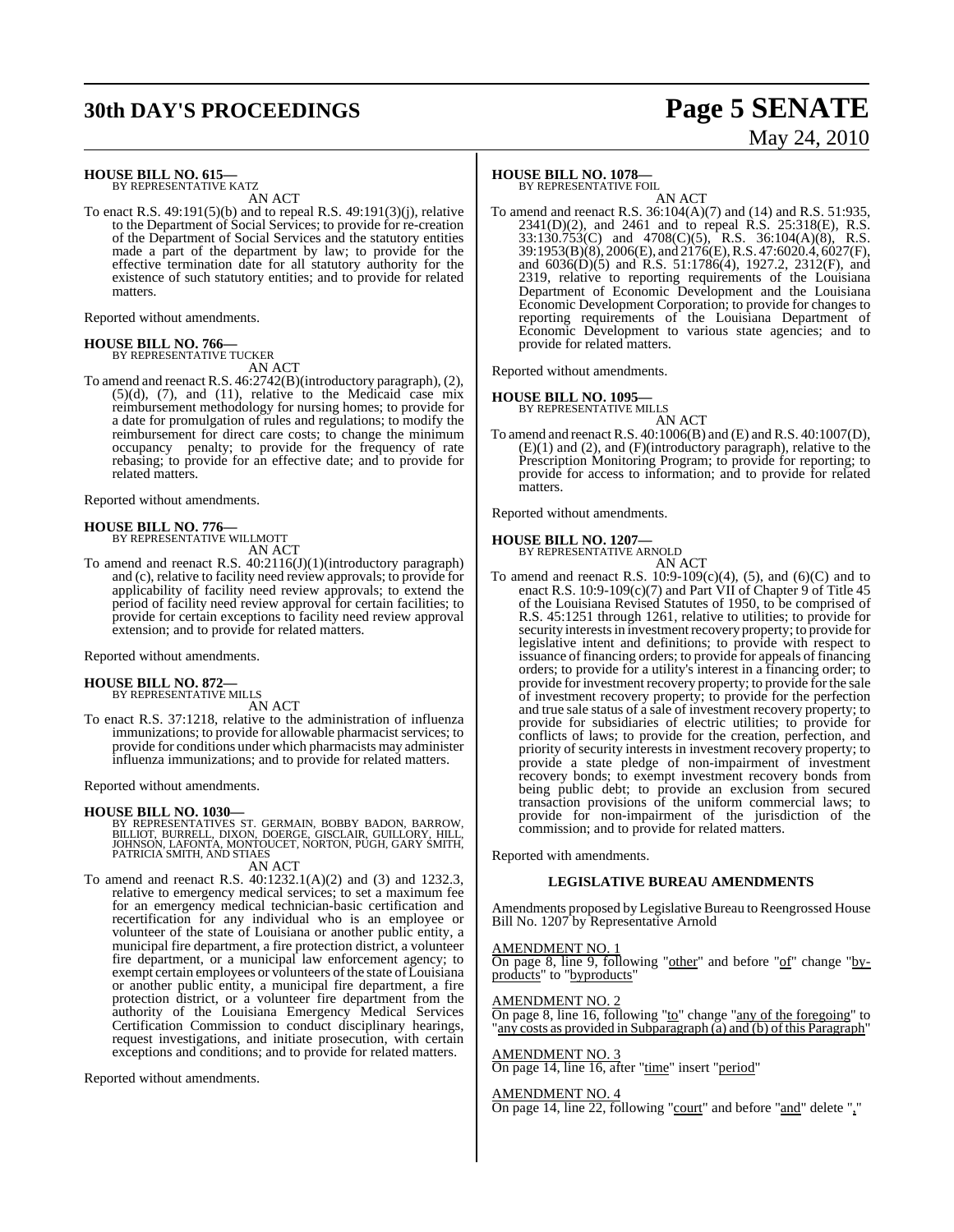# **Page 6 SENATE 30th DAY'S PROCEEDINGS**

## May 24, 2010

AMENDMENT NO. 5

On page 17, line 11, and before "in" change "apply" to "applying"

**HOUSE BILL NO. 1271—** BY REPRESENTATIVE ST. GERMAIN

AN ACT

To amend and reenact R.S. 40:1232.2(B)(1)(introductory paragraph) and (b) and to enact R.S. 40:1232.2(B)(1)(d) and (e), relative to the Louisiana Emergency Medical Services Certification Commission; to provide for membership; to provide for a date for change of certain membership; and to provide for related matters.

Reported without amendments.

#### **HOUSE BILL NO. 1407— (Substitute for House Bill No. 450 by Representative Foil)** BY REPRESENTATIVE FOIL

AN ACT

To amend and reenact R.S. 3:3807(B)(2), relative to retail florists; to repeal certain examination requirements for retail florists; and to provide for related matters.

Reported without amendments.

#### **HOUSE BILL NO. 1408— (Substitute for House Bill No. 1208 by Representative Tucker)** BY REPRESENTATIVE TUCKER

AN ACT

To enact R.S. 4:185.1, relative to gaming proceeds; to provide for auditing of the Horsemen's Benevolent and Protective Association and its operations and programs by the legislative auditor; to provide for guidelines; and to provide for related matters.

Reported without amendments.

#### **HOUSE BILL NO. 1464— (Substitute for House Bill No. 1089 by Representative Ellington)**<br>BY REPRESENTATIVE ELLINGTON AN ACT

To enact R.S. 32:1268.3 and to repeal R.S. 32:1268.1(B), relative to repurchase of marine products; to provide for the repurchase of marine products by a manufacturer, distributor, or wholesaler; to provide for termination agreements; to provide for exemptions; and to provide for related matters.

Reported without amendments.

Respectfully submitted, ROB MARIONNEAUX Chairman

### **Adoption of Legislative Bureau Report**

On motion of Senator Marionneaux, the Legislative Bureau amendments were adopted and the Bills and Joint Resolutions were read by title and passed to a third reading.

#### **Introduction of Senate Resolutions**

Senator Jackson asked for and obtained a suspension of the rules to read Senate Resolutions a first and second time.

#### **SENATE RESOLUTION NO. 86—** BY SENATOR LAFLEUR

A RESOLUTION

To commend the Tunica-Biloxi Tribe of Louisiana for its many contributions made to the state with its history, culture, and people, and to proclaim May 24, 2010, as Tunica-Biloxi Day at the Senate.

The resolution was read by title and placed on the Calendar for a second reading.

#### **SENATE RESOLUTION NO. 87—**

BY SENATOR JACKSON A RESOLUTION

To recognize Monday, May 24, 2010, as Children's Defense Fund Day and to commend the Children's Defense Fund.

On motion of Senator Jackson the resolution was read by title and adopted.

#### **SENATE RESOLUTION NO. 88—** BY SENATOR HEBERT

A RESOLUTION

To urge and request the Louisiana Legislative Auditor to conduct a compliance audit and a performance audit of the district attorney's office in the Sixteenth Judicial District.

On motion of Senator Hebert the resolution was read by title and adopted.

# **SENATE RESOLUTION NO. 89—** BY SENATOR ADLEY

A RESOLUTION

To memorialize the Congress of the United States to enact House Concurrent Resolution 226 to support observance of "Spirit of '45 Day".

On motion of Senator Adley the resolution was read by title and adopted.

#### **SENATE RESOLUTION NO. 90—** BY SENATOR GUILLORY

A RESOLUTION

To create and provide with respect to a special Senate committee to study and make recommendations with respect to the adequacy of funding for the operation of the office of state police, the operation of the state's correctional system, and the function and operation of the state's parole and probation system.

The resolution was read by title and referred by the President to the Committee on Senate and Governmental Affairs.

#### **Introduction of Senate Concurrent Resolutions**

Senator Murray asked for and obtained a suspension of the rules to read Senate Concurrent Resolutions a first and second time.

# **SENATE CONCURRENT RESOLUTION NO. 89—** BY SENATOR MURRAY

A CONCURRENT RESOLUTION

To urge and request Louisiana law firms, lawdepartments, and courts to execute the Louisiana State Bar Association Statement of Diversity Principles.

The resolution was read by title. Senator Murray moved to adopt the Senate Concurrent Resolution.

## **ROLL CALL**

The roll was called with the following result:

**Gautreaux N** 

#### YEAS

Adley Erdey Morrell Alario Gautreaux B Morrish Appel Hebert Murray Broome Jackson<br>Chabert LaFleur Chabert LaFleur Peterson Cheek Long Shaw<br>Claitor Marionneaux Smith Claitor Marionneaux<br>Dorsey Martiny Dorsey Martiny Thompson<br>
Duplessis Michot Walsworth Total - 30

Walsworth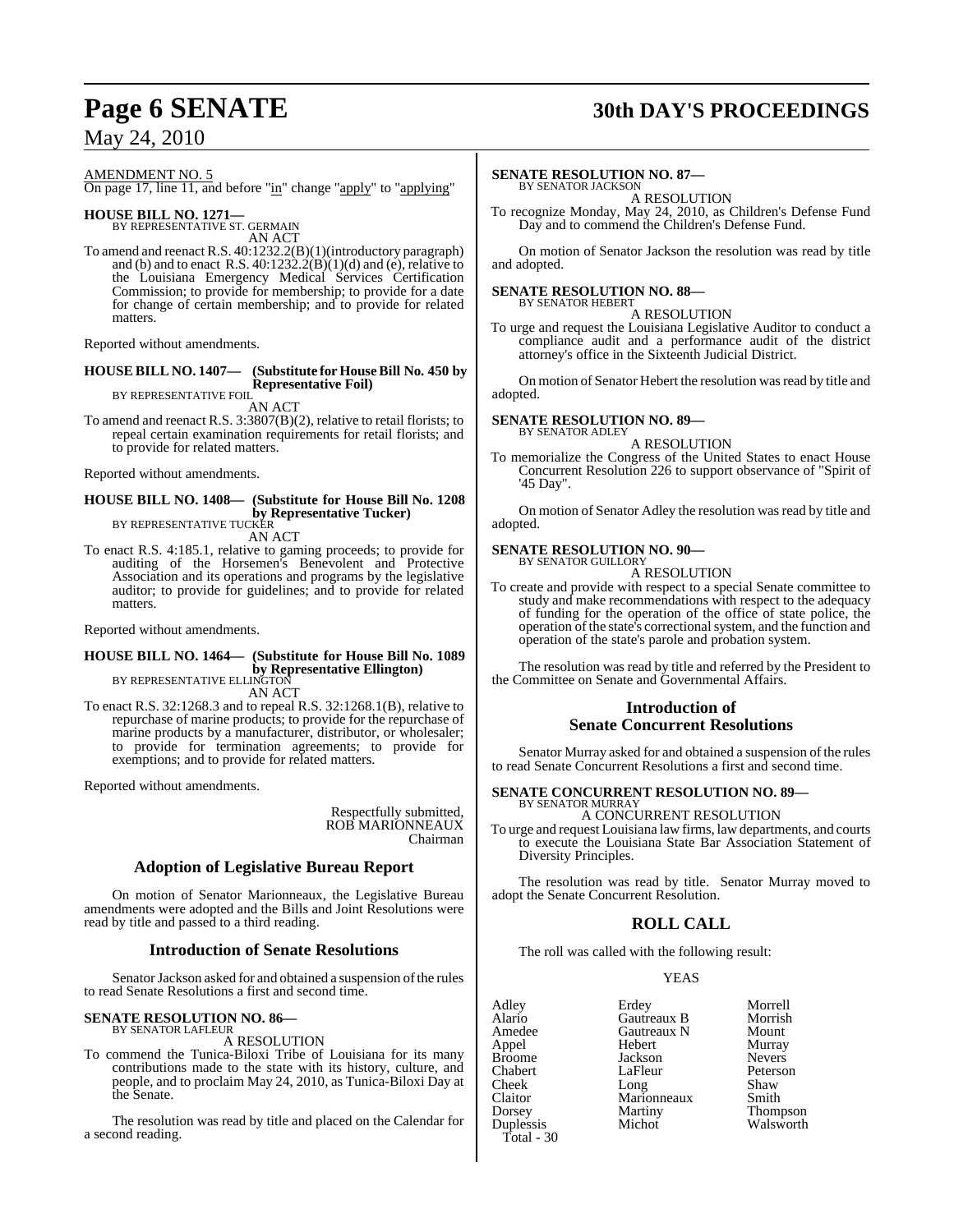# **30th DAY'S PROCEEDINGS Page 7 SENATE**

### **NAYS**

#### Total - 0

#### ABSENT

| Mr. President | Guillory  | McPherson |
|---------------|-----------|-----------|
| Crowe         | Heitmeier | Ouinn     |
| Donahue       | Kostelka  | Riser     |
| Total - 9     |           |           |

The Chair declared the Senate adopted the Senate Concurrent Resolution and ordered it sent to the House.

#### **Messages from the House**

The following Messages from the House were received and read as follows:

#### **Message from the House**

#### **ASKING CONCURRENCE IN HOUSE BILLS AND JOINT RESOLUTIONS**

#### May 24, 2010

To the Honorable President and Members of the Senate:

I am directed to inform your honorable body that the House of Representatives has finally passed and asks your concurrence in the following House Bills and Joint Resolutions:

| HB No. 189  | HB No. 214  | <b>HB</b> No. 538 |
|-------------|-------------|-------------------|
| HB No. 781  | HB No. 1293 | HB No. 1310       |
| HB No. 244  | HB No. 1172 | HB No. 1376       |
| HB No. 1458 | HB No. 1481 | HB No. 1442       |
|             |             |                   |

HB No. 1443

Respectfully submitted, ALFRED W. SPEER Clerk of the House of Representatives

#### **House Bills and Joint Resolutions on First Reading**

**HOUSE BILL NO. 189—**

BY REPRESENTATIVE RICHARD AND SENATOR KOSTELKA AN ACT

To enact R.S. 11:441.2, relative to early retirement; to enact the Early Retirement and Payroll Reduction Act; to provide for a reduction in state employment and for early retirement of members of the Louisiana State Employees' Retirement System; to provide for eligibility, retirement benefits, restrictions on hiring new employees, abolition of vacated positions, restrictions on appropriated funds, and funding; to provide an effective date; and to provide for related matters.

The bill was read by title and placed on the Calendar for a second reading.

# **HOUSE BILL NO. 214—** BY REPRESENTATIVE KLECKLEY

AN ACT

To amend and reenact Code of Civil Procedure Article 253(B) and to enact Code of Civil Procedure Article 253(C), relative to the electronic filing and storage of documents; to authorize the establishment of a system; to provide procedures; and to provide for related matters.

The bill was read by title and placed on the Calendar for a second reading.

#### **HOUSE BILL NO. 244—**

BY REPRESENTATIVE KLECKLEY AN ACT

To amend and reenact R.S. 22:1000(A)(1)(a)(vi) and (2), 1002, and 1003 and to enact R.S. 22:1003.1, relative to dependent health insurance coverage for children or grandchildren; to provide for such coverage until the age of twenty-six; to delete the requirement for full-time student status; to delete the requirement for unmarried status; to provide for exceptions; to set certain requirements and restrictions for health insurance issuers and health maintenance organizations in providing such coverage; to exempt the Office of Group Benefits; and to provide for related matters.

The bill was read by title and placed on the Calendar for a second reading.

#### **HOUSE BILL NO. 538—**

BY REPRESENTATIVE BURFORD AN ACT

To enact R.S. 33:2740.18.4, relative to the city of Mansfield; to authorize the governing authority of the city to levy and collect a hotel occupancy tax subject to voter approval; to provide for the use of such tax; and to provide for related matters.

The bill was read by title and placed on the Calendar for a second reading.

#### **HOUSE BILL NO. 781—**

BY REPRESENTATIVE CHAMPAGNE AN ACT

To enact R.S. 33:7714, relative to wastewater districts; to create a consolidated wastewater district for the towns of Erath and Delcambre; to provide for the purpose, boundaries, and powers of the district; to provide for the governance of the district; to provide for the issuance of bonds; to provide restrictions on the issuance of bonds; to provide for the assumption of debt; to provide for the levy of an ad valorem tax; to provide for an election on the question of such ad valorem tax; to provide for the powers, rights, and duties of districts subsumed by this district; to provide for existing contractual rights; and to provide for related matters.

The bill was read by title and placed on the Calendar for a second reading.

#### **HOUSE BILL NO. 1172—**

BY REPRESENTATIVE TUCKER AN ACT

To amend and reenact R.S. 49:150.1, relative to the state capitol complex; to provide for the allocation and use of space within the state capitol complex; and to provide for related matters.

The bill was read by title and placed on the Calendar for a second reading.

# **HOUSE BILL NO. 1293—** BY REPRESENTATIVE PUGH

- AN ACT
- To enact R.S. 33:423.20, relative to the power of an elected chief of police in certain municipalities; to provide that the police chief shall appoint, promote, discipline, and discharge police personnel subject to limitations; and to provide for related matters.

The bill was read by title and placed on the Calendar for a second reading.

# **HOUSE BILL NO. 1310—** BY REPRESENTATIVE RITCHIE

AN ACT

To amend and reenact R.S. 26:932(8) and to enact R.S. 26:901(18) and 903(6), relative to tobacco products; to provide for fees applicable to tobacconists; to provide for definitions; and to provide for related matters.

May 24, 2010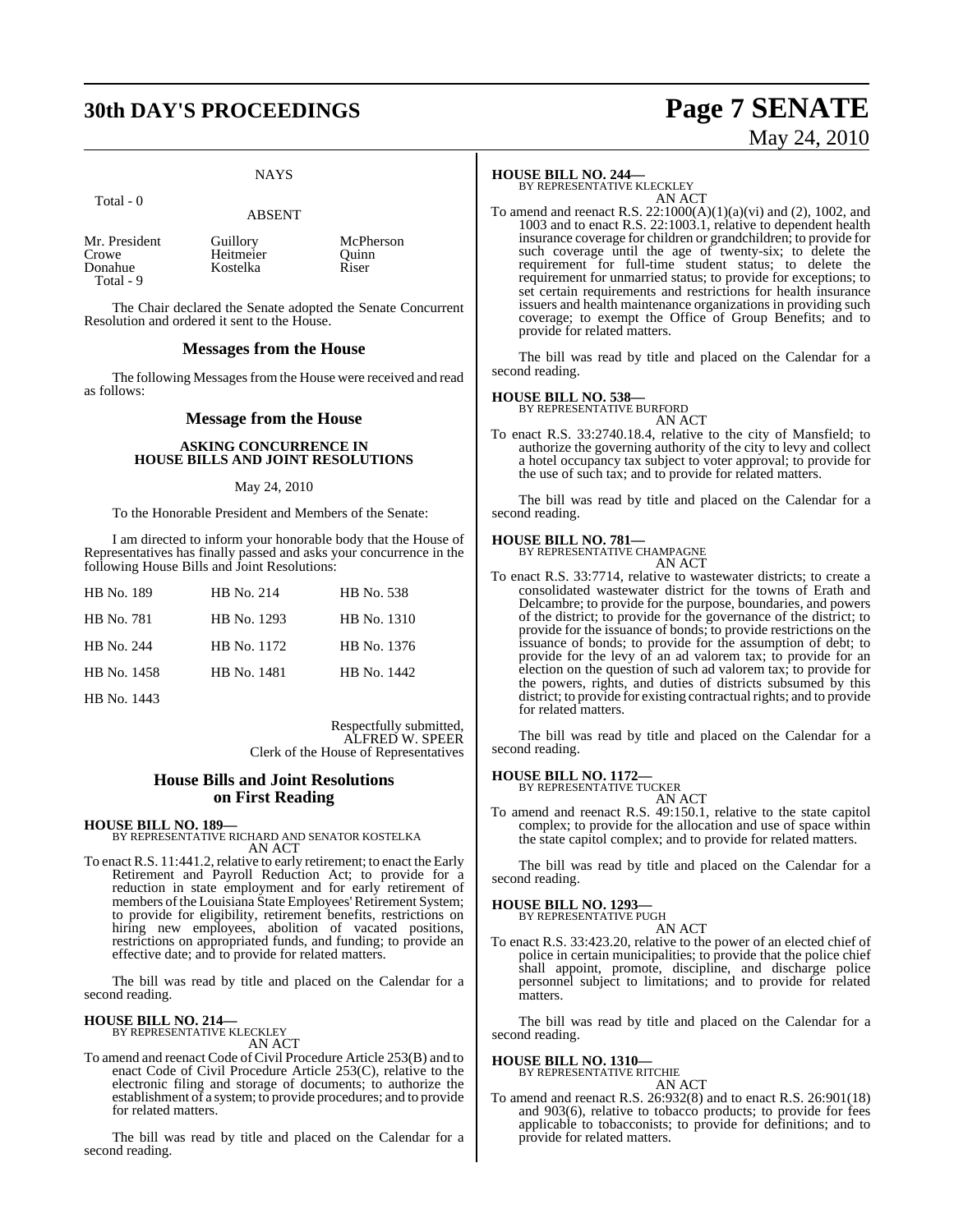The bill was read by title and placed on the Calendar for a second reading.

**HOUSE BILL NO. 1376—**<br>BY REPRESENTATIVES HINES, ABRAMSON, AUSTIN BADON, HENRY<br>BURNS, TIM BURNS, CARTER, HARDY, HAZEL, HOWARD,<br>LABRUZZO, LANDRY, LORUSSO, PEARSON, POPE, JANE SMITH, AND TEMPLET

AN ACT

To amend and reenact R.S. 17:158(A), relative to the transportation of students by local school boards to certain elementary and secondary schools; to authorize a local school board to transport to school any student who resides one mile or less from the school; to provide conditions and limitations; to provide an effective date; and to provide for related matters.

The bill was read by title and placed on the Calendar for a second reading.

**HOUSE BILL NO. 1442—** BY REPRESENTATIVES CARMODY, ARMES, CARTER, DIXON, DOWNS, RITCHIE, PATRICIA SMITH, AND THIBAUT AN ACT

To enact R.S. 17:81.6(C), (D), (E), and (F), relative to public school employees; to provide for the reporting by public school employees of irregularities or improprieties in the administration of standardized tests; to prohibit certain actions relative to such reporting; to provide for penalties; to provide for the recovery of damages, attorney fees, and court costs under certain circumstances; and to provide for related matters.

The bill was read by title and placed on the Calendar for a second reading.

**HOUSE BILL NO. 1443—** BY REPRESENTATIVES EDWARDS, HAZEL, MCVEA, AND RICHARDSON AND SENATOR MARIONNEAUX AN ACT

To establish requirements of certain contracts entered into by the Department of Health and Hospitals for the privatization of activities performed by certain institutions or programs; to provide for the method of source selection; to provide evaluation factors to be included in a request for proposals; to require legislative approval; to provide for the submission of reports; and to provide for related matters.

The bill was read by title and placed on the Calendar for a second reading.

#### **HOUSE BILL NO. 1458—**

BY REPRESENTATIVE LABRUZZO

AN ACT

To enact R.S. 17:416.13(C) and (D), relative to student codes of conduct; to provide relative to a review by a local school board of the student code of conduct; to provide relative to the purpose of such review and to require certain actions as necessary; to provide guidelines and a timeline for such review; to provide definitions; to provide relative to certain notifications to students; to provide relative to the investigation of reports of certain prohibited actions; to provide an effective date; and to provide for related matters.

The bill was read by title and placed on the Calendar for a second reading.

#### **HOUSE BILL NO. 1481— (Substitute for House Bill No. 1025 by Representative Landry)** BY REPRESENTATIVE LANDRY

AN ACT

To amend and reenact R.S. 17:416.7, relative to school boards; to require school boards to notify parents prior to implementing new school uniform policies or changing existing school uniform policies; to provide for exceptions; and to provide for related matters.

The bill was read by title and placed on the Calendar for a second reading.

# **Page 8 SENATE 30th DAY'S PROCEEDINGS**

#### **Messages from the House**

The following Messages from the House were received and read as follows:

#### **Message from the House**

#### **ASKING CONCURRENCE IN HOUSE CONCURRENT RESOLUTIONS**

May 24, 2010

To the Honorable President and Members of the Senate:

I am directed to inform your honorable body that the House of Representatives has finally passed and asks your concurrence in the following House Concurrent Resolutions:

HCR No. 186 HCR No. 178 HCR No. 181

HCR No. 185

Respectfully submitted, ALFRED W. SPEER Clerk of the House of Representatives

#### **House Concurrent Resolutions**

Senator Thompson asked for and obtained a suspension of the rules to read House Concurrent Resolutions a first and second time.

# **HOUSE CONCURRENT RESOLUTION NO. 178—** BY REPRESENTATIVE ROSALIND JONES

A CONCURRENT RESOLUTION

To authorize and request the Department of Public Safety and Corrections to conduct a statewide evaluation of the commodities offered through canteen services, to study the feasibility of developing uniform prices for all commodities offered to inmates, and to report its findings prior to the convening of the 2011 Regular Session.

The resolution was read by title. Senator Thompson moved to concur in the House Concurrent Resolution.

### **ROLL CALL**

The roll was called with the following result:

YEAS

| Mr. President<br>Adley<br>Alario<br>Amedee<br>Appel<br><b>Broome</b><br>Crowe<br>Donahue<br>Dorsey | Erdey<br>Gautreaux B<br>Gautreaux N<br>Guillory<br>Hebert<br>Jackson<br>LaFleur<br>Long<br>Marionneaux | Michot<br>Morrell<br>Morrish<br>Mount<br>Murray<br><b>Nevers</b><br>Peterson<br>Shaw<br>Smith |
|----------------------------------------------------------------------------------------------------|--------------------------------------------------------------------------------------------------------|-----------------------------------------------------------------------------------------------|
| Duplessis<br>Total $-30$<br>Total - 0                                                              | Martiny<br><b>NAYS</b>                                                                                 | Thompson                                                                                      |
|                                                                                                    | ABSENT                                                                                                 |                                                                                               |
| Chabert                                                                                            | Heitmeier                                                                                              | ( )111nn                                                                                      |

Cheek Kostelka Riser McPherson

Total - 9

The Chair declared the Senate concurred in the House Concurrent Resolution and ordered it returned to the House.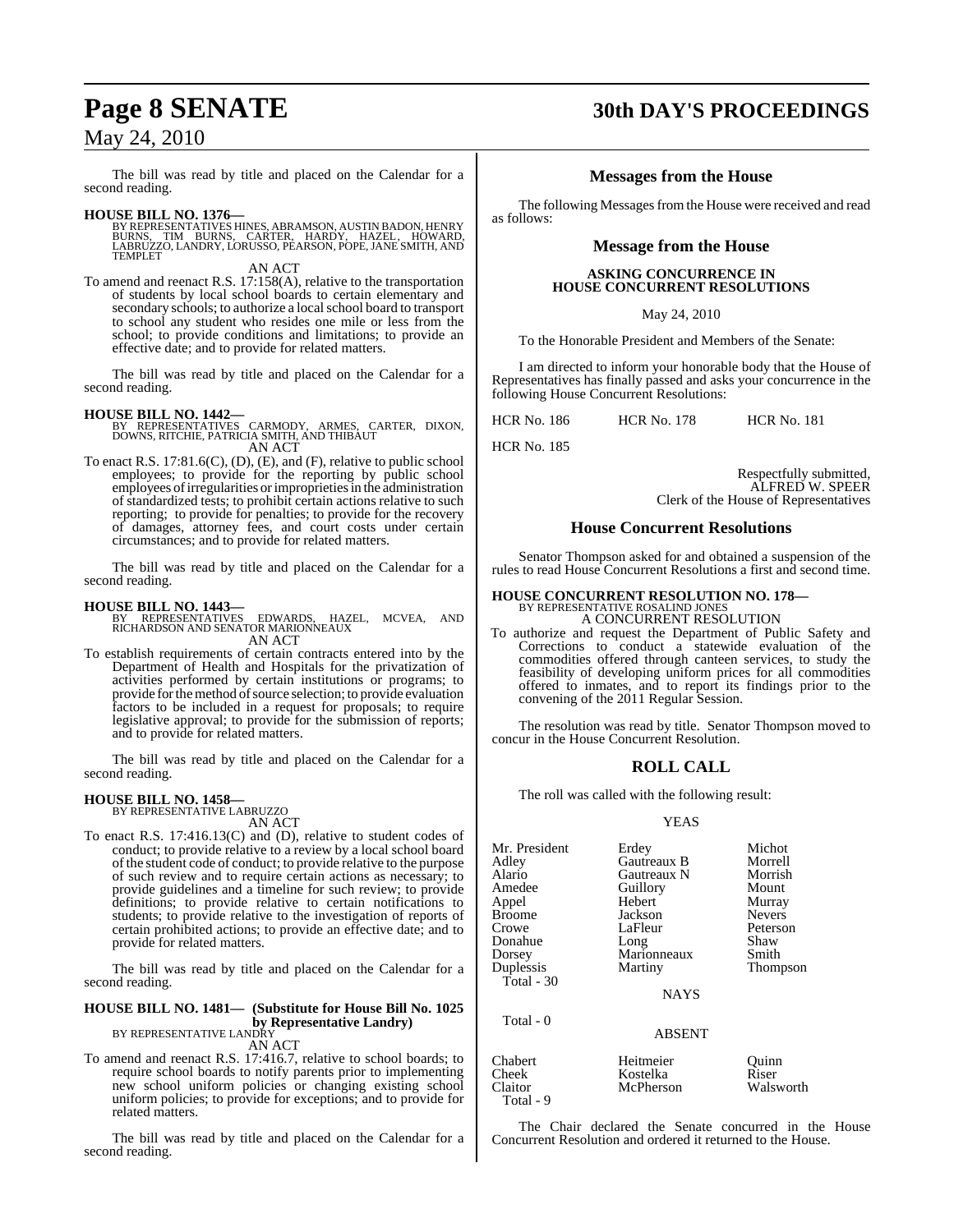# **30th DAY'S PROCEEDINGS Page 9 SENATE**

# May 24, 2010

# **HOUSE CONCURRENT RESOLUTION NO. 181—** BY REPRESENTATIVE JOHNSON

A CONCURRENT RESOLUTION

To commend the Tunica-Biloxi Tribe of Louisiana for its many contributions to the state and to proclaim Monday, May  $24$ , 2010, as Tunica-Biloxi Day.

The resolution was read by title. Senator LaFleur moved to concur in the House Concurrent Resolution.

## **ROLL CALL**

The roll was called with the following result:

#### YEAS

| Mr. President |
|---------------|
| Adley         |
| Alario        |
| Amedee        |
| Appel         |
| <b>Broome</b> |
| Chabert       |
| Claitor       |
| Donahue       |
| Dorsey        |
| Duplessis     |
| Total - 33    |

Erdey Morrell<br>Gautreaux B Morrish Gautreaux B Morrish<br>Gautreaux N Mount Gautreaux N Mount<br> **Alario Guillory** Murray Guillory Murray<br>Hebert Nevers Hebert Jackson Peterson<br>LaFleur Riser LaFleur Riser<br>Long Shaw Long Shaw<br>Marionneaux Smith Marionneaux<br>Martiny Martiny Thompson<br>Michot Walsworth

#### **NAYS**

Walsworth

#### Total - 0

#### ABSENT

| Cheek     | Heitmeier | McPherson |
|-----------|-----------|-----------|
| Crowe     | Kostelka  | Ouinn     |
| Total - 6 |           |           |

The Chair declared the Senate concurred in the House Concurrent Resolution and ordered it returned to the House.

#### **Rules Suspended**

Senator Chaisson asked for and obtained a suspension of the rules to advance to Special Order of the Day:

## **Special Order of the Day**

#### **SENATE BILL NO. 1—** BY SENATOR CHAISSON

A JOINT RESOLUTION

Proposing to amend Article VII, Section 10.3(A)(2) and (C) of the Constitution of Louisiana, relative to the Budget Stabilization Fund; to provide for the dedication and deposit of certain revenues into the Budget Stabilization Fund; to delete the provisions relative to the amount of mineral revenues received by the state before mineral revenues may be deposited into the Budget Stabilization Fund; to provide for incorporation of monies in the Budget Stabilization Fund into the official forecast for the current fiscal year and the next fiscal year; to direct the treasurer to transfer monies from the Budget Stabilization Fund to the state general fund in certain circumstances; to suspend or reduce deposits into the Budget Stabilization Fund in certain circumstances; and to specify an election for submission of the proposition to electors; and provide a ballot proposition.

Senator Chaisson moved to make Senate Bill No. 1, which was Special Order of the Day No. 1 on Tuesday, May 25, 2010, Special Order of the Day No. 1 on Tuesday, June 1, 2010.

## **SENATE BILL NO. 2—**

BY SENATOR CHAISSON

AN ACT To amend and reenact R.S. 39:94(A)(2) and (C), relative to the Budget Stabilization Fund; to provide for the dedication and deposit of certain revenues into the Budget Stabilization Fund; to delete the provisions relative to the amount of mineral revenues received by the state before mineral revenues may be deposited into the Budget Stabilization Fund; to provide for the incorporation of monies in the Budget Stabilization Fund into the official forecast for the current fiscal year and the next fiscal year; to direct the treasurer to transfer monies from the Budget Stabilization Fund to the state general fund in certain circumstances; to suspend or reduce deposits into the Budget Stabilization Fund in certain circumstances; to provide for an effective date; and to provide for related matters.

Senator Chaisson moved to make Senate Bill No. 2, which was Special Order of the Day No. 2 on Tuesday, May 25, 2010, Special Order of the Day No. 2 on Tuesday, June 1, 2010.

# **SENATE BILL NO. 391—** BY SENATOR CHAISSON

A JOINT RESOLUTION Proposing to amend Article VII, Section 10(F)(2)(a) and (b) of the Constitution of Louisiana, relative to the expenditure of state funds; to authorize the limited redirection and transfer of funds supporting appropriations or allocations from the state general fund and dedicated funds, including those constitutionally protected or mandated, to be used for other nonmandatory purposes under certain circumstances; to specify an election for submission of the proposition to electors and provide a ballot proposition.

Senator Chaisson moved to make Senate Bill No. 391, which was Special Order of the Day No. 3 on Tuesday, May 25, 2010, Special Order of the Day No. 3 on Tuesday, June 1, 2010.

#### **SENATE BILL NO. 392—**

BY SENATOR CHAISSON

AN ACT To amend and reenact R.S.  $39:75(C)(2)(b)$  and  $(E)(1)$  and  $(2)$ , relative to the expenditure of state funds; to authorize the limited redirection and transfer of funds supporting appropriations or allocations from the state general fund and dedicated funds, including those constitutionally protected or mandated, to be used for other nonmandatory purposes under certain circumstances; to provide for an effective date; and to provide

Senator Chaisson moved to make Senate Bill No. 392, which was Special Order of the Day No. 4 on Tuesday, May 25, 2010, Special Order of the Day No. 4 on Tuesday, June 1, 2010.

#### **SENATE BILL NO. 410—** BY SENATOR CHAISSON

for related matters.

AN ACT To amend and reenact R.S. 39:98.1(A)(3), relative to the Millennium Trust; to change the amount of deposits into the Millennium Trust from monies received as a result of the Master settlement; to provide for an effective date; and to provide for related matters.

Senator Chaisson moved to make Senate Bill No. 410, which was Special Order of the Day No. 5 on Tuesday, May 25, 2010, Special Order of the Day No. 5 on Tuesday, June 1, 2010.

#### **SENATE BILL NO. 434—** BY SENATOR CHAISSON

## A JOINT RESOLUTION

Proposing to amend Article VII, Section 10.8(A)(1)(c) of the Constitution of Louisiana, relative to the Millennium Trust; to change the amount of deposits into the Millennium Trust from monies received as a result of the Master Settlement; and to specify an election for submission of the proposition to electors and provide a ballot proposition.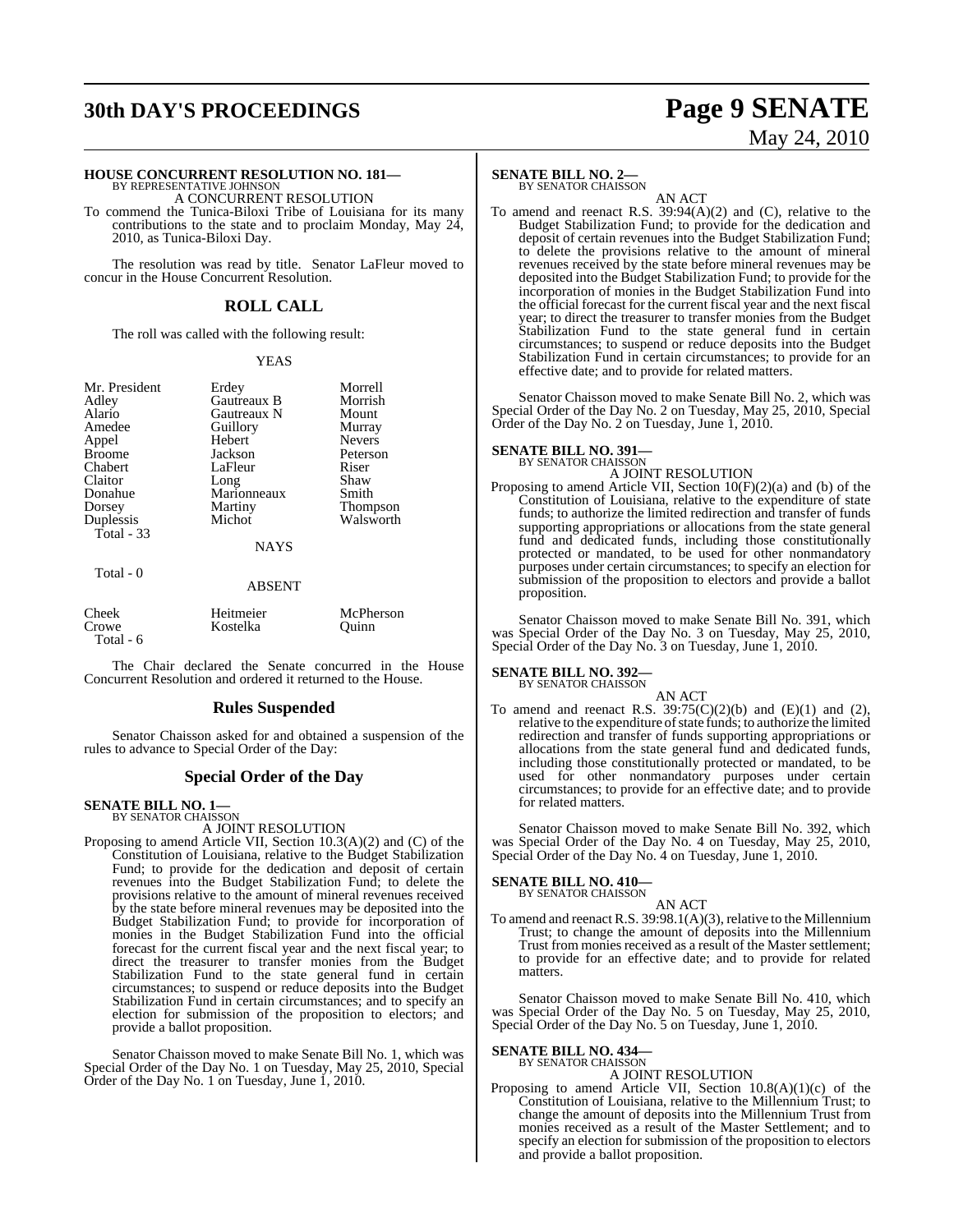Senator Chaisson moved to make Senate Bill No. 434, which was Special Order of the Day No. 6 on Tuesday, May 25, 2010, Special Order of the Day No. 6 on Tuesday, June 1, 2010.

#### **House Concurrent Resolutions, Resumed**

#### **HOUSE CONCURRENT RESOLUTION NO. 185—**

BY REPRESENTATIVE LANDRY A CONCURRENT RESOLUTION

To urge and request the Louisiana Supreme Court to develop a centralized system for monitoring the certification and registration of parenting coordinators and to make the list of currently certified coordinators readily available to the general public.

The resolution was read by title. Senator Michot moved to concur in the House Concurrent Resolution.

#### **ROLL CALL**

The roll was called with the following result:

#### YEAS

| Mr. President | Erdey       | Morrell         |
|---------------|-------------|-----------------|
| Adley         | Gautreaux B | Morrish         |
| Alario        | Gautreaux N | Mount           |
| Amedee        | Guillory    | Murray          |
| Appel         | Hebert      | <b>Nevers</b>   |
| <b>Broome</b> | Jackson     | Peterson        |
| Chabert       | LaFleur     | Ouinn           |
| Cheek         | Long        | Riser           |
| Crowe         | Marionneaux | Shaw            |
| Donahue       | Martiny     | Smith           |
| Dorsey        | McPherson   | <b>Thompson</b> |
| Duplessis     | Michot      | Walsworth       |
| Total $-36$   |             |                 |
|               | <b>NAYS</b> |                 |
| Total - 0     |             |                 |
|               | ABSENT      |                 |

| Claitor   | Heitmeier | Kostelka |
|-----------|-----------|----------|
| Total - 3 |           |          |

The Chair declared the Senate concurred in the House Concurrent Resolution and ordered it returned to the House.

# **HOUSE CONCURRENT RESOLUTION NO. 186—** BY REPRESENTATIVE FOIL AND SENATOR CLAITOR

A CONCURRENT RESOLUTION

To commend Kleinpeter Farms Dairy for its contributions to Louisiana's economy, its environmental stewardship, and its community service.

The resolution was read by title. Senator Claitor moved to concur in the House Concurrent Resolution.

### **ROLL CALL**

The roll was called with the following result:

#### YEAS

| Mr. President                        |
|--------------------------------------|
| Adley                                |
| Alario                               |
| Amedee                               |
| Appel                                |
| <b>Broome</b>                        |
| Chabert                              |
| Cheek                                |
| Claitor                              |
| $C_{\bm{r}\alpha\bm{u}i\bm{\alpha}}$ |

Erdey Morrish<br>
Gautreaux B Mount Gautreaux B Mount<br>
Gautreaux N Murray Gautreaux N Murray<br>
Guillory Nevers Guillory<br>Hebert **Sackson** Quinn<br> **Broom** Quinn<br> **Broom** Riser LaFleur Riser<br>Long Shaw Long Shaw<br>Marionneaux Smith Marionneaux Crowe Martiny Thompson

Peterson<br>Ouinn

# **Page 10 SENATE 30th DAY'S PROCEEDINGS**

Donahue McPherson Walsworth<br>
Dorsey Michot Dorsey Michot<br>Dunlessis Morrell Duplessis Total - 37 **NAYS** Total - 0

ABSENT

Heitmeier Kostelka Total - 2

The Chair declared the Senate concurred in the House Concurrent Resolution and ordered it returned to the House.

### **House Bills and Joint Resolutions on Second Reading**

**HOUSE BILL NO. 35—** BY REPRESENTATIVE PATRICIA SMITH AN ACT

To enact R.S. 15:574.4(A)(4), relative to parole; to provide for eligibility for parole consideration for certain inmates who are at least sixty years of age, have been incarcerated for at least ten years, and have met certain conditions; to provide for exceptions; and to provide for related matters.

The bill was read by title and referred by the President to the Committee on Judiciary B.

**HOUSE BILL NO. 663—** BY REPRESENTATIVES LEGER, BALDONE, AND HOWARD AN ACT

To amend and reenact Children's Code Articles 320, 321, and 809 and to enact Children's Code Article 881.1, relative to juvenile delinquency; to provide for indigency determination; to provide for reimbursement of legal fees in certain cases; to provide for right to counsel; to provide for the admissibility and voluntariness of a child's confession; to provide for the determination of admissibility of a confession; and to provide for related matters.

The bill was read by title and referred by the President to the Committee on Judiciary B.

#### **HOUSE BILL NO. 726—**

BY REPRESENTATIVES CORTEZ, BOBBY BADON, HENRY BURNS, DOVE, FOIL, GISCLAIR, GUINN, HENDERSON, LITTLE, MONTOUCET, MORRIS, ST. GERMAIN, AND WILLIAMS AN ACT

To enact Subpart B of Part XIII of Chapter 2 of Title 33 of the Louisiana Revised Statutes of 1950, to be comprised of R.S. 33:1419.5 through 1419.10, relative to financial assistance to political subdivisions; to create the Alternative Fuel Vehicle Revolving Loan Fund Program within the Department of Natural Resources; to provide financial assistance to political subdivisions of the state for the costs of purchasing or converting all or a portion of the political subdivisions' fleets of motor vehicles to qualified clean fuel vehicles propelled by an alternative fuel; to provide for the forms of such financial assistance; to establish the Alternative Fuel Vehicle Revolving Loan Fund and to provide with respect thereto; to provide for an effective date; and to provide for related matters.

The bill was read by title and referred by the President to the Committee on Natural Resources.

**HOUSE BILL NO. 962—**<br>BY REPRESENTATIVES CARTER, BOBBY BADON, HENRY BURNS, TIMBURNS, CARMODY, CHAMPAGNE, CONNICK, GISCLAIR, HARDY,<br>HOFFMANN, KATZ, LABRUZZO, LIGI, NOWLIN, RICHARD,<br>ROBIDEAUX, SIMON, SMILEY, WILLIAMS, AND WO

#### AN ACT

To amend and reenact R.S.  $17:3982(A)(1)(a)$  and  $(2)$  and  $(B)$  and  $3992(A)(1)$  and  $(2)$ , relative to charter schools; to provide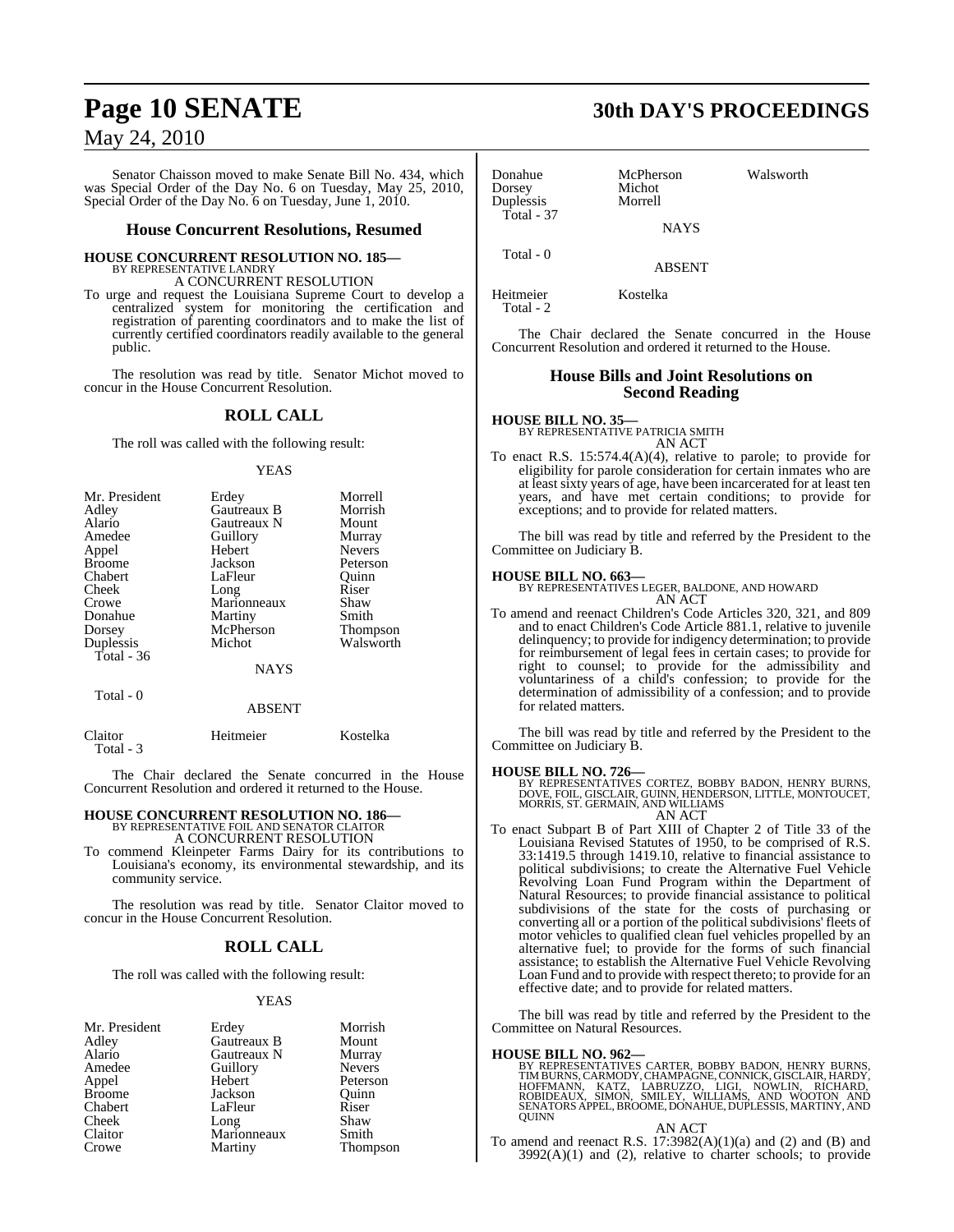# **30th DAY'S PROCEEDINGS Page 11 SENATE**

# May 24, 2010

relative to the process for submission, review, and approval of charter school proposals and renewal of charters; to provide relative to the use of local school board facilities and property by a chartering group; and to provide for related matters.

The bill was read by title and referred by the President to the Committee on Education.

**HOUSE BILL NO. 990—** BY REPRESENTATIVE THIERRY AND SENATOR GUILLORY AN ACT

To amend and reenact R.S. 15:1199.1, 1199.2(A)(introductory paragraph), 1199.3(2), 1199.4(A) and (M), 1199.7(A), 1199.9,  $1199.10(B)(1)$ ,  $1199.11$ ,  $1199.12$ , and  $1199.14(B)$ , to enact R.S.  $15:1199.2(A)(5), (6), (7), (8), (9), (G), (H), (I), (J), (K),$  and (L), 1199.3(9), and 1199.4(N), and to repeal R.S. 15:1199.2(F), relative to inmate rehabilitation; to provide for reentry programs and initiatives; to provide for definitions; to provide for additional duties ofthe reentry advisory council; to provide with respect to eligibility standards; to provide for certification and licensing of skilled craftsmen; to provide for the percentage of inmate wages which can be taken to pay for some of the expenses of the program; to provide for the duration of the program; to provide for applicability; and to provide for related matters.

The bill was read by title and referred by the President to the Committee on Judiciary C.

**HOUSE BILL NO. 1106—** BY REPRESENTATIVES WHITE AND RICHARDSON AN ACT

To amend and reenact Children's Code Article 305(B)(4) and (E) and Code of Criminal Procedure Article 644.1, relative to juvenile proceedings; to amend provisions relative to the divestiture of juvenile court jurisdiction; to provide relative to the jurisdiction over mental capacity determinations; to provide relative to mental capacity determination proceedings; and to provide for related matters.

The bill was read by title and referred by the President to the Committee on Judiciary B.

#### **HOUSE BILL NO. 1129—** BY REPRESENTATIVE TALBOT

AN ACT

To amend and reenact R.S.  $23:1293(A)(1)$ ,  $(3)$ , and  $(5)$  and to enact R.S. 23:1293(A)(6), relative to confidential records regarding workers' compensation; to authorize the disclosure of specific information relating to an injured employee's claim; and to provide for related matters.

The bill was read by title and referred by the President to the Committee on Labor and Industrial Relations.

#### **HOUSE BILL NO. 1141—**

BY REPRESENTATIVE LANDRY AN ACT

To amend and reenact R.S. 17:195(A) and to enact R.S. 17:192.1, relative to school nutrition programs; to require certain public school governing authorities to implement procedures relative to denying meals to students during school hours; to provide relative to the documentation and reporting of such denials; to prohibit school employees from disclosing certain information relative to a student's inability to pay for meals and to provide for related penalties; and to provide for related matters.

The bill was read by title and referred by the President to the Committee on Education.

# **HOUSE BILL NO. 1143—** BY REPRESENTATIVE GALLOT

AN ACT

To amend and reenact R.S.  $42:1141(A)(1)$  and  $(6)$ ,  $(B)(1)(a)$ , and  $(C)(1)$ ,  $(2)$ ,  $(4)(c)$ ,  $(d)$ , and  $(e)$ , and  $(5)$ , to enact R.S.  $42:1141(C)(4)(f)$  and (g) and 1163.1, and to repeal R.S.

42:1141(B)(3),  $(C)(3)(c)$ , and  $(E)(10)$  and 1163, relative to enforcement of laws within the jurisdiction of the Board of Ethics; to provide for the conduct of hearings and procedures related thereto; to provide for review of decisions related thereto; to provide for certain time limits for such enforcement; to provide relative to the powers, functions, and duties of the Board of Ethics, relative to such enforcement; to provide relative to the powers, functions, and duties of the Ethics Adjudicatory Board and the division of administrative law, relative to such enforcement; to provide relative to the composition of and selection of members for the Ethics Adjudicatory Board; to provide for the terms of members of the Ethics Adjudicatory Board; to provide for applicability; and to provide for related matters.

The bill was read by title and referred by the President to the Committee on Senate and Governmental Affairs.

**HOUSE BILL NO. 1256—** BY REPRESENTATIVE CROMER AND SENATOR DONAHUE AN ACT

To enact R.S. 56:1847(64) and 1855(N), relative to the natural and scenic rivers program; to add Bayou Liberty in St. Tammany Parish; to provide for certain authorized activities; and to provide for related matters.

The bill was read by title and referred by the President to the Committee on Natural Resources.

#### **Reports of Committees**

The following reports of committees were received and read:

#### **REPORT OF COMMITTEE ON**

#### **NATURAL RESOURCES**

Senator Nicholas "Nick" Gautreaux, Chairman on behalf of the Committee on Natural Resources, submitted the following report:

#### May 20, 2010

To the President and Members of the Senate:

I am directed by your Committee on Natural Resources to submit the following report:

# **HOUSE BILL NO. 45—** BY REPRESENTATIVE LAMBERT

AN ACT

To amend and reenact R.S. 56:320(B)(3), relative to taking of crabs; to remove the requirement for a crab trap to have a float and float line if the trap is placed in certain locations of the state; and to provide for related matters.

Reported favorably.

**HOUSE BILL NO. 545—**

BY REPRESENTATIVES BALDONE, BILLIOT, GISCLAIR, HENDERSON, AND SAM JONES AN ACT

To amend and reenact R.S. 56:325.3(A)(1), relative to commercial taking of spotted sea trout; to provide that the open season for such taking shall close each year when the maximum annual quota is reached; and to provide for related matters.

Reported favorably.

#### **HOUSE BILL NO. 569—** BY REPRESENTATIVES CARMODY AND HAZEL AN ACT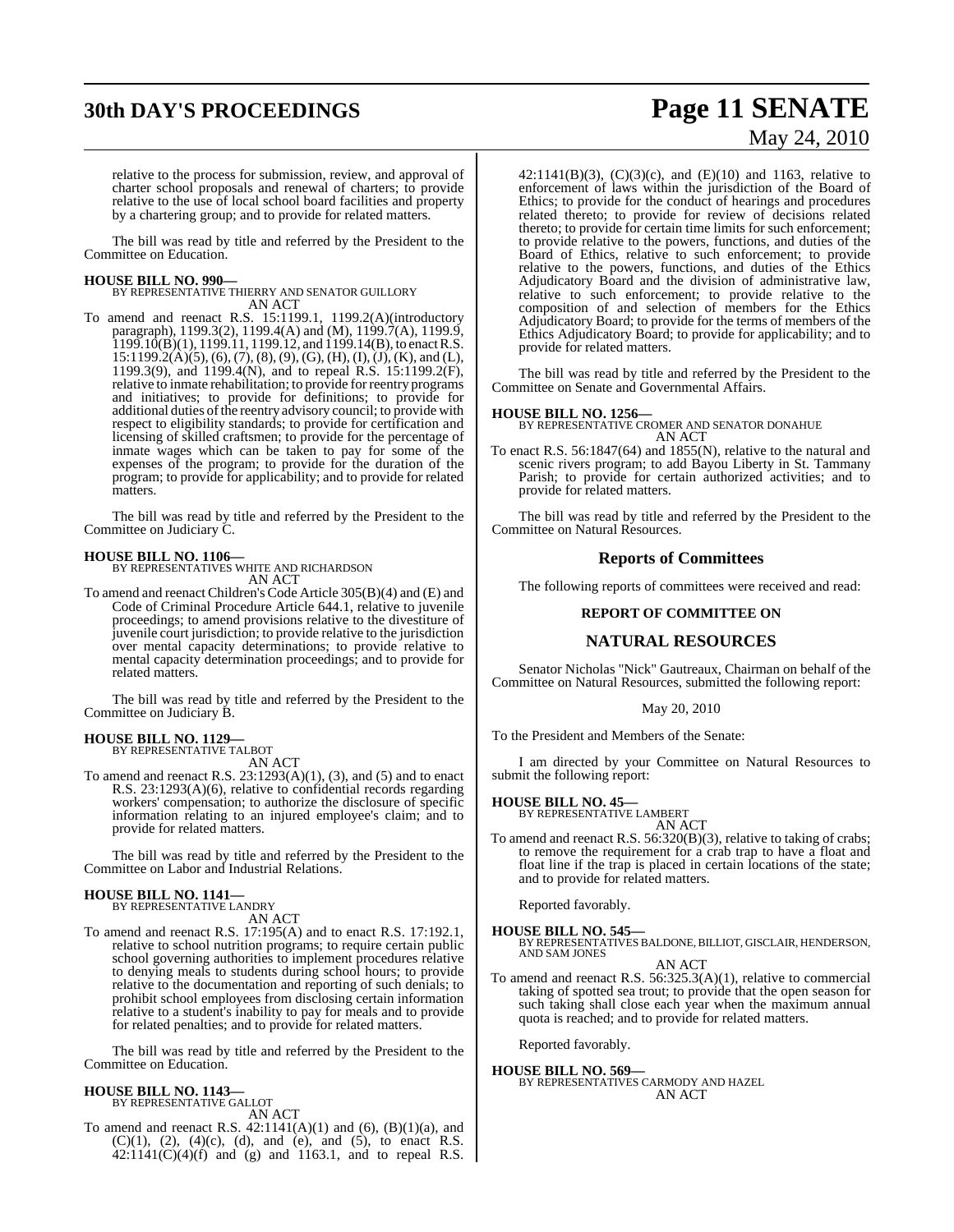To amend and reenact R.S. 56:116.1(B)(10) and (D), relative to hunting; to provide for times, places, and methods of taking outlawquadrupeds, nutria, and beaver; and to provide for related matters.

Reported favorably.

# **HOUSE BILL NO. 597—** BY REPRESENTATIVE ST. GERMAIN

AN ACT

To amend and reenact R.S. 56:322.2(A) and (D)(2), to enact R.S. 56:322.2(C)(3), and to repeal R.S. 56:322.2(G) and (I), relative to commercial take of shad and skipjack; to authorize nighttime taking of shad and skipjack in Iberville Parish and the Atchafalaya Basin; and to provide for related matters.

Reported with amendments.

#### **HOUSE BILL NO. 641—**

BY REPRESENTATIVES HENDERSON AND HUTTER AN ACT

To repeal R.S. 56:431.1(D), relative to permits for devices to protect oysters from predation; to remove the date after which such permits may not be granted by the Department of Wildlife and Fisheries; and to provide for related matters.

Reported favorably.

#### **HOUSE BILL NO. 642—**

BY REPRESENTATIVES HENDERSON AND HUTTER AN ACT

To amend and reenactR.S. 56:421(B)(introductory paragraph) and to enact R.S. 56:421(B)(14), relative to the Louisiana Oyster Task Force; to add a member to the task force; and to provide for related matters.

Reported favorably.

#### **HOUSE BILL NO. 644—**

BY REPRESENTATIVES HENDERSON AND HUTTER AN ACT

To provide for the designation of an area of the public oyster seed grounds for relocation of certain leases; to provide for the leases eligible for such relocation; to provide for restrictions on such leases; to provide for administration of the relocation; and to provide for related matters.

Reported favorably.

#### **HOUSE BILL NO. 692—**

BY REPRESENTATIVES WOOTON AND HUTTER

AN ACT To amend and reenact R.S. 56:426(D), relative to recordation of oyster leases; to extend the time within which a lease renewal must be recorded; and to provide for related matters.

Reported favorably.

#### **HOUSE BILL NO. 693—**

BY REPRESENTATIVES WOOTON AND HUTTER AN ACT

To amend and reenact R.S. 40:5.3.1, relative to oyster harvest and production; to require the Department of Health and Hospitals to notify oyster harvesters and dealers of a possible state exemption from the National Shellfish Sanitation Program's Vibrio management plan; and to provide for related matters.

Reported favorably.

#### **HOUSE BILL NO. 695—** BY REPRESENTATIVES WOOTON, HARRISON, AND HUTTER AN ACT

To enact R.S. 56:437, relative to the sale of oysters; to authorize the sale for raw consumption of oysters which have been harvested from Louisiana waters; and to provide for related matters.

# **Page 12 SENATE 30th DAY'S PROCEEDINGS**

Reported favorably.

**HOUSE BILL NO. 712—** BY REPRESENTATIVES WOOTON AND HUTTER AN ACT

To amend and reenact R.S. 56:434(G) and to enact R.S.56:434(H), relative to taking of seed oysters from the public seed grounds; to provide for certain restrictions; and to provide for related matters.

Reported favorably.

#### **HOUSE BILL NO. 862—** BY REPRESENTATIVE CORTEZ

AN ACT

To authorize and provide for the transfer or lease of certain state property in Lafayette Parish to the Lafayette Parish Consolidated Government from the Department of Transportation and Development and division of administration; and to provide for related matters.

Reported favorably.

- **HOUSE BILL NO. 875—**<br>BY REPRESENTATIVES HARRISON, BOBBY BADON, BALDONE,<br>BILLIOT,HERRY BURNS, CARMODY, CHAMPAGNE, CROMER, DOVE,<br>EDWARDS, FOIL, GISCLAIR, GUINN, HARDY, HENDERSON, HOWARD,<br>SAM JONES, LAMBERT, LEGER, LITTLE, L
- To amend and reenact R.S.  $56:10(B)(1)(b)$  and  $578.12(B)$  and to enact R.S.  $36:610(B)(11)$  and R.S.  $56:494$ , relative to shrimp; to create the Louisiana Shrimp Task Force within the Department of Wildlife and Fisheries; to provide for its membership; to provide for its powers, duties, functions, and responsibilities; to provide relative to funding; to provide relative to the Shrimp Marketing and Promotion Account and the Shrimp Trade Petition Account; and to provide for related matters.

Reported with amendments.

#### **HOUSE BILL NO. 878—**

BY REPRESENTATIVES ST. GERMAIN, DOVE, AND HARRISON AND SENATOR N. GAUTREAUX

- AN ACT
- To amend and reenact R.S. 56:104(A)(9) and 302.1(H), relative to issuance of hunting and fishing licenses; to provide for the issuance of such licenses at resident rates to nonresident students enrolled full-time in Louisiana colleges and universities; to remove the requirement that such issuance shall only be to a student from a state that provides the same reduced-rate option to Louisiana students enrolled in a college or university in that state; and to provide for related matters.

Reported favorably.

**HOUSE BILL NO. 881—** BY REPRESENTATIVES ST. GERMAIN AND DOVE AND SENATOR N. GAUTREAUX

AN ACT

To amend and reenact R.S. 56:23, relative to penalties for wildlife and fishery violations; to provide for penalties for violations of certain wildlife and fishery provisions; and to provide forrelated matters.

Reported favorably.

- **HOUSE BILL NO. 882—** BY REPRESENTATIVES ST. GERMAIN, DOVE, AND HARRISON AND SENATOR N. GAUTREAUX AN ACT
- To enact R.S.  $48:757(A)(1)(d)$ , relative to off-system work by the Department of Transportation and Development; to authorize the department to construct, maintain, and improve roads in wildlife management areas of the state and refuges, and other lands owned by the Department of Wildlife and Fisheries; and to provide for related matters.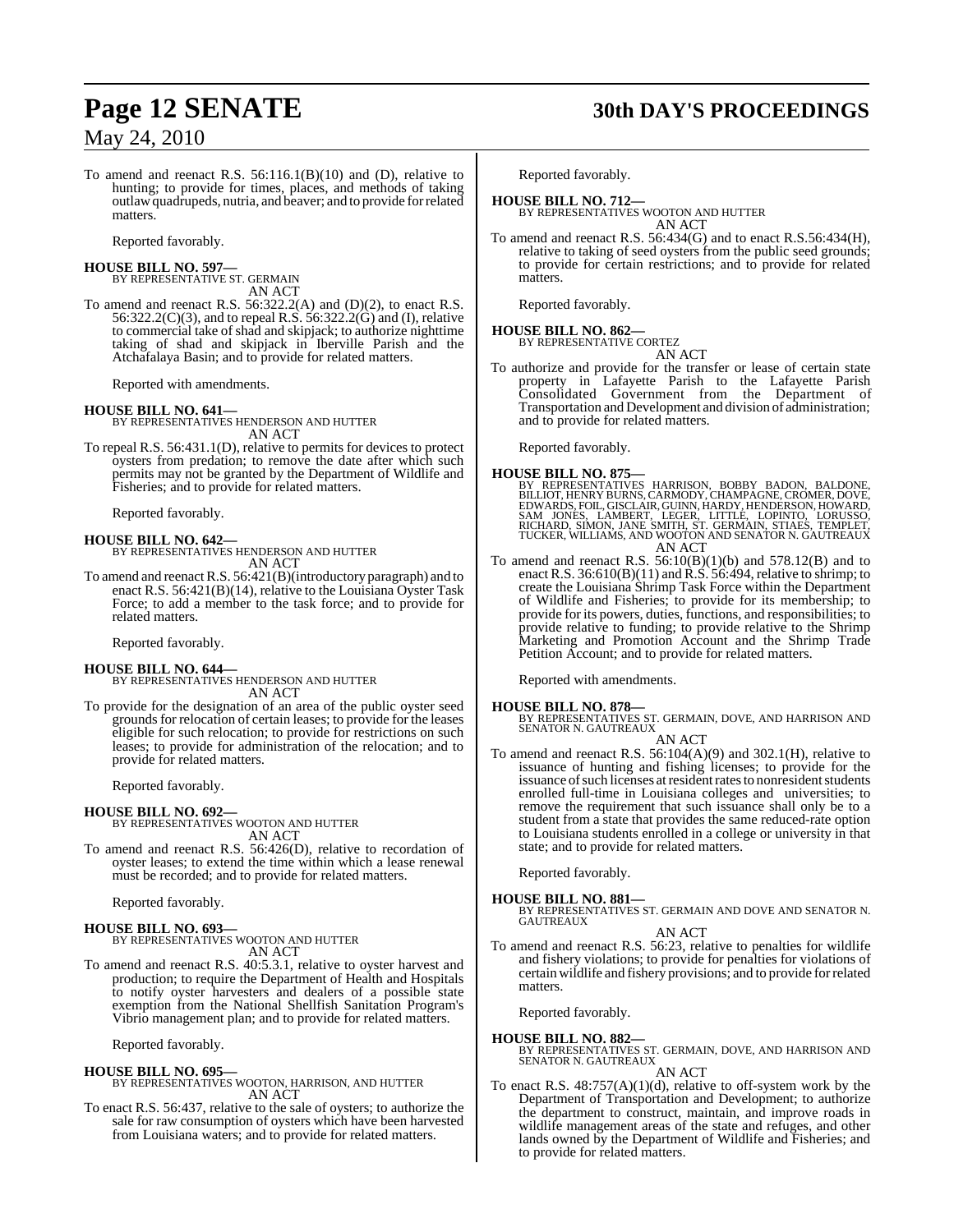# **30th DAY'S PROCEEDINGS Page 13 SENATE**

# May 24, 2010

Reported favorably.

#### **HOUSE BILL NO. 884—**

BY REPRESENTATIVES ST. GERMAIN, DOVE, AND HARRISON AND SENATOR N. GAUTREAUX AN ACT

To amend and reenact R.S. 56:699.5, relative to hunter education; to provide for exceptions to the requirement for hunter education; and to provide for related matters.

Reported favorably.

#### **HOUSE BILL NO. 887—**

BY REPRESENTATIVES ST. GERMAIN, BALDONE, AND DOVE AND SENATOR N. GAUTREAUX

AN ACT

To amend and reenact R.S. 56:325.4(D), relative to finfish; to provide relative to submission of stock assessment reports; to authorize the development of stock management regimes for black drum, flounder, and sheepshead for approval by the Wildlife and Fisheries Commission; and to provide for related matters.

Reported with amendments.

#### **HOUSE BILL NO. 888—**

BY REPRESENTATIVES ST. GERMAIN AND DOVE AND SENATOR N. **GAUTREAUX** 

AN ACT

To amend and reenact R.S. 56:325.2(A) and 326(E)(1)(a), relative to finfish; to provide for identification of certain saltwater finfish; and to provide for related matters.

Reported favorably.

#### **HOUSE BILL NO. 890—**

- BY REPRESENTATIVES HARRISON, BOBBY BADON, BILLIOT, HENRY<br>BURNS, CHAMPAGNE, DOVE, FOIL, GISCLAIR, GUINN, HENDERSON,<br>LAMBERT, LITTLE, ST. GERMAIN, AND WILLIAMS AND SENATORS<br>B. GAUTREAUX AND N. GAUTREAUX AN ACT
- To enact R.S. 56:578.15, relative to a state certification program for Louisiana wild fish; to authorize the secretary of the Department of Wildlife and Fisheries to establish such program; and to provide for related matters.

Reported favorably.

#### **HOUSE BILL NO. 895—**

BY REPRESENTATIVE MORRIS AN ACT

To amend and reenact R.S. 30:2344(D), to enact R.S. 30:2344(E) and (F), and to repeal R.S. 30:2345, relative to asbestos abatement in schools; to provide for asbestos abatement; to provide for the methods of abatement; to repeal the Louisiana School Asbestos Abatement Commission; and to provide for related matters.

Reported favorably.

#### **HOUSE BILL NO. 953—** BY REPRESENTATIVE LAMBERT

AN ACT

To amend and reenact R.S. 56:332(M), relative to crab fishing; to allow commercial fishermen with appropriate gear licenses to keep finfish while crabbing; and to provide for related matters.

Reported favorably.

#### **HOUSE BILL NO. 1004—** BY REPRESENTATIVE HARDY

AN ACT

To authorize and provide for the transfer or lease of certain state property in Lafayette Parish to the Lafayette Parish Consolidated Government from the Department of Transportation and Development; and to provide for related matters.

Reported favorably.

#### **HOUSE BILL NO. 1265—**

BY REPRESENTATIVE ARMES AN ACT

To authorize and provide for the transfer or lease of certain state property in Vernon Parish from the Department of Transportation and Development to the Vernon Parish Police Jury; and to provide for related matters.

Reported favorably.

# **HOUSE BILL NO. 1266—** BY REPRESENTATIVE BARRAS

AN ACT

To authorize and provide for the transfer or lease of certain state property in Iberia Parish from the division of administration to Dr. John Hebert; and to provide for related matters.

Reported favorably.

# **HOUSE BILL NO. 1288—** BY REPRESENTATIVE GUINN

AN ACT

To amend and reenact R.S.  $56:320(A)(1)$  and  $322(E)(5)$  relative to methods of taking fish; to provide relative to the use of wire nets; to allow the use of wire nets and hoop nets for recreational fishing throughout the state; and to provide for related matters.

Reported favorably.

### **HOUSE BILL NO. 1309—**

BY REPRESENTATIVE HOWARD AN ACT

To amend and reenact R.S. 33:3815.3(A), (B), (C), and (F) and R.S. 34:844(A) and (B), relative to drinking water protection; to prohibit certain activity in areas adjacent to drinking water intakes; to provide for restricted areas and water intake zones; to provide for the authority of waterworks districts and local political subdivisions; and to provide for related matters.

Reported favorably.

#### **HOUSE BILL NO. 1311—** BY REPRESENTATIVE GUILLORY

- AN ACT
- To authorize and provide for the transfer or lease of certain state property in St. Landry Parish to the city of Eunice from the division of administration; and to provide for related matters.

Reported favorably.

#### **HOUSE BILL NO. 1336—**

BY REPRESENTATIVE BARRAS AN ACT

To amend and reenact R.S. 34:852.2(5), 852.3(A) as enacted by Act No. 508 of the 2009 Regular Session of the Legislature, and 852.13 and to repeal R.S. 34:852.3(A) as enacted by Act No. 319 of the 2007 Regular Session of the Legislature, relative to vessel hull identification numbers; to provide for assigning hull identification numbers to certain vessels by the Department of Wildlife and Fisheries; to provide for the authority to promulgate rules and regulations; to provide for eligibility as a manufacturer; to provide for record keeping and inspections; to provide for fees; and to provide for related matters.

Reported favorably.

#### **HOUSE BILL NO. 1346—**

BY REPRESENTATIVES DOVE, BOBBY BADON, BALDONE, BILLIOT,<br>HENRY BURNS, CHAMPAGNE, FOIL, GISCLAIR, GUINN, HARRISON,<br>HENDERSON, SAM JONES, LAMBERT, LITTLE, MONTOUCET,<br>RICHARD, ST. GERMAIN, WHITE, AND WOOTON AN ACT

To amend and reenact R.S. 56:639.8(E) and (G), relative to the Artificial Reef Development Fund; to allow the monies in said fund to be used in association with the wild seafood certification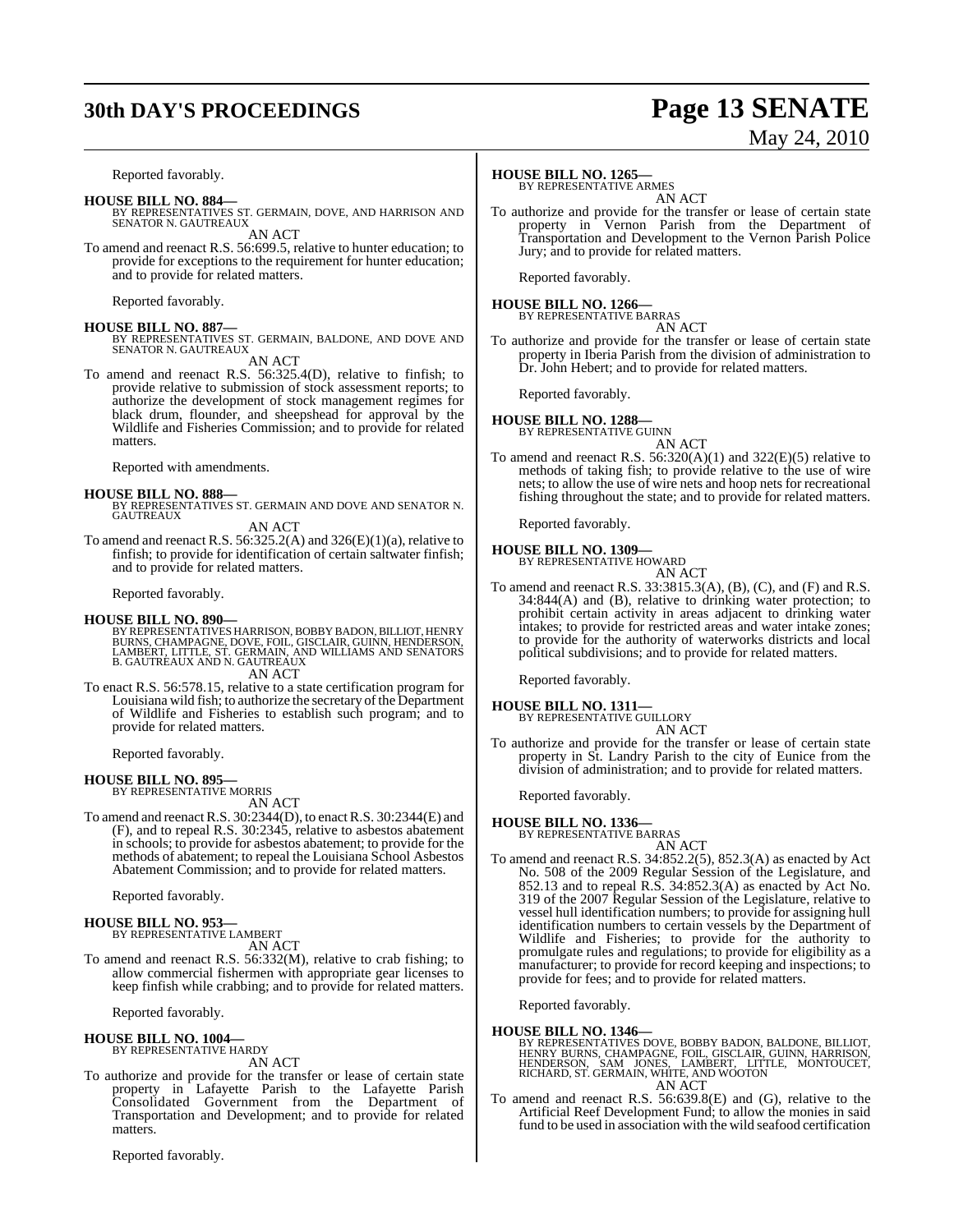# **Page 14 SENATE 30th DAY'S PROCEEDINGS**

## May 24, 2010

program administered by the Department of Wildlife and Fisheries; and to provide for related matters.

Reported favorably.

#### **HOUSE BILL NO. 1354—** BY REPRESENTATIVE HILL

AN ACT

To amend and reenact R.S. 56:632(A), 632.5(A), and 632.7 and to enact R.S. 56:632.5.1, relative to the reptile and amphibian wholesale/retail dealer's license; to require such license for a person to possess or sell certain nonindigenous or poisonous snakes or constrictors; and to provide for related matters.

Reported with amendments.

## **HOUSE BILL NO. 1466— (Substitute for HouseBill No. 599 by Representative Ellington)** BY REPRESENTATIVE ELLINGTON

AN ACT

To enact R.S. 56:6(32), relative to the powers of the Wildlife and Fisheries Commission; to authorize the commission, at the request of certain governmental entities, to adopt regulations for the use of certain fishing gear for certain lakes; and to provide for related matters.

Reported with amendments.

Respectfully submitted, NICHOLAS "NICK" GAUTREAUX Chairman

#### **REPORT OF COMMITTEE ON**

#### **EDUCATION**

Senator Ben W. Nevers, Chairman on behalf of the Committee on Education, submitted the following report:

May 20, 2010

To the President and Members of the Senate:

I am directed by your Committee on Education to submit the following report:

# **SENATE BILL NO. 66—** BY SENATOR MORRELL

AN ACT

To amend and reenact R.S. 17:3991(B)(4) and to enact R.S.  $17:3991(C)(1)(d)$ , relative to charter schools; to require each charter school to establish an enrollment preference for students residing in the immediate neighborhood surrounding the school; to provide relative to the determination of the geographic boundaries of each such neighborhood; to require that the enrollment of each charter school be composed of a certain percentage of students residing in the immediate neighborhood of the school; to provide for effectiveness; and to provide for related matters.

Reported with amendments.

# **SENATE BILL NO. 701—** BY SENATOR MARIONNEAUX

AN ACT

To enact R.S. 17:221.4(C), relative to education; to require certain persons who fail to graduate from high school as a result of expulsion or legally and voluntarily withdrawing from their school system to serve not less than two years in the Louisiana National Guard or United States Armed Forces; and to provide for related matters.

Reported with amendments.

#### **HOUSE BILL NO. 46—**

BY REPRESENTATIVE HUTTER AN ACT

To enact R.S. 17:81(T) and 3996(B)(24), relative to instruction to students in public schools concerning dating violence; to provide applicability; to provide guidelines for such instruction; to provide an effective date; and to provide for related matters.

Reported favorably.

## **HOUSE BILL NO. 251—** BY REPRESENTATIVE PATRICIA SMITH AN ACT

To amend and reenact R.S. 17:21(B), relative to the state superintendent of education for public elementary and secondary education; to provide that the state superintendent shall possess certain minimum qualifications at the time of appointment by the State Board of Elementary and Secondary Education; to provide that the state board may establish additional qualifications; to provide limitations; to provide an effective date; and to provide for related matters.

Reported favorably.

**HOUSE BILL NO. 253—** BY REPRESENTATIVES MONTOUCET AND GUILLORY AND SENATOR **MORRISH** 

- AN ACT
- To enact R.S. 25:215(B)(17), relative to the Acadia Parish Library; to transfer responsibility for accounting and management of library funds to the Acadia Parish Library Board of Control; and to provide for related matters.

Reported favorably.

#### **HOUSE BILL NO. 388—**

BY REPRESENTATIVE PATRICIA SMITH AN ACT

To amend and reenact R.S. 17:3973(4) and 3997(B)(1) and (E), relative to teachers transferring to a charter school from a city, parish, or other local public school system; to provide relative to certain leaves of absence for such teachers; to provide definitions; to provide effectiveness; to provide guidelines relative to the transfer of an employee of a city, parish, or other local public school system to a Type 4 charter school; to provide an effective date; and to provide for related matters.

Reported favorably.

#### **HOUSE BILL NO. 443—**

BY REPRESENTATIVE HUTTER AN ACT

To repeal R.S. 17:1994(B)(15), (33), (34), and (41); to repeal provisions designating the Jefferson, Sidney N. Collier, Slidell, and West Jefferson campuses as part of the Louisiana Technical College; to provide relative to the transfer of certain programs, courses of study, funds, facilities, property, obligations, and functions; to provide an effective date; and to provide for related matters.

Reported with amendments.

**HOUSE BILL NO. 580—** BY REPRESENTATIVE PATRICIA SMITH

AN ACT

To amend and reenact R.S. 17:1945(A) and (B), relative to special schools for students with exceptionalities; to provide for a designation for certain special schools under the jurisdiction of the State Board of Elementary and Secondary Education; to authorize such schools to share services and functions under certain conditions; to allow for the enrollment in such schools of children with orthopedic impairments under certain circumstances; and to provide for related matters.

Reported favorably.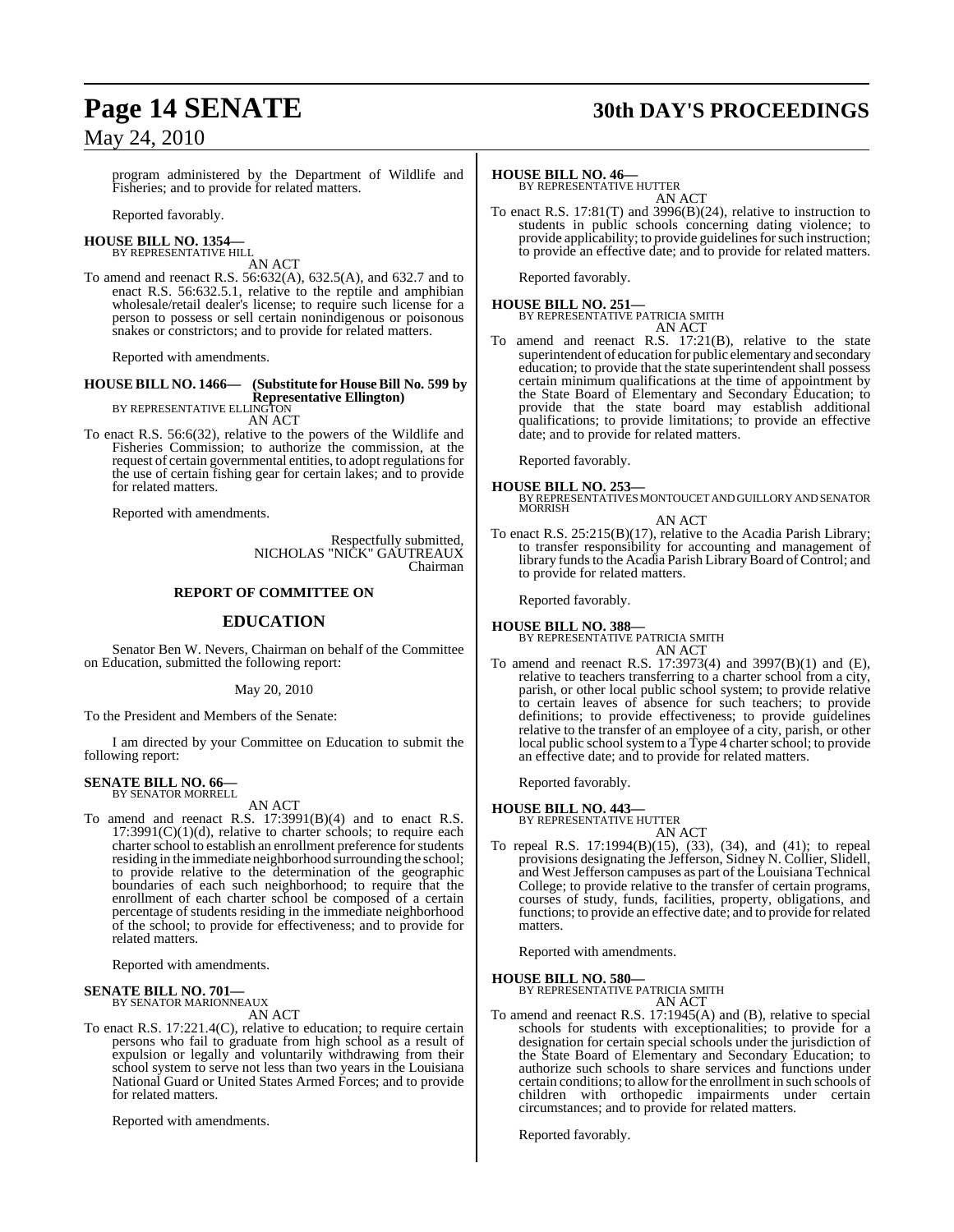# **30th DAY'S PROCEEDINGS Page 15 SENATE**

#### **HOUSE BILL NO. 745—**

BY REPRESENTATIVE WHITE AN ACT

To amend and reenact R.S. 17:66(A)(2) and to enact R.S. 41:904, relative to certain school systems in East Baton Rouge Parish; to provide for the transfer of certain sixteenth section lands between the East Baton Rouge Parish School System and the Central Community School System; to provide relative to the geographic boundaries of the Central Community School System; and to provide for related matters.

Reported with amendments.

#### **HOUSE BILL NO. 974—**

BY REPRESENTATIVE HOFFMANN AN ACT

To amend and reenact R.S. 17:7.1(B)(3)(introductory paragraph), relative to teacher certification; to provide relative to the employment experience necessary for certain principals to be exempt from certain testing requirements relative to certification; and to provide for related matters.

Reported favorably.

**HOUSE BILL NO. 1029—**<br>BY REPRESENTATIVES HOFFMANN, AUSTIN BADON, BOBBY RADON, BALDONE, BARROW, BILLIOT, BURFORD, HENRY BURNS, TIMBURNS, CARMODY, CARTER, CHAMPAGNE, CHANEY, CONNICK, FOIL, GISCLAIR, HARDY, HARRISON, HENRY,

AN ACT

To amend and reenact R.S. 17:183.3(B)(2)(d), 274, 274.1, and 3996(B)(14) and to repeal R.S. 17:3996(B)(13), relative to curricula; to provide for Free Enterprise as an elective course rather than a prerequisite to high school graduation; to require inclusion of Free Enterprise instruction in the required Civics course; to provide relative to the duration and credit units of the Civics course; to provide for exceptions; to delete Free Enterprise from course requirements relative to the career major program; to provide for effectiveness; and to provide for related matters.

Reported favorably.

**HOUSE BILL NO. 1033—**<br>BY REPRESENTATIVES HOFFMANN, AUSTIN BADON, HENRY BURNS, TIM BURNS, CARMODY, CARTER, CHAMPAGNE, CONNICK,<br>GISCLAIR, HARDY, KATZ, LABRUZZO, LIGI, NOWLIN, ROBIDEAUX,<br>SIMON, SMILEY, WILLIAMS, AND WOOTON A

To amend and reenact R.S. 17:10.1(B) and (C), Subpart A of Part II To amend and reenact R.S. 17:10.1(B) and (C), Subpart A of Part II of Chapter 39 of Title 17 of the Louisiana Revised Statutes of 1950, to be comprised of R.S. 17:3881 through 3886, Subpart C of Part II of Chapter 39 of Title 17 of the Louisiana Revised Statutes of 1950, to be comprised ofR.S. 17:3901 through 3905, R.S. 17:3997(D), to enact R.S. 17:10.1(D), and to repeal Subpart B of Part II of Chapter 39 of Title 17 of the Louisiana Revised Statutes of 1950, comprised of R.S. 17:3891 through 3895, relative to professional employee quality development; to provide for evaluation programs for teachers and administrators; to provide for program purposes and definitions; to provide for local evaluation plans and elements required for such plans; to provide relative to the powers and duties of the State Board of Elementary and Secondary Education and local school boards; to provide for an advisory committee to make recommendations relative to the development of a value-added assessment model; to require the state superintendent of education to make certain information available to the public; to provide conditions for the issuance of teacher and higher level certificates; to delete requirements relative to informal evaluations; to require reporting; to provide for applicability; to provide for effectiveness; to repeal provisions relative to the Teacher Assistance and Assessment Program; and to provide for related matters.

#### **HOUSE BILL NO. 1093—**

BY REPRESENTATIVE FANNIN AN ACT

To amend and reenact R.S. 17:1990(B)(1)(d), relative to the powers, duties, and functions of the Recovery School District, to require legislative approval of certain expenditures, contracts, and changesto contracts, regarding capital expenses; and to provide for related matters.

Reported with amendments.

**HOUSE BILL NO. 1180—** BY REPRESENTATIVE PATRICIA SMITH AN ACT

To enact R.S. 17:351(D), relative to the use of state funds for computer hardware; to permit a city, parish, or other local public school board to use state funds to purchase computer hardware; to provide for effectiveness; and to provide for related matters.

Reported favorably.

#### **HOUSE BILL NO. 1238—** BY REPRESENTATIVE DOERGE

AN ACT

To amend and reenact R.S.  $25:380.152(C)(1)$ , relative to the governing board of the Germantown Colony Museum; to provide relative to board membership; and to provide for related **matters** 

Reported favorably.

Respectfully submitted, BEN W. NEVERS Chairman

#### **REPORT OF COMMITTEE ON**

#### **LOCAL AND MUNICIPAL AFFAIRS**

Senator Jean-Paul "JP" Morrell, Chairman on behalf of the Committee on Local and Municipal Affairs, submitted the following report:

#### May 20, 2010

To the President and Members of the Senate:

I am directed by your Committee on Local and Municipal Affairs to submit the following report:

#### **SENATE BILL NO. 141—** BY SENATOR HEBERT

AN ACT To amend and reenact R.S. 33:9037(A), 9038.35, and 9038.38(P), relative to tax increment finance; to authorize joint ventures or cooperative endeavors among public entities utilizing tax increment finance; and to provide for related matters.

Reported favorably.

# **SENATE BILL NO. 221—** BY SENATOR APPEL

AN ACT

To enact Chapter 46 of Title 33 of the Louisiana Revised Statutes of 1950, to be comprised of R.S. 33:9661, relative to political subdivisions; to prohibit a political subdivision from assessing or charging nonresidents a higher rate or fee than residents; to provide for enforcement; and to provide for related matters.

Reported with amendments.

Reported with amendments.

# May 24, 2010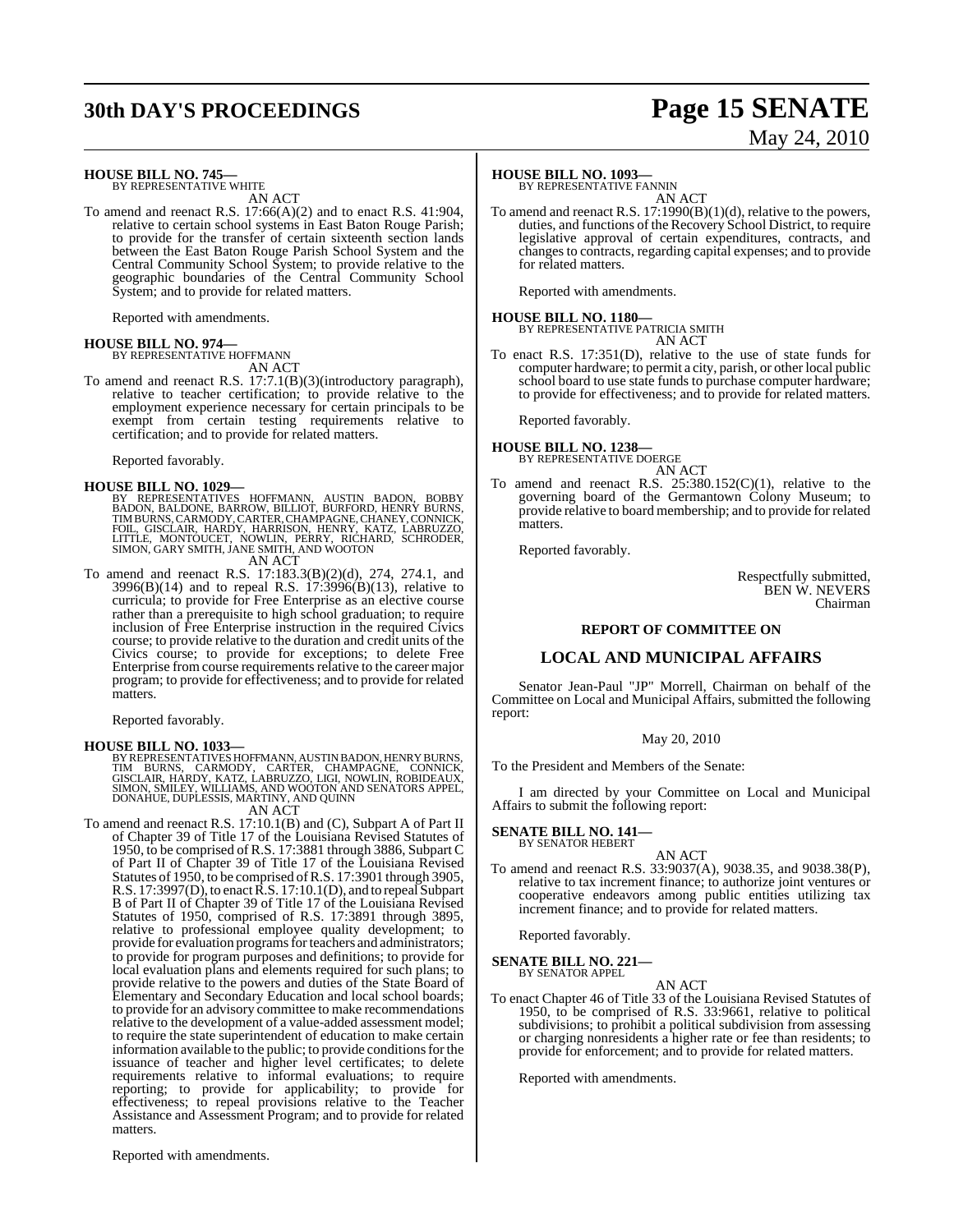#### **SENATE BILL NO. 730—** BY SENATOR DORSEY

AN ACT

To amend and reenact R.S. 33:9097.2(B), (E)(1) and (3), and (G)(1), (3)(b) and (4), relative to the South Burbank Crime Prevention District; to provide relative to boundaries and governance; to provide relative to parcel fees and ad valorem taxes; and to provide for related matters.

Reported with amendments.

#### **SENATE BILL NO. 747—** BY SENATOR JACKSON

AN ACT

To enact R.S. 40:600.66(C) and R.S. 49:220.10, relative to housing needs in declared disaster areas as a result of hurricanes Katrina and Rita; to provide with respect to Road Home Program applicants whose claims were denied because of unresolved succession and inheritance issues; to provide for an effective date; and to provide for related matters.

Reported favorably.

# **SENATE BILL NO. 772—** BY SENATOR MORRELL

AN ACT

To amend and reenact R.S. 36:801.1(A) and R.S. 38:330.12(A) and to enact R.S. 36:509(P) and R.S. 38:330.12.1, relative to the New Orleans Lakefront Airport; to create the New Orleans Lakefront Airport Authority; to provide for transfer of the management, control, and maintenance of the airport facility to the authority; to provide for the powers, duties, and functions of the authority exercised through a board of commissioners of the authority; to provide for the membership of the board of commissioners; and to provide for related matters.

Reported favorably.

#### **HOUSE BILL NO. 223—**

BY REPRESENTATIVE DANAHAY AN ACT

To amend and reenact R.S. 33:3819(I), relative to waterworks districts in Calcasieu Parish; to provide for the per diem paid to waterworks district commissioners; to authorize the parish governing authority to authorize an increase in per diem upon request from such a district; and to provide for related matters.

Reported favorably.

#### **HOUSE BILL NO. 413—**

BY REPRESENTATIVE BARROW AN ACT

To amend and reenact R.S. 33:405(C), relative to meetings of the board of aldermen in a Lawrason Act municipality; to remove prohibitions on business discussed at special meetings; and to provide for related matters.

Reported favorably.

# **HOUSE BILL NO. 437—** BY REPRESENTATIVE RICHARDSON

AN ACT

To amend and reenact R.S. 43:144, relative to the publication of official proceedings of certain political subdivisions; to provide a deadline by which such official proceedings shall be prepared and recorded in the official journal of the entity; and to provide for related matters.

Reported favorably.

#### **HOUSE BILL NO. 438—** BY REPRESENTATIVE PEARSON

AN ACT To enact R.S. 33:2956, relative to investments of foundations and similar entities created by the governing bodies of hospital

# **Page 16 SENATE 30th DAY'S PROCEEDINGS**

service districts; to authorize and provide relative to investments of such entities; and to provide for related matters.

Reported favorably.

#### **HOUSE BILL NO. 618—** BY REPRESENTATIVE PEARSON

AN ACT

To amend and reenact R.S. 33:4713, relative to expenses of certain local government officials; provides with respect to the payment of monies owed the parish governing authority by certain tax recipient bodies; to authorize the retention of tax revenues under certain circumstances; to require the remittance of tax revenues by the sheriff to the parish governing authority; to provide for certain time limitations; and to provide for related matters.

Reported favorably.

#### **HOUSE BILL NO. 683—**

BY REPRESENTATIVES BARROW AND RICHARDSON AN ACT

To enact R.S. 33:9097.8, relative to the Park Forest East Crime Prevention and Improvement District in East Baton Rouge Parish; to create the district; to provide for the boundaries and governance of the district; to provide for the powers and duties of the district; to provide for the levy of a parcel fee within the district; to provide for the management of the funds of the district; to provide for dissolution of the district; and to provide for related matters.

Reported with amendments.

**HOUSE BILL NO. 915—** BY REPRESENTATIVE RICHARDSON

AN ACT To amend and reenact R.S. 13:2571(A) and (B), relative to parking violations; to provide for the enforcement of certain ordinances; to provide with respect to municipalities having a population of twenty-five thousand or more; and to provide for related matters.

Reported favorably.

Respectfully submitted, JEAN-PAUL "JP" MORRELL Chairman

#### **REPORT OF COMMITTEE ON**

#### **TRANSPORTATION, HIGHWAYS AND PUBLIC WORKS**

Senator William Joseph McPherson, Jr., Chairman on behalf of the Committee on Transportation, Highways and Public Works, submitted the following report:

#### May 20, 2010

To the President and Members of the Senate:

I am directed by your Committee on Transportation, Highways and Public Works to submit the following report:

# **SENATE BILL NO. 692—** BY SENATOR MORRELL

#### AN ACT

To enact R.S. 32:57(I) and R.S. 38:330.12.1, relative to the Orleans Levee District; to provide relative to the authority of and the disposition of penalties for citations issued by police officers employed by the Orleans Levee District; and to provide for related matters.

Reported with amendments.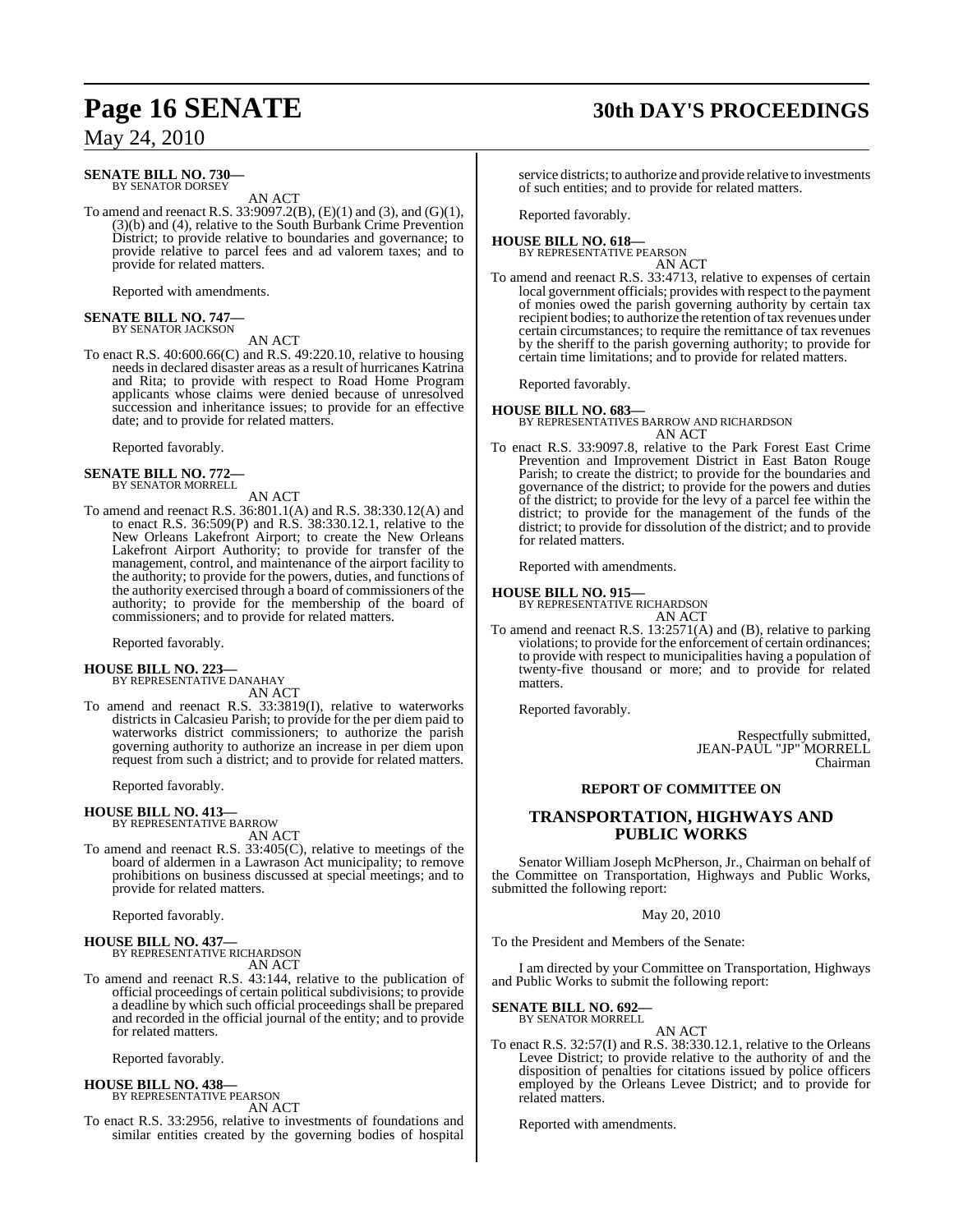# **30th DAY'S PROCEEDINGS Page 17 SENATE**

#### **SENATE BILL NO. 754—** BY SENATOR MORRELL

AN ACT

To amend and reenact R.S. 36:801.1(A) and R.S. 38:330.12 and to enact R.S. 36:509(P) and R.S. 38:330.12.1, relative to non-flood assets of levee districts; to provide for the management and control of such assets; to create the Non-flood Protection Asset Management Authority; to provide for the powers, duties, and functions of the authority; to provide for a board of commissioners of the authority and for the membership of the board; and to provide for related matters.

Reported by substitute.

#### **SENATE BILL NO. 768—** BY SENATOR MCPHERSON

AN ACT

To enact R.S. 32:473.1(D) and (E), relative to motor vehicles; to provide for the presumption of responsibility for an abandoned motor vehicle; to provide for the towing and storage of an abandoned motor vehicle; and to provide for related matters.

Reported with amendments.

- **HOUSE BILL NO. 97—** BY REPRESENTATIVES CORTEZ, ARMES, BILLIOT, HENRY BURNS, DIXON, DOERGE, GISCLAIR, SAM JONES, AND POPE AN ACT
- To amend and reenact R.S. 32:402.1(D), relative to driver's education; to allow for certain persons to participate in a portion of a driver's education course prior to their fifteenth birthday; and to provide for related matters.

Reported favorably.

#### **HOUSE BILL NO. 118—**

BY REPRESENTATIVE HENRY BURNS AN ACT

To amend and reenact R.S. 32:1311(B), relative to motor vehicle inspection; to exempt certain registered antique vehicles from inspection; and to provide for related matters.

Reported favorably.

#### **HOUSE BILL NO. 152—** BY REPRESENTATIVE HARDY

AN ACT

To amend and reenact R.S. 32:415(B)(1) and 415.1(A)(1) and (C), relative to driver's license suspensions and revocations; to provide for extension of a driver's license suspension period after certain convictions; to provide for economic and medical hardship license application procedures; and to provide for related matters.

Reported favorably.

#### **HOUSE BILL NO. 168—**

BY REPRESENTATIVES HENRY BURNS, BILLIOT, CHANDLER, EDWARDS, LEGER, RICHARD, RICHMOND, AND SMILEY AN ACT

To amend and reenact R.S. 38:214 and 218 and to enact R.S. 48:223(G), relative to drainage obstruction; to provide for the issuance of citations; to provide for enforcement of penalties; to provide for collection of fines; and to provide for related matters.

Reported favorably.

#### **HOUSE BILL NO. 252—**

BY REPRESENTATIVE LORUSSO AN ACT

To enact R.S. 47:490.22, relative to military honor license plates; to provide for the establishment of a military honor license plate for members of the Washington Artillery; to provide for the

design and issuance of the license plate; to authorize the promulgation ofrules and regulations; and to provide for related matters<sup>'</sup>

Reported with amendments.

# **HOUSE BILL NO. 485—** BY REPRESENTATIVE BILLIOT

AN ACT

To amend and reenact R.S. 38:301.1(A), relative to elevation reports; to require that levee elevation reports indicate the elevation based on the North American Vertical Datum of 1988; and to provide for related matters.

Reported favorably.

# **HOUSE BILL NO. 494—** BY REPRESENTATIVE BILLIOT

AN ACT

To amend and reenact R.S. 38:301(E)(1) and to enact R.S. 38:301(A)(4) and (F), relative to bicycle paths and walkways adjacent to flood control levees orstructures; to authorize public use of property along or adjacent to any flood control levee or structure for recreational purposes; to authorize construction or permit bicycle paths and walkways; and to provide for related matters.

Reported with amendments.

#### **HOUSE BILL NO. 584—**

BY REPRESENTATIVE MILLS AN ACT

To amend and reenact R.S. 32:300.3(D), relative to motor vehicles; to limit liability of law enforcement agencies involved in funeral processions; and to provide for related matters.

Reported favorably.

#### **HOUSE BILL NO. 585—**

BY REPRESENTATIVE PERRY AN ACT

To amend and reenact R.S. 48:231(A) and (B)(1), relative to the highway priority construction program; to provide for scheduling of public hearings; to provide for notice requirements; and to provide for related matters.

Reported with amendments.

# **HOUSE BILL NO. 594—** BY REPRESENTATIVE BILLIOT

AN ACT

To amend and reenact R.S. 32:232.1, relative to inoperative traffic signals; to provide for procedures for the operator of a motor vehicle to follow when a traffic signal is inoperative at an intersection; and to provide for related matters.

Reported favorably.

#### **HOUSE BILL NO. 1107—**

BY REPRESENTATIVE JOHNSON

## AN ACT

To authorize the Red River, Atchafalaya, and Bayou Beouf Levee District to exchange certain property in Avoyelles Parish with the adjacent landowners; to provide for property descriptions; to provide for reservation of mineral rights; and to provide for related matters.

Reported with amendments.

Respectfully submitted, JOE MCPHERSON Chairman

# May 24, 2010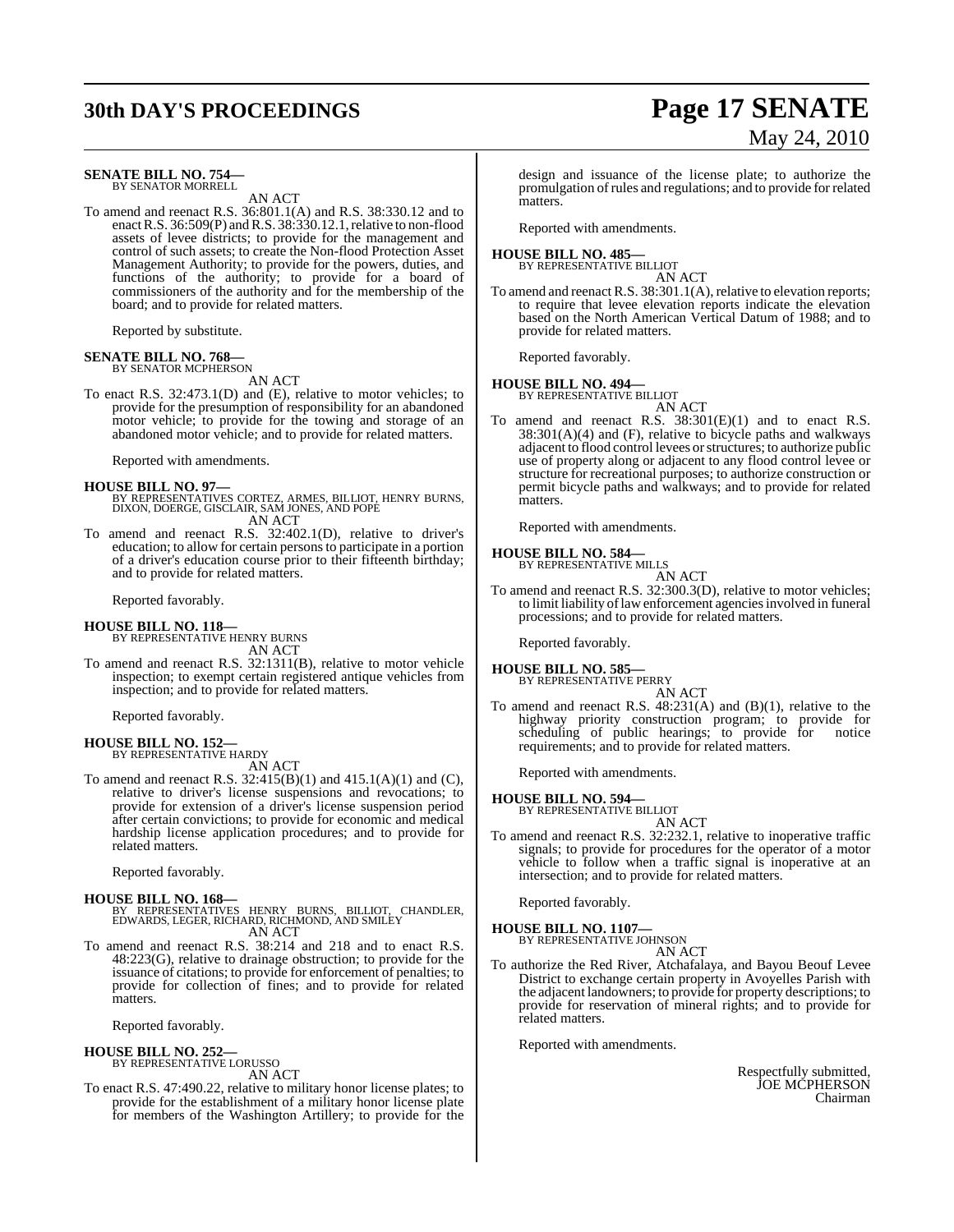#### **REPORT OF COMMITTEE ON**

#### **RETIREMENT**

Senator D.A. "Butch" Gautreaux, Chairman on behalf of the Committee on Retirement, submitted the following report:

May 24, 2010

To the President and Members of the Senate:

I am directed by your Committee on Retirement to submit the following report:

# **HOUSE BILL NO. 229—** BY REPRESENTATIVE PEARSON

A JOINT RESOLUTION

Proposing to amend Article X, Section 29(E)(5) of the Constitution of Louisiana and to add Article  $\overrightarrow{X}$ , Section 29(F) of the Constitution of Louisiana, to provide relative to benefit provisions for members of public retirement systems; to require a two-thirds vote for passage of a benefit provision having an actuarial cost; to provide for submission of the proposed amendment to the electors; and to provide for related matters.

Reported favorably.

#### **HOUSE BILL NO. 519—**

BY REPRESENTATIVES CORTEZ, BOBBY BADON, BARROW, HENRY<br>BURNS, TIM BURNS, CARTER, CONNICK, GISCLAIR, HARDY,<br>MICHAEL JACKSON, KLECKLEY, LANDRY, LORUSSO, PEARSON,<br>ROBIDEAUX, JANE SMITH, PATRICIA SMITH, AND TU

AN ACT

To amend and reenact R.S. 11:710, relative to reemployment of retirees in the Teachers' Retirement System of Louisiana; to prohibit retirees reemployed in certain positions from receiving benefits during the period of reemployment; to provide relative to contributions during such period; to provide for an effective date; and to provide for related matters.

Reported favorably.

**HOUSE BILL NO. 1187—** BY REPRESENTATIVE MONTOUCET

AN ACT

To enact R.S.11:1753(C) and 1923(C), relative to the Municipal Employees' Retirement System of Louisiana and the Parochial Employees' Retirement System of Louisiana; to provide with respect to membership of certain employees; to provide an effective date; and to provide for related matters.

Reported favorably.

#### **HOUSE BILL NO. 1461— (Substitute for HouseBill No. 230 by Representative Pearson)** BY REPRESENTATIVE PEARSON

AN ACT

To amend and reenact R.S.  $11:62(4)$ ,  $1141(A)$  and  $(C)(1)(a)$ , and  $1144(B)(2)(a)$  and to enact R.S.  $11:1144(B)(4)$  and 1147(C)(2)(a)(iii), relative to the Louisiana School Employees' Retirement System; to provide with respect to employee contributions; to provide with respect to calculation of benefits; to provide with respect to retirement eligibility; to provide an effective date; and to provide for related matters.

Reported favorably.

Respectfully submitted, D.A. "BUTCH" GAUTREAUX Chairman

# **Page 18 SENATE 30th DAY'S PROCEEDINGS**

#### **REPORT OF COMMITTEE ON**

#### **REVENUE AND FISCAL AFFAIRS**

Senator Robert M. Marionneaux, Jr., Chairman on behalf of the Committee on Revenue and Fiscal Affairs, submitted the following report:

May 24, 2010

To the President and Members of the Senate:

I am directed by your Committee on Revenue and Fiscal Affairs to submit the following report:

#### **SENATE BILL NO. 432—**

BY SENATOR MARIONNEAUX A JOINT RESOLUTION

Proposing to Article VII, Section 4(B) and to repeal Article IX, Section 9 of the Constitution of Louisiana, relative to taxes related to natural resources and the use of such taxes; to repeal certain severance taxes; to allow certain natural resources to be subject to the levy of a tax upon hydrocarbon processing in the state imposed under the legislature's general authority to tax under the Constitution of Louisiana; to require certain dedications if such tax is levied; to provide for distribution of the revenues from such tax; and to specify an election for submission of the proposition to electors and provide a ballot proposition.

Reported without action.

#### **SENATE BILL NO. 699—** BY SENATOR PETERSON

AN ACT To enact Part XV of Chapter 4 of Subtitle II of Title 39 of the Louisiana Revised Statutes of 1950, to be comprised of R.S. 39:1051, relative to local financing; to authorize public entities to create public benefit corporations and enter into contracts with such public benefit corporations for the planning, renovation, construction, leasing, subleasing, management and improvement of public properties and facilities; to exempt such public entities from limitations on property dispositions relating to surplus property in connection with the alienation or disposition of public properties and facilities to public benefit corporations created by such public entities provided that such property remains dedicated for public purposes; to authorize such public entities to enter into financing arrangements with their public benefit corporations and other private parties providing additional funds to such public benefit corporations to construct new facilities and/or to renovate existing public properties or facilities; and to provide for related matters.

Reported favorably.

**HOUSE BILL NO. 7—** BY REPRESENTATIVES WADDELL, KATZ, AND LEGER AN ACT

To enact Subpart AA of Part I of Chapter 1 of Subtitle II of Title 47 of the Louisiana Revised Statutes of 1950, to be comprised of R.S. 47:120.85, relative to state individual income tax return checkoffs for certain donations; to provide for a method for individuals to donate a portion of any refund due to them to the Louisiana Chapter of the National Multiple Sclerosis Society; to authorize and provide a method for the making of other donations to the National Multiple Sclerosis Society on the income tax return; to provide for the disposition of such donated monies; to establish the Louisiana Chapter of the National Multiple Sclerosis Society Fund as a special escrow fund in the state treasury; to provide for the administration and use of monies in the fund; to authorize the secretary of the Department of Revenue to make certain deposits into the fund; to provide for reporting; and to provide for related matters.

Reported favorably.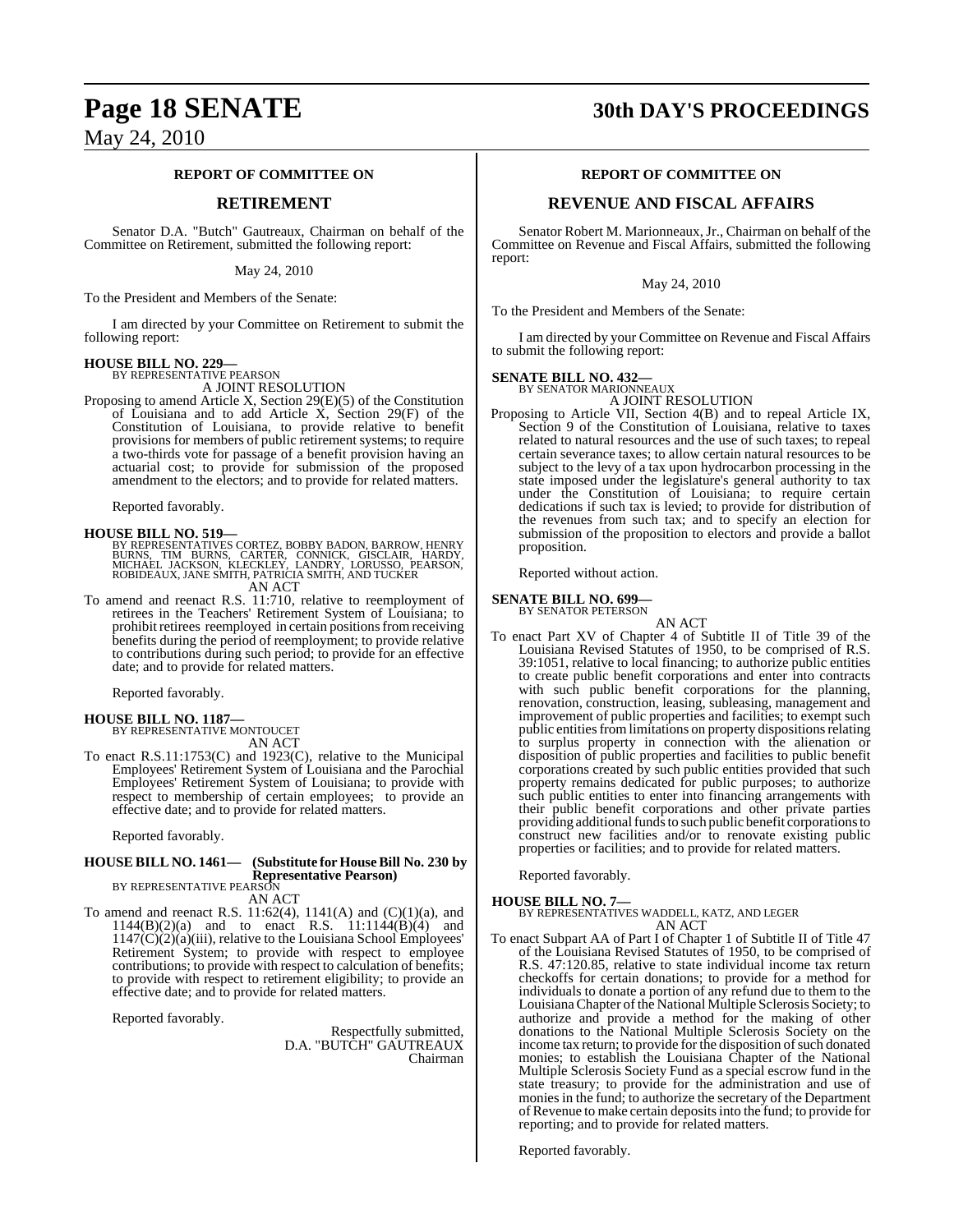# **30th DAY'S PROCEEDINGS Page 19 SENATE**

# May 24, 2010

# **HOUSE BILL NO. 187—** BY REPRESENTATIVE GUILLORY

AN ACT

To amend and reenact R.S. 47:1923(D), relative to tax assessors; to provide relative to the payment of premiums for group insurance for certain retirees of the Acadia Parish Assessor's Office; to increase the years of service requirement for certain retirees; to provide for an effective date; and to provide for related matters.

Reported favorably.

# **HOUSE BILL NO. 639—** BY REPRESENTATIVE HAZEL

AN ACT

To amend and reenact R.S. 18:1284(C) and 1285(A)(1), relative to tax elections called by political subdivisions; to provide requirements for tax propositions; to provide requirements for notice of tax elections; and to provide for related matters.

Reported favorably.

Respectfully submitted, ROBERT M. MARIONNEAUX, JR. Chairman

#### **Senate Bills and Joint Resolutions on Second Reading**

#### **SENATE BILL NO. 803— (Substitute for Senate Bill No. 773 by Sen. Donahue)**

BY SENATORS DONAHUE, CHEEK, B. GAUTREAUX, MOUNT, PETERSON AND NEVERS AN ACT

To amend and reenact R.S. 44:4.1(B)(15) and to enact Part IX-A of Chapter 1 of Title 28 of the Louisiana Revised Statutes of 1950, to be comprised of R.S. 28:215.1 through 215.6, relative to coroners; to provide for the establishment of a Coroner's Strategic Initiative for a Health Information and Intervention Program within offices of the coroner; to provide for certain services; to provide for consent; to provide for the Coroner's Strategic Initiative for a Health Information and Intervention Program advisory board; to provide for an exception to the public records law; to provide for duties of certain treatment facilities; to provide for limitations of liability; and to provide for related matters.

On motion of Senator Mount the bill was read by title, ordered engrossed and passed to a third reading.

#### **Reconsideration**

The vote by which Senate Bill No. 85 failed to pass on Wednesday, May 19, 2010, was reconsidered.

# **SENATE BILL NO. 85—** BY SENATOR B. GAUTREAUX

AN ACT

To amend and reenact R.S. 11:62(8)(a) and (b), 1946, and 1966, relative to the Parochial Employees' Retirement System; to provide for ranges for employee contributions for Plans A and B; to provide the board of trustees with authority to set the employee contribution rates for members of Plan A and Plan B within the ranges; to provide for an effective date; and to provide for related matters.

On motion of Senator B. Gautreaux, the bill was read by title and returned to the Calendar, subject to call.

#### **Reconsideration**

The vote by which Senate Bill No. 334 failed to pass on Wednesday, May 19, 2010, was reconsidered.

#### **SENATE BILL NO. 334—**

BY SENATOR MARIONNEAUX AN ACT

To amend and reenact R.S. 40:1300.253(1) and to repeal R.S. 40:1300.256(B)(5), relative to prohibiting smoking in certain places; to provide for definitions; to provide relative to exceptions; and to provide for related matters.

On motion of Senator Marionneaux, the bill was read by title and returned to the Calendar, subject to call.

#### **Mr. President in the Chair**

#### **Senate Bills and Joint Resolutions Returned from the House of Representatives with Amendments**

#### **SENATE BILL NO. 3—**

BY SENATOR MARTINY AN ACT

To amend and reenact R.S. 13:5107(D)(2), relative to service of citation and process; to clarify dismissal of a suit for failure to request service; and to provide for related matters.

The bill was read by title. Returned from the House of Representatives with amendments:

#### **HOUSE COMMITTEE AMENDMENTS**

Amendments proposed by House Committee on Civil Law and Procedure to Engrossed Senate Bill No. 3 by Senator Martiny

#### AMENDMENT NO. 1

On page 1, delete lines 9 through 14 in their entirety and insert the following:<br>"D. "D.  $*$  \* \* \*"

AMENDMENT NO. 2

On page 2, delete lines 3 through 8 in their entirety and insert asterisks "\* \* \*"

#### **HOUSE FLOOR AMENDMENTS**

Amendments proposed by Representative Ligi to Engrossed Senate Bill No. 3 by Senator Martiny

#### AMENDMENT NO. 1

On page 2, line 2, change "who has not been served" to "upon whom service was not requested within the period required by  $\overline{Paragnah(1)}$ of this Subsection"

Senator Martiny moved to concur in the amendments proposed by the House.

#### **ROLL CALL**

The roll was called with the following result:

| Mr. President | Duplessis   | Morrell         |
|---------------|-------------|-----------------|
| Adley         | Erdey       | Morrish         |
| Alario        | Gautreaux B | Mount           |
| Amedee        | Gautreaux N | Murray          |
| Appel         | Guillory    | <b>Nevers</b>   |
| Broome        | Hebert      | Peterson        |
| Chabert       | Jackson     | Ouinn           |
| Cheek         | LaFleur     | Riser           |
| Claitor       | Long        | Shaw            |
| Crowe         | Martiny     | Smith           |
| Donahue       | McPherson   | <b>Thompson</b> |
| Dorsey        | Michot      | Walsworth       |
| Total - 36    |             |                 |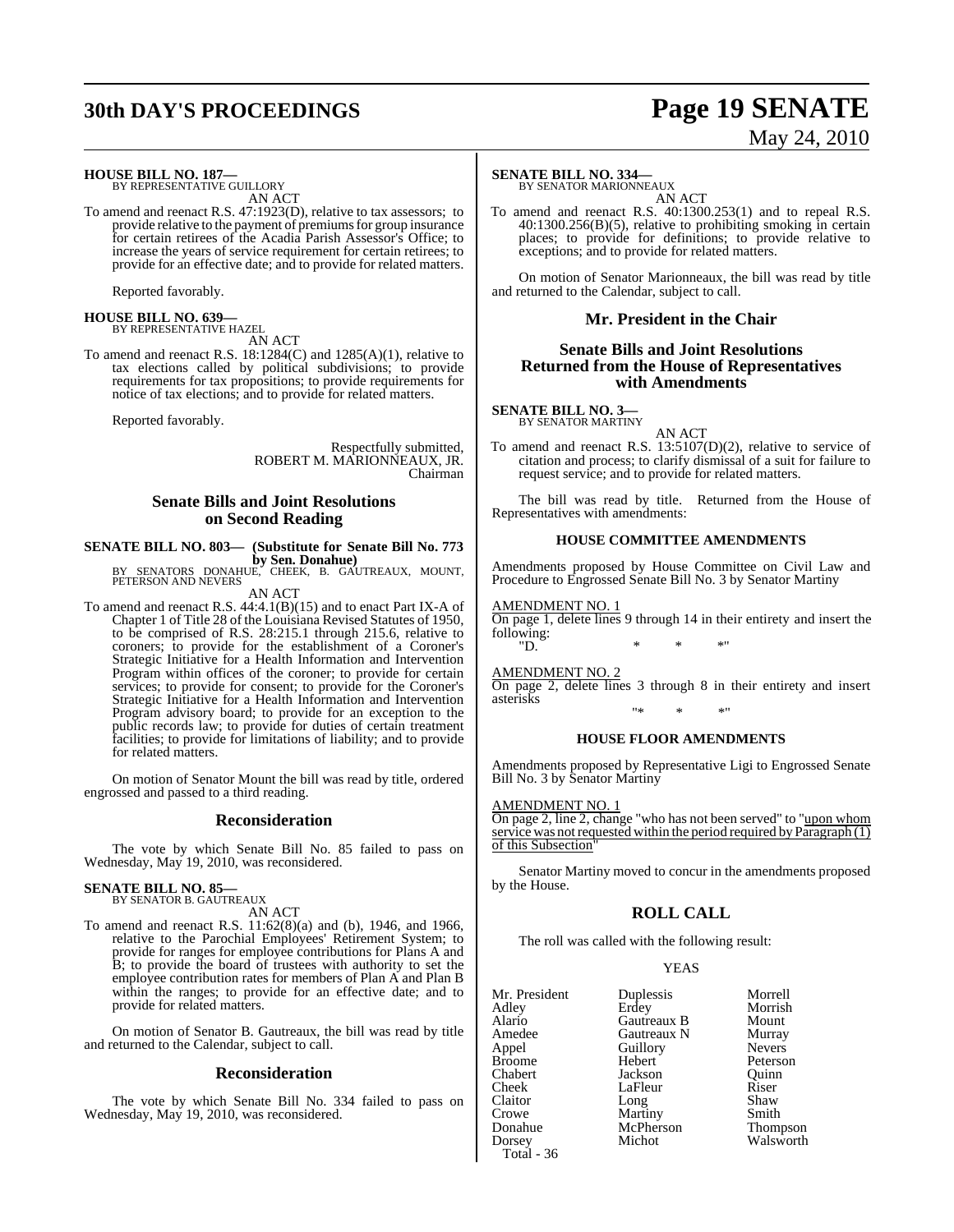Total - 0

# **NAYS** ABSENT

**Marionneaux** 

| Heitmeier | Kostelka |
|-----------|----------|
| Total - 3 |          |

The Chair declared the amendments proposed by the House were concurred in. Senator Martiny moved to reconsider the vote by which the amendments were concurred in and laid the motion on the table.

#### **SENATE BILL NO. 46—** BY SENATOR APPEL

AN ACT

To amend and reenact Code of Civil Procedure Art. 4907(B), relative to procedure in parish and city courts; to provide relative to the delay for applying for a new trial; and to provide for related matters.

The bill was read by title. Returned from the House of Representatives with amendments:

#### **HOUSE COMMITTEE AMENDMENTS**

Amendments proposed by House Committee on Civil Law and Procedure to Engrossed Senate Bill No. 46 by Senator Appel

## AMENDMENT NO. 1

On page 1, line 2, change "Art." to "Article"

AMENDMENT NO. 2 On page 1, line 6, change "Art." to "Article"

Senator Appel moved to concur in the amendments proposed by the House.

## **ROLL CALL**

The roll was called with the following result:

#### YEAS

| Mr. President<br>Adley<br>Alario<br>Amedee<br>Appel<br><b>Broome</b><br>Chabert<br>Claitor<br>Crowe<br>Donahue<br>Dorsey | Erdey<br>Gautreaux B<br>Gautreaux N<br>Guillory<br>Hebert<br>Jackson<br>LaFleur<br>Long<br>Martiny<br>McPherson<br>Michot | Morrish<br>Mount<br>Murray<br><b>Nevers</b><br>Peterson<br>Quinn<br>Riser<br>Shaw<br>Smith<br>Thompson<br>Walsworth |
|--------------------------------------------------------------------------------------------------------------------------|---------------------------------------------------------------------------------------------------------------------------|---------------------------------------------------------------------------------------------------------------------|
| Duplessis<br>Total $-35$<br>Total - 0                                                                                    | Morrell<br>NAYS<br><b>ABSENT</b>                                                                                          |                                                                                                                     |
| Cheek                                                                                                                    | Kostelka                                                                                                                  |                                                                                                                     |

Heitmeier Marionneaux Total - 4

The Chair declared the amendments proposed by the House were concurred in. Senator Appel moved to reconsider the vote by which the amendments were concurred in and laid the motion on the table.

# **Page 20 SENATE 30th DAY'S PROCEEDINGS**

#### **SENATE BILL NO. 77—**

BY SENATOR MCPHERSON AN ACT

To amend and reenact R.S. 48:2074 (D)(2) and (7), relative to the Louisiana Transportation Authority; to provide that the chairman of the Senate Committee on Transportation, Highways and Public Works is chairman of the board; and to provide for related matters.

The bill was read by title. Returned from the House of Representatives with amendments:

#### **HOUSE COMMITTEE AMENDMENTS**

Amendments proposed by House Committee on Transportation, Highways, and Public Works to Engrossed Senate Bill No. 77 by Senator McPherson

#### AMENDMENT NO

On page 1, line 2, after "R.S. 48:2074(D)(2)" and before "and" insert  $^{\prime}$ .(6)

#### AMENDMENT NO.2

On page 1, line 4, after "Works" delete the remainder of the line and insert the following: "and the chairman of the House Committee on Transportation, Highways and Public works shall rotate as chairman of the board; and to provide for related"

#### AMENDMENT NO. 3

On page 1, line 7, after "R.S. 48:2074(D)(2)" and before "and" insert  $(6)$ 

#### AMENDMENT NO. 4

On page 2, delete lines 3 through 5 in their entirety and insert the following:

"(6) The chairman of the House Committee on Transportation, Highways and Public Works or his designee**,who shall serve as chairman on a two-year rotating basis with the chairman of the Senate Committee on Transportation, Highways and Public Works**.

(7) The Chairman of the Senate Committee on Transportation, Highways and Public Works Committee or his designee, who shall **serve on a two- year rotating basis with the chairman of the House Committee on Transportation, Highways and Public Works**."

#### AMENDMENT NO. 5

On page 2, after line  $\overline{6}$ , add the following:

"Section 2. The chairman of the Senate Committee on Transportation, Highways and Public Works shall serve as chairman beginning on January 1, 2011 and ending on December 31, 2012. The chairman of the House Committee on Transportation, Highways and Public Works shall serve as chairman beginning on January 1, 2013 and ending on December 31, 2014. This two-year rotation shall continue unless otherwise provided by law."

Senator McPherson moved to concur in the amendments proposed by the House.

#### **ROLL CALL**

The roll was called with the following result:

| Mr. President | Duplessis   | Morrell       |
|---------------|-------------|---------------|
| Adley         | Erdey       | Morrish       |
| Alario        | Gautreaux B | Mount         |
| Amedee        | Gautreaux N | Murray        |
| Appel         | Guillory    | <b>Nevers</b> |
| <b>Broome</b> | Hebert      | Peterson      |
| Chabert       | Jackson     | Ouinn         |
| Cheek         | LaFleur     | Riser         |
| Claitor       | Long        | Shaw          |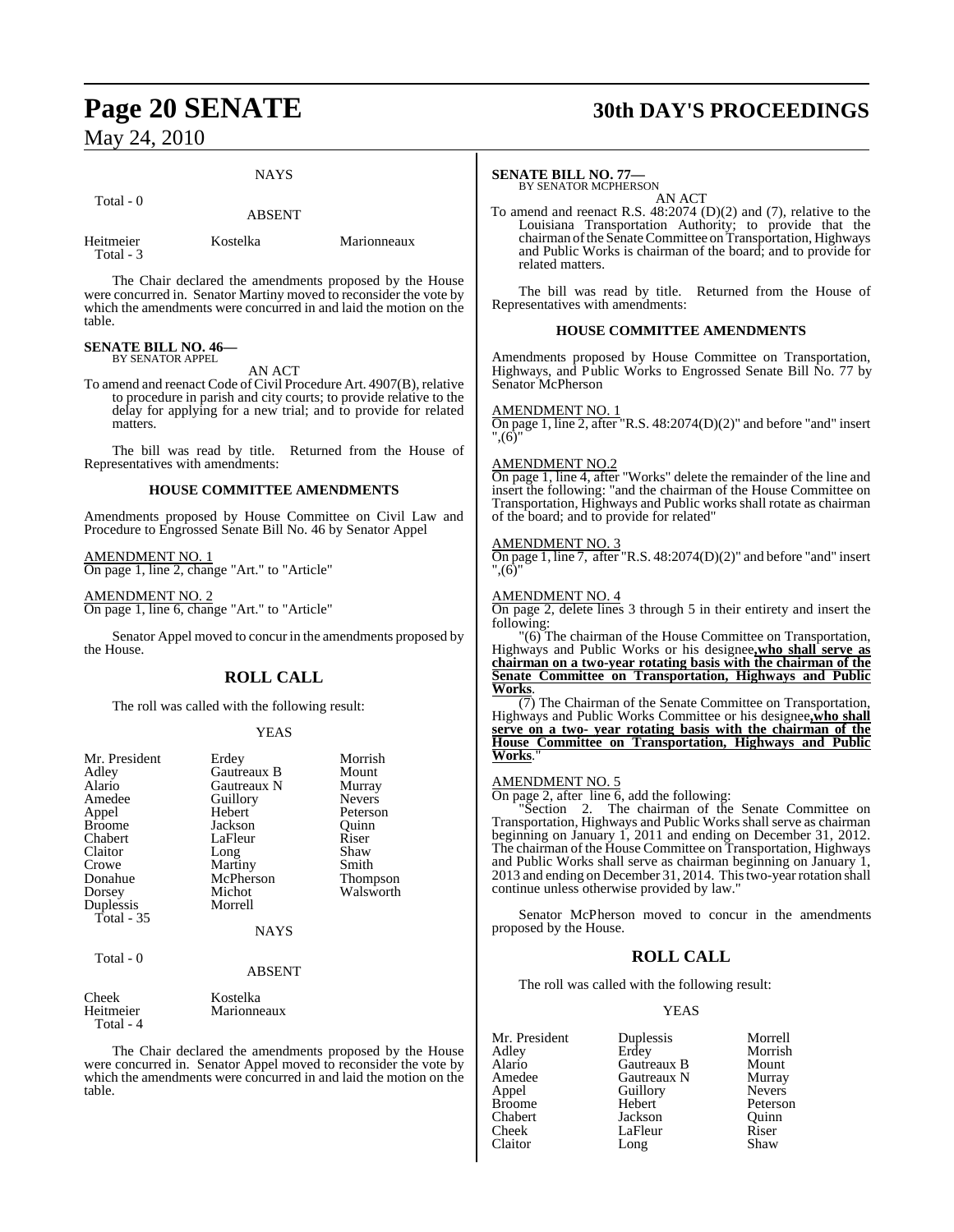# **30th DAY'S PROCEEDINGS Page 21 SENATE**

| Crowe<br>Donahue<br>Dorsey<br>Total $-36$ | Martiny<br>McPherson<br>Michot | Smith<br><b>Thompson</b><br>Walsworth |
|-------------------------------------------|--------------------------------|---------------------------------------|
|                                           | <b>NAYS</b>                    |                                       |
| Total $-0$                                | <b>ABSENT</b>                  |                                       |
| Heitmeier                                 | Kostelka                       | Marionneaux                           |

The Chair declared the amendments proposed by the House were concurred in. Senator McPherson moved to reconsider the vote by which the amendments were concurred in and laid the motion on the table.

# **SENATE BILL NO. 343—** BY SENATOR MARIONNEAUX

Total - 3

AN ACT

To amend and reenact Code of Civil Procedure Articles 283, 3061, 3228, and 3396.18(B), and R.S. 9:1514(A)(1), (2) and (4) and (B), 1551(B), 1552(C) and (D), 2156(C)(10), 2157, 2431(7) and 3839, andR.S. 23:638, and R.S. 33:1501, 4545.23, 4546.16, and R.S. 47:55(2), 1673, and 2451; and to repeal Code of Civil Procedure Articles 2951, 2953 and 2954, and R.S. 6:653.4(F), 765(C), and 767(E), and R.S. 8:814, and R.S. 9:1552(E), 2432 through 2439, and 2449(C), and R.S. 12:603(F), and R.S. 40:33(H); all relating to inheritance taxes; and to provide for related matters.

On motion of Senator Heitmeier, the bill was read by title and returned to the Calendar, subject to call.

#### **SENATE BILL NO. 437—** BY SENATOR APPEL

AN ACT

To amend and reenact R.S. 9:2772(H)(2), relative to contracts; to provide for recovery of attorney fees and court costs in certain circumstances; and to provide for related matters.

The bill was read by title. Returned from the House of Representatives with amendments:

#### **HOUSE COMMITTEE AMENDMENTS**

Amendments proposed by House Committee on Civil Law and Procedure to Engrossed Senate Bill No. 437 by Senator Appel

AMENDMENT NO. 1 On page 1, line 10, change "H.(1)" to "H."

#### AMENDMENT NO. 2

On page 1, line 11, delete "such"

#### AMENDMENT NO. 3

On page 1, line 13, change "non-residential contracts" to "an action commenced after the expiration of the five-year period provided by this Section,"

#### AMENDMENT NO. 4

On page 1, line 14, after "faith" delete the remainder of the line and at the beginning of line 15, delete "prescriptive period"

#### AMENDMENT NO. 5

On page 1, line 15 change "that party" to "the party who made the allegation"

May 24, 2010

#### **LEGISLATIVE BUREAU AMENDMENTS**

Amendments proposed by Legislative Bureau to Engrossed Senate Bill No. 437 by Senator Appel

AMENDMENT NO. 1

On page 1, line 16, following "**proven**" and before "**then**" delete "**to have occurred**"

AMENDMENT NO. 2 On page 1, line 17, and before "**the**" change "**committing**" to "**that has committed**"

Senator Appel moved to reject the amendments proposed by the House.

#### **ROLL CALL**

The roll was called with the following result:

#### YEAS

Mr. President Erdey Morrish<br>Adley Gautreaux B Mount Adley Gautreaux B Mount Alario Gautreaux N Murray Amedeuthory<br>
Hebert Peterson Appel Hebert Peterson Broome **Jackson** Quinn<br>
Chabert LaFleur Riser Chabert LaFleur Riser<br>Cheek Long Shaw Cheek Long Shaw<br>Claitor Marionneaux Smith Claitor Marionneaux<br>Crowe Martiny Crowe Martiny Thompson McPherson<br>Michot Dorsey Michot<br>Duplessis Morrell Duplessis Total - 37 NAYS

Total - 0

Heitmeier Kostelka

Total - 2

The Chair declared the amendments proposed by the House were rejected. Senator Appel moved to reconsider the vote by which the amendments were rejected and laid the motion on the table.

ABSENT

# **SENATE BILL NO. 514—** BY SENATOR MURRAY

AN ACT

To amend and reenact R.S. 40:1299.44(A)(2), (5), and (6) and  $(D)(1)(c)$  and  $(2)(b)(iii)$ , relative to the Patient's Compensation Fund and the Patient's Compensation Fund Oversight Board; to provide with respect to exemption of the board and fund from rate regulation by the commissioner of insurance; to provide relative to the annual surcharge, including the manner of its determination; to provide relative to retention of monies in the fund; to provide with respect to composition of the board and to otherwise provide with respect to its authority; and to provide for related matters.

The bill was read by title. Returned from the House of Representatives with amendments:

#### **HOUSE FLOOR AMENDMENTS**

Amendments proposed by Representative Mills to Engrossed Senate Bill No. 514 by Senator Murray

AMENDMENT NO. 1 On page 1, line 15, change "In order to" to "**To**"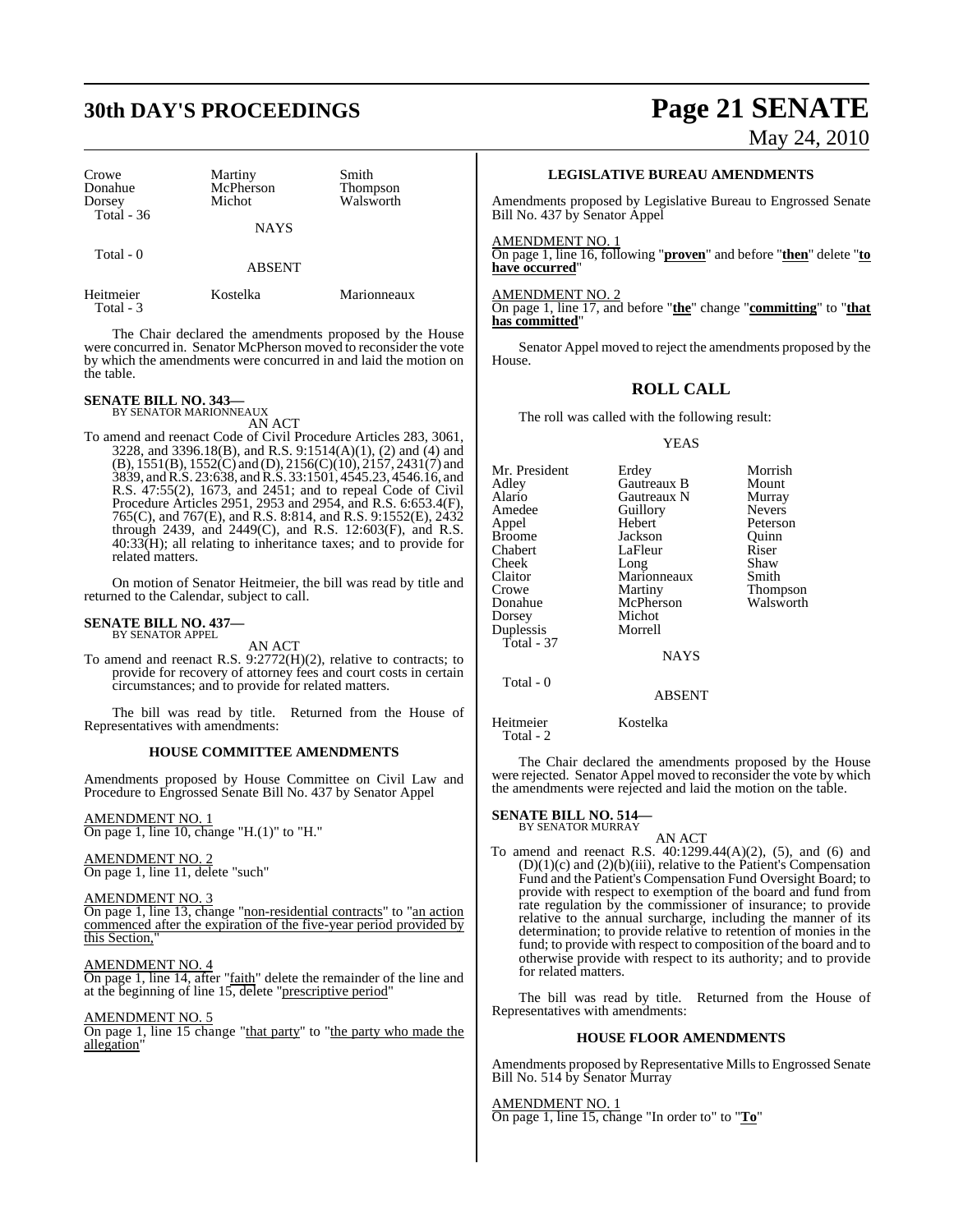# **Page 22 SENATE 30th DAY'S PROCEEDINGS**

## May 24, 2010

In House Committee Amendment No.4 proposed by the House Committee on Transportation, Highways, and Public Works, on line 12 change "**Part X of Chapter 40**" to "**Part X of Chapter 4 of Title**

| AMENDMENT NO. 2<br>On page 2, line 10, delete "at least fifteen days prior"                                                                                                    | Alario<br>Amedee                                    | Gautreaux B<br>Gautreaux N<br>Guillory | Mount<br>Murray<br><b>Nevers</b>                                                                                                              |
|--------------------------------------------------------------------------------------------------------------------------------------------------------------------------------|-----------------------------------------------------|----------------------------------------|-----------------------------------------------------------------------------------------------------------------------------------------------|
| $\frac{\text{AMENDMENT NO. 3}}{\text{On page 2, line 11, after "meeting'' and before "and" insert "at least}$<br>fifteen days in advance"                                      | Appel<br><b>Broome</b><br>Chabert<br>Cheek          | Hebert<br>Jackson<br>LaFleur           | Peterson<br>Quinn<br>Riser                                                                                                                    |
| AMENDMENT NO. 4<br>On page 2, line 12, change " <b>prior to</b> " to " <b>before</b> "                                                                                         | Claitor<br>Crowe                                    | Long<br>Martiny                        | Shaw<br>Smith                                                                                                                                 |
|                                                                                                                                                                                | Donahue<br>Dorsey                                   | McPherson<br>Michot                    | Thompson<br>Walsworth                                                                                                                         |
| <b>AMENDMENT NO. 5</b><br>On page 2, line 21, after " <b>trends</b> " change the comma "," to a period "." and delete " <b>and all other relevant factors and judgments.</b> " | Total - 36                                          | <b>NAYS</b>                            |                                                                                                                                               |
| <b>AMENDMENT NO. 6</b><br>On page 2, line 24, after "experience" delete "for the purpose of                                                                                    | Total - 0                                           | <b>ABSENT</b>                          |                                                                                                                                               |
| determining surcharge rates'                                                                                                                                                   | Heitmeier<br>Total - 3                              | Kostelka                               | Marionneaux                                                                                                                                   |
| <u>AMENDMENT NO. 7</u><br>On page 2, line 29, change "greater-than-expected" to "greater<br>than expected"                                                                     |                                                     |                                        | The Chair declared the amendments proposed by the House<br>were concurred in. Senator Murray moved to reconsider the vote by                  |
| <b>AMENDMENT NO. 8</b><br>On page 3, line 25, change "board's website" to "website of the                                                                                      | table.                                              |                                        | which the amendments were concurred in and laid the motion on the                                                                             |
| board"                                                                                                                                                                         | <b>SENATE BILL NO. 617—</b><br>BY SENATOR MCPHERSON |                                        |                                                                                                                                               |
| <b>AMENDMENT NO. 9</b><br>On page 4, line 1, delete "by the state treasurer"                                                                                                   |                                                     | AN ACT                                 | To enact R.S. 32:392.1, relative to motor vehicles; to prohibit<br>impoundment in certain circumstances; and to provide for                   |
| <b>AMENDMENT NO. 10</b><br>On page 4, at the beginning of line 2, delete "the"                                                                                                 | related matters.                                    |                                        | The bill was read by title. Returned from the House of                                                                                        |
| AMENDMENT NO. 11<br>On page 4, line 3, delete " $(f)$ " and delete the remainder of the line in<br>its entirety                                                                | Representatives with amendments:                    | <b>HOUSE COMMITTEE AMENDMENTS</b>      |                                                                                                                                               |
|                                                                                                                                                                                |                                                     |                                        | Amendments proposed by House Committee on Transportation,                                                                                     |
| <b>AMENDMENT NO. 12</b><br>On page 4, line 4, delete " $(g)$ " and delete the remainder of the line<br>and lines 5 through 13 in their entirety                                | Senator McPherson                                   |                                        | Highways, and Public Works to Reengrossed Senate Bill No. 617 by                                                                              |
| <b>AMENDMENT NO. 13</b><br>On page 4, line 14, change " $(h)$ " to " $(f)$ " and delete "from the fund"                                                                        | <b>AMENDMENT NO. 1</b>                              |                                        | On page 1, line 8, after "contrary, a" delete the remainder of the<br>line, and at the beginning of line 9, delete "or motorcycle" and insert |
| <b>AMENDMENT NO. 14</b><br>On page 4, line 15, change "such" to "the"                                                                                                          | "motor vehicle"                                     |                                        |                                                                                                                                               |
| AMENDMENT NO. 15<br>On page 4, line 17, delete "so as"                                                                                                                         | <b>AMENDMENT NO. 2</b><br>ticket"                   |                                        | On page 1, line 12, after "noncompliance" and before "and" insert<br>"if for a violation of R.S. 32:863.1, or a citation or violation         |
| <b>AMENDMENT NO. 16</b><br>On page 4, line 22, change "such surplus balance" to "surplus"                                                                                      | <b>AMENDMENT NO. 3</b>                              |                                        | On page 2, line 2, after "impound a" delete the remainder of the line                                                                         |
| <b>AMENDMENT NO. 17</b><br>On page 4, at the beginning of line 23, change "on hand is" to "assets<br>are <sup><i>n</i></sup>                                                   | motorcycle" and insert "motor vehicle"              |                                        | and at the beginning of line 3, delete "van, recreational vehicle, or                                                                         |
| <b>AMENDMENT NO. 18</b>                                                                                                                                                        | <u>AMENDMENT NO. 4</u>                              |                                        | On page 2, line 3, after "violation" insert ", when the motor vehicle                                                                         |
| On page 5, line 6, after "to" and before "other" delete "such" and after<br>"authority" and before "expressly" delete "elsewhere"                                              |                                                     |                                        | involves a violation of Title 14 or Part X of Chapter 40 of the<br>Revised Statutes of Louisiana of 1950, the motor vehicle or its            |
| <b>AMENDMENT NO. 19</b><br>On page 5, line 12, change "such form as may be" to "the form"                                                                                      | or revocation of his driver's license"              |                                        | contents is an instrument of a crime or has evidentiary value, or<br>when the operator is operating a motor vehicle under suspension          |
| Senator Murray moved to concur in the amendments proposed<br>by the House.                                                                                                     |                                                     | <b>LEGISLATIVE BUREAU AMENDMENTS</b>   |                                                                                                                                               |
| <b>ROLL CALL</b>                                                                                                                                                               | Bill No. 617 by Senator McPherson                   |                                        | Amendments proposed by Legislative Bureau to Reengrossed Senate                                                                               |
| The roll was called with the following result:                                                                                                                                 | <b>AMENDMENT NO. 1</b>                              |                                        | House Committee Amendment No. 4 proposed by the House                                                                                         |

## YEAS

Mr. President Duplessis Morrell<br>Adley Erdey Morrish

Duplessis<br>Erdey

**40**"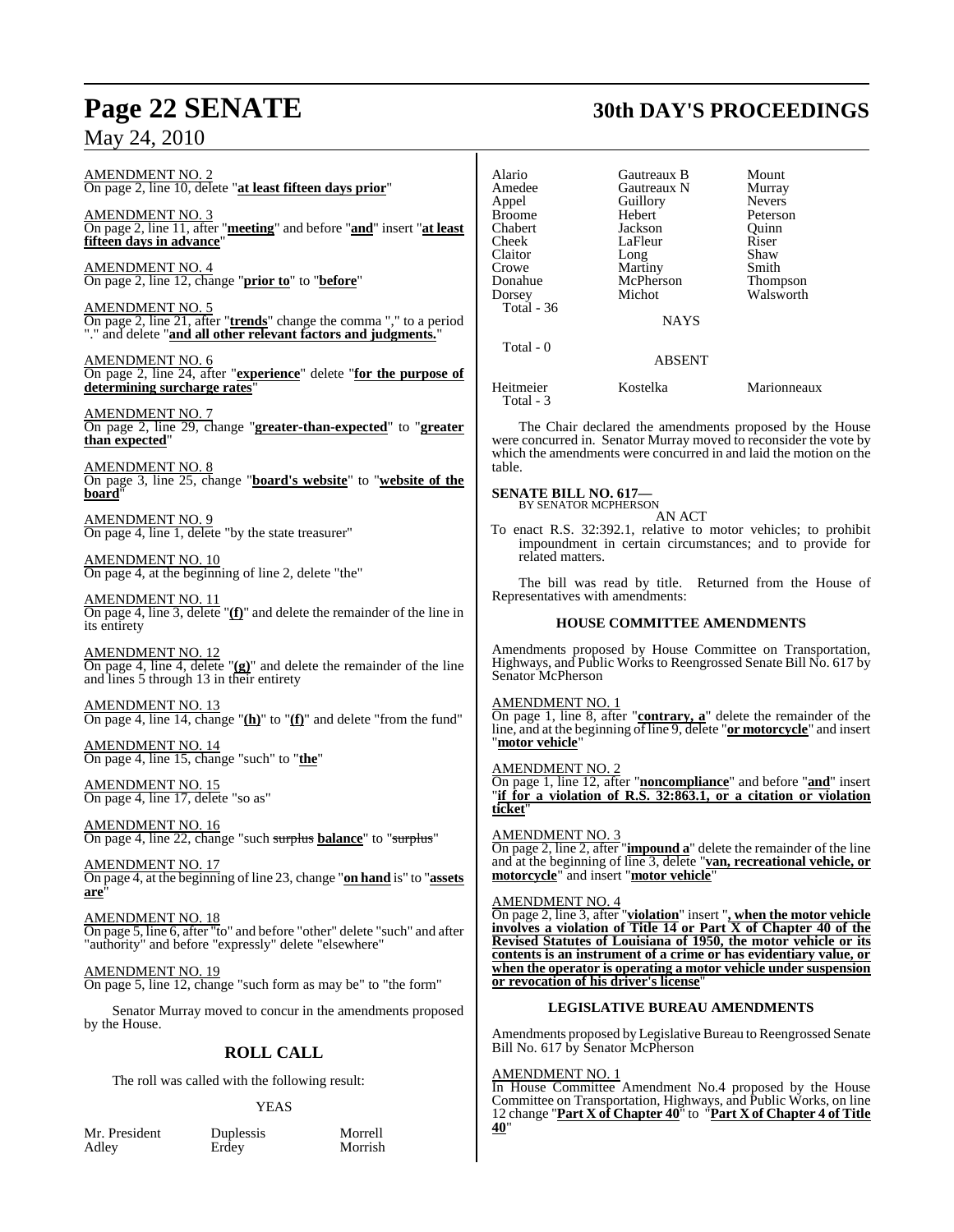# **30th DAY'S PROCEEDINGS Page 23 SENATE**

Senator McPherson moved to concur in the amendments proposed by the House.

#### **ROLL CALL**

The roll was called with the following result:

#### YEAS

| Mr. President | Erdey         | Morrish         |
|---------------|---------------|-----------------|
| Adley         | Gautreaux B   | Mount           |
| Alario        | Gautreaux N   | Murray          |
| Amedee        | Guillory      | <b>Nevers</b>   |
| Appel         | Hebert        | Peterson        |
| <b>Broome</b> | Jackson       | Quinn           |
| Chabert       | LaFleur       | Riser           |
| Cheek         | Long          | Shaw            |
| Crowe         | Martiny       | Smith           |
| Donahue       | McPherson     | <b>Thompson</b> |
| Dorsey        | Michot        | Walsworth       |
| Duplessis     | Morrell       |                 |
| Total - 35    |               |                 |
|               | <b>NAYS</b>   |                 |
| Claitor       |               |                 |
| Total - 1     |               |                 |
|               | <b>ABSENT</b> |                 |
| Heitmeier     | Kostelka      | Marionneaux     |

The Chair declared the amendments proposed by the House were concurred in. Senator McPherson moved to reconsider the vote by which the amendments were concurred in and laid the motion on the table.

#### **Rules Suspended**

Senator Donahue asked for and obtained a suspension of the rules to take up Senate Bills and Joint Resolutions just returned from the House of Representatives with amendments.

#### **SENATE BILL NO. 412—** BY SENATOR DONAHUE

Total - 3

AN ACT

To enact R.S. 39:332.1, relative to property control; to create the State Buildings and Lands Highest and Best Use Advisory Group; to provide for duties and responsibilities; to provide for an effective date; and to provide for related matters.

The bill was read by title. Returned from the House of Representatives with amendments:

#### **HOUSE COMMITTEE AMENDMENTS**

Amendments proposed by House Committee on Appropriations to Engrossed Senate Bill No. 412 by Senator Donahue

#### AMENDMENT NO. 1

On page 1, line 2, after "enact" and before "R.S. 39:332.1," insert the following: "Part XI-A of Chapter 1 of Subtitle I of Title 39 of the Louisiana Revised Statutes of 1950, to be comprised of"

#### AMENDMENT NO. 2

On page 1, delete line 6 in its entirety and insert the following: "Section 1. Part XI-A of Chapter 1 of Subtitle I of Part XI-A of Chapter 1 of Title 39 of the Louisiana Revised Statutes of 1950 Title 39 of the Louisiana Revised Statutes of 1950, comprised of R.S. 39:332.1, is hereby enacted to read as follows:

**Part XI-A. State Buildings and Lands Highest and Best Use Advisory Group**"

# May 24, 2010

#### **LEGISLATIVE BUREAU AMENDMENTS**

Amendments proposed by Legislative Bureau to Engrossed Senate Bill No. 412 by Senator Donahue

#### AMENDMENT NO. 1

In House Committee Amendment No.2 proposed by the House Committee on Appropriations, on line 7, following "Subtitle I" delete "of Part XI-A of Chapter 1"

Senator Donahue moved to concur in the amendments proposed by the House.

#### **ROLL CALL**

The roll was called with the following result:

YEAS

| Mr. President | Duplessis     | Morrell       |
|---------------|---------------|---------------|
| Adley         | Erdey         | Morrish       |
| Alario        | Gautreaux B   | Mount         |
| Amedee        | Gautreaux N   | Murray        |
| Appel         | Guillory      | <b>Nevers</b> |
| <b>Broome</b> | Hebert        | Peterson      |
| Chabert       | Jackson       | Ouinn         |
| Cheek         | LaFleur       | Riser         |
| Claitor       | Long          | Shaw          |
| Crowe         | Martiny       | Smith         |
| Donahue       | McPherson     | Thompson      |
| Dorsey        | Michot        | Walsworth     |
| Total $-36$   |               |               |
|               | <b>NAYS</b>   |               |
| Total - 0     |               |               |
|               | <b>ABSENT</b> |               |
| Heitmeier     | Kostelka      | Marionneaux   |

The Chair declared the amendments proposed by the House were concurred in. Senator Donahue moved to reconsider the vote by which the amendments were concurred in and laid the motion on the table.

#### **SENATE BILL NO. 318—**

Total - 3

BY SENATOR HEITMEIER AN ACT

To enact R.S. 51:1905.2, relative to deceptive practices in soliciting charitable contributions; to require certain notification on donation receptacles of commercial businesses; to provide for violations; and to provide for related matters.

On motion of Senator Heitmeier, the bill was read by title and returned to the Calendar, subject to call.

**SENATE BILL NO. 342—** BY SENATORS MARIONNEAUX AND THOMPSON AN ACT

To amend and reenact R.S. 51:1423(A), (D) and (E), and to enact R.S. 51:1423(F), relative to gift certificates; to provide for cash redemption of remaining value under a certain amount; to eliminate certain exemptions; and to provide for related matters.

On motion of Senator Marionneaux, the bill was read by title and returned to the Calendar, subject to call.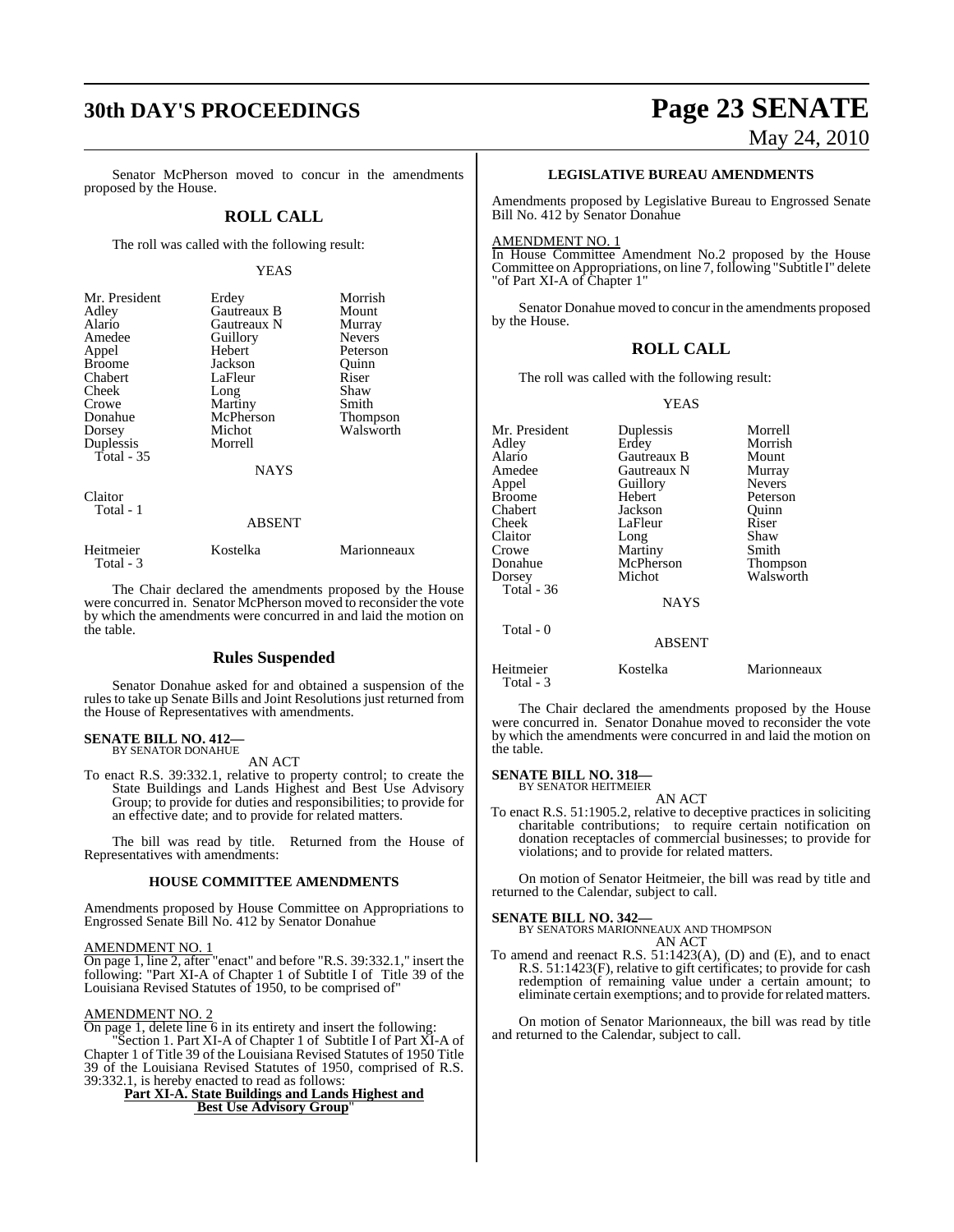# **Page 24 SENATE 30th DAY'S PROCEEDINGS**

## May 24, 2010

### **Senate Concurrent Resolutions on Second Reading Reported by Committees**

# **SENATE CONCURRENT RESOLUTION NO. 75—** BY SENATOR MARIONNEAUX

A CONCURRENT RESOLUTION

To direct the Office of Mental Health to include certain requirements for contracts of a term of more than three years in duration entered into by the Department of Health and Hospitals for the privatization of services currently provided by facilities operated by the Office of Mental Health, provide the method of source selection, and evaluation factors to be included in a request for proposals, to require legislative approval, and to direct the Department of Health and Hospitals to submit certain reports to the Senate and House committees on health and welfare.

Reported with amendments by the Committee on Health and Welfare.

#### **SENATE COMMITTEE AMENDMENTS**

Amendments proposed by Senate Committee on Health and Welfare to Original Senate Concurrent Resolution No. 75 by Senator Marionneaux

#### AMENDMENT NO. 1

On page 1, line 2, after "the" and before "to" delete "Office of Mental Health" and insert "the Department of Health and Hospitals"

#### AMENDMENT NO. 2

On page 1, line 4, after "by" and before "facilities" insert "existing"

#### AMENDMENT NO. 3

On page 1, line 5, after "the" and before ", provide" delete "Office of Mental Health" and insert "office of mental health within the Department of Health and Hospitals"

#### AMENDMENT NO. 4

On page 1, line 6, after "proposals" delete the remainder of the line

#### AMENDMENT NO. 5

On page 1, line 7, before "and" delete "approval," and after "to" and before "submit" delete "direct the Department of Health and Hospitals to"

#### AMENDMENT NO. 6

On page 1, line 10, before "to include" delete "the Office of Mental Health" and insert "the Department of Health and Hospitals"

#### AMENDMENT NO. 7

On page 1, line 12, after "by" and before "facilities" insert "existing" and after "the" delete "Office of Mental" and insert "office of mental health within the Department of"

#### AMENDMENT NO. 8

On page 1, line 13, after "Health" and before "," insert "and Hospitals" and after "selection" and before "and" delete ","

#### AMENDMENT NO. 9

On page 1, line 14, after "proposals," delete the remainder of line

#### AMENDMENT NO. 10

On page 1, line 15, before "to submit" delete "Health and Hospitals"

#### AMENDMENT NO. 11

On page 1, line 18, after "include" and before "Eastern" delete "the" and insert "currently existing facilities at the following locations:"

#### AM<u>ENDMENT NO. 12</u>

On page 2, line 5, after "Hospitals" and before "for" delete "beginning any time after April 15, 2010,"

#### AMENDMENT NO. 13

On page 2, line 6, after "following" and before "institutions" insert "existing"

#### AMENDMENT NO. 14

On page 2, line 7, before "during" delete "Office of Mental Health" and insert "office of mental health within the Department of Health and Hospitals"

#### AMENDMENT NO. 15

On page 2, line 10, after "Hospital" insert "." and delete the remainder of the line

#### AMENDMENT NO. 16

On page 2, delete lines 11 through 13 in their entirety

#### AMENDMENT NO. 17

On page 3, delete lines 10 through 18 in their entirety

#### AMENDMENT NO. 18

On page 4, delete lines 13 through 14 in their entirety

On motion of Senator Mount, the committee amendment was adopted.

On motion of Senator Mount the amended resolution was read by title and returned to the Calendar, subject to call.

## **SENATE CONCURRENT RESOLUTION NO. 77—** BY SENATOR MCPHERSON A CONCURRENT RESOLUTION

To direct the Department of Health and Hospitals to investigate, study, and develop a plan or strategy to modernize and improve the state developmental disability centers, focusing particularly on an assessment of the current operation and maintenance of the existing developmental disability centers and the feasibility of replacing those existing facilities, with the resulting plan or strategy detailing how Louisiana can modernize its current facilities to reflect the best practices in care and cost savings for those with developmental disabilities.

Reported favorably by the Committee on Health and Welfare.

The resolution was read by title. Senator McPherson moved to adopt the Senate Concurrent Resolution.

#### **ROLL CALL**

The roll was called with the following result:

#### YEAS

| Mr. President<br>Adlev<br>Alario<br>Amedee<br>Appel<br>Broome<br>Chabert<br>Cheek<br>Claitor<br>Crowe<br>Donahue | Erdey<br>Gautreaux B<br>Gautreaux N<br>Guillory<br>Hebert<br>Jackson<br>LaFleur<br>Long<br>Marionneaux<br>Martiny<br>McPherson | Morrish<br>Mount<br>Murray<br><b>Nevers</b><br>Peterson<br>Quinn<br>Riser<br>Shaw<br>Smith<br>Thompson<br>Walsworth |
|------------------------------------------------------------------------------------------------------------------|--------------------------------------------------------------------------------------------------------------------------------|---------------------------------------------------------------------------------------------------------------------|
| Duplessis<br>Total - 37                                                                                          | Morrell<br><b>NAYS</b>                                                                                                         |                                                                                                                     |
| Total - 0                                                                                                        | <b>ABSENT</b>                                                                                                                  |                                                                                                                     |
| Heitmeier                                                                                                        | Kostelka                                                                                                                       |                                                                                                                     |

Total - 2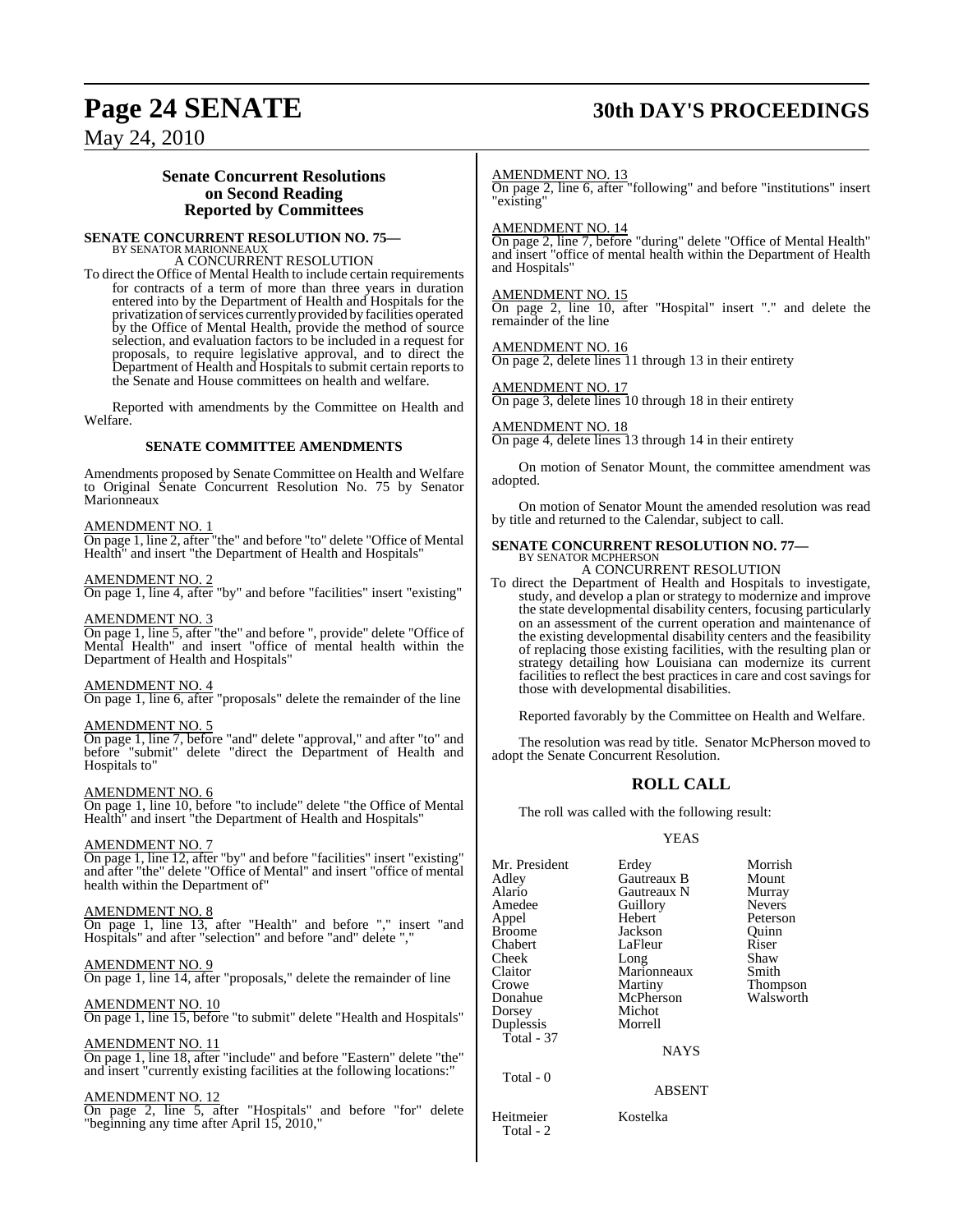# **30th DAY'S PROCEEDINGS Page 25 SENATE**

The Chair declared the Senate had adopted the Senate Concurrent Resolution and ordered it sent to the House.

#### **Senate Bills and Joint Resolutions on Third Reading and Final Passage**

### **Bagneris Rule**

Senator Mount moved to suspend the rules to temporarily pass over controversial Senate Bills on Third Reading and Final Passage with the intention of taking them up later, in their regular order.

Without objection, so ordered.

# **SENATE BILL NO. 13—** BY SENATOR B. GAUTREAUX

AN ACT

To amend and reenact R.S. 11:292, 570, 930, 951.3, 952.3, 1378, 1905, 3014, 3051, 3111, 3140, 3198, 3229, 3321(A), 3345, 3389, 3408, 3440, 3470, 3513, 3608(A), 3691, 3770, 3800, and 3823, andR.S. 13:3881(D)(1), relative to garnishment or seizure of pension or retirement benefits; to provide for garnishment or seizure of benefits from public retirement or pension systems, plans, or funds; to provide relative to the applicability of certain court orders to such benefits; to provide for garnishment or seizure of such benefits to pay any fine or restitution ordered for certain felony convictions associated with service as an elected official; to provide for an effective date; and to provide for related matters.

#### **Floor Amendments**

Senator B. Gautreaux proposed the following amendments.

#### **SENATE FLOOR AMENDMENTS**

Amendments proposed by Senator B. Gautreaux to Engrossed Senate Bill No. 13 by Senator B. Gautreaux

AMENDMENT NO. 1

On page 1, line 8, after "restitution" insert ", or any costs of incarceration, probation, or parole,"

AMENDMENT NO. 2 On page 1, line 9, after "official" insert "or public employee"

AMENDMENT NO. 3

On page 1, line 16, after "**garnishment or seizure**" delete the remainder of the line and delete line 17 and insert "**related to felony convictions**"

#### AMENDMENT NO. 4

On page 2, delete line 12 and insert the following: "**restitution or fine, or any costs of incarceration, probation, or parole, imposed on such member, former member, or retiree as a**"

#### AMENDMENT NO. 5

On page 2, line 15, after "**official**" insert "**or public employee**"

On motion of Senator B. Gautreaux, the amendments were adopted.

#### **Floor Amendments**

Senator Murray proposed the following amendments.

# May 24, 2010

**SENATE FLOOR AMENDMENTS**

Amendments proposed by Senator Murray to Engrossed Senate Bill No. 13 by Senator B. Gautreaux

#### AMENDMENT NO. 1

On page 2, between lines 15 and 16, insert the following:

"**(2) Notwithstanding any other provision of law to the contrary, a garnishment authorized pursuant to this Subsection shall not impinge on the community property interest of a spouse** or former spouse not subject to the garnishment.

#### AMENDMENT NO. 2

On page 2, line 16, change "**(2)**" to "**(3)**"

On motion of Senator Murray, the amendments were adopted.

The bill was read by title. Senator B. Gautreaux moved the final passage of the amended bill.

#### **ROLL CALL**

The roll was called with the following result:

#### YEAS

| Mr. President<br>Adlev<br>Alario<br>Amedee<br>Appel<br>Broome<br>Chabert<br>Cheek<br>Claitor<br>Crowe<br>Donahue<br>Dorsey<br><b>Total - 35</b><br>Total - 0 | Duplessis<br>Erdey<br>Gautreaux B<br>Gautreaux N<br>Guillory<br>Hebert<br>Jackson<br>LaFleur<br>Long<br>Martiny<br>McPherson<br>Michot<br><b>NAYS</b><br><b>ABSENT</b> | Morrell<br>Morrish<br>Mount<br>Murray<br><b>Nevers</b><br>Peterson<br>Ouinn<br>Shaw<br>Smith<br>Thompson<br>Walsworth |
|--------------------------------------------------------------------------------------------------------------------------------------------------------------|------------------------------------------------------------------------------------------------------------------------------------------------------------------------|-----------------------------------------------------------------------------------------------------------------------|
| Heitmeier<br>Kostelka                                                                                                                                        | Marionneaux<br>Riser                                                                                                                                                   |                                                                                                                       |

The Chair declared the amended bill was passed, ordered reengrossed and sent to the House. Senator B. Gautreaux moved to reconsider the vote by which the bill was passed and laid the motion on the table.

# **SENATE BILL NO. 345—** BY SENATOR DONAHUE

Total - 4

A JOINT RESOLUTION

Proposing to add Article VII, Section 2.1(C) of the Constitution of Louisiana, relative to the constitutional requirements and procedures for the imposition or increase in a fee or civil fine; to provide exceptions relative to public postsecondary education tuition amounts and mandatory fees; to provide with respect to the cost of attendance at public institutions of postsecondary education; and to specify an election for submission of the proposition to electors and provide a ballot proposition.

On motion of Senator Donahue, the bill was read by title and returned to the Calendar, subject to call.

**SENATE BILL NO. 711—**<br>BY SENATORS CHEEK AND LAFLEUR

AN ACT

To enact Chapter 64 of Title 46 of the Louisiana Revised Statutes of 1950, to be comprised of R.S. 46:2901, relative to the Community Hospital Stabilization Fund; to create the Community Hospital Stabilization Fund as a special fund in the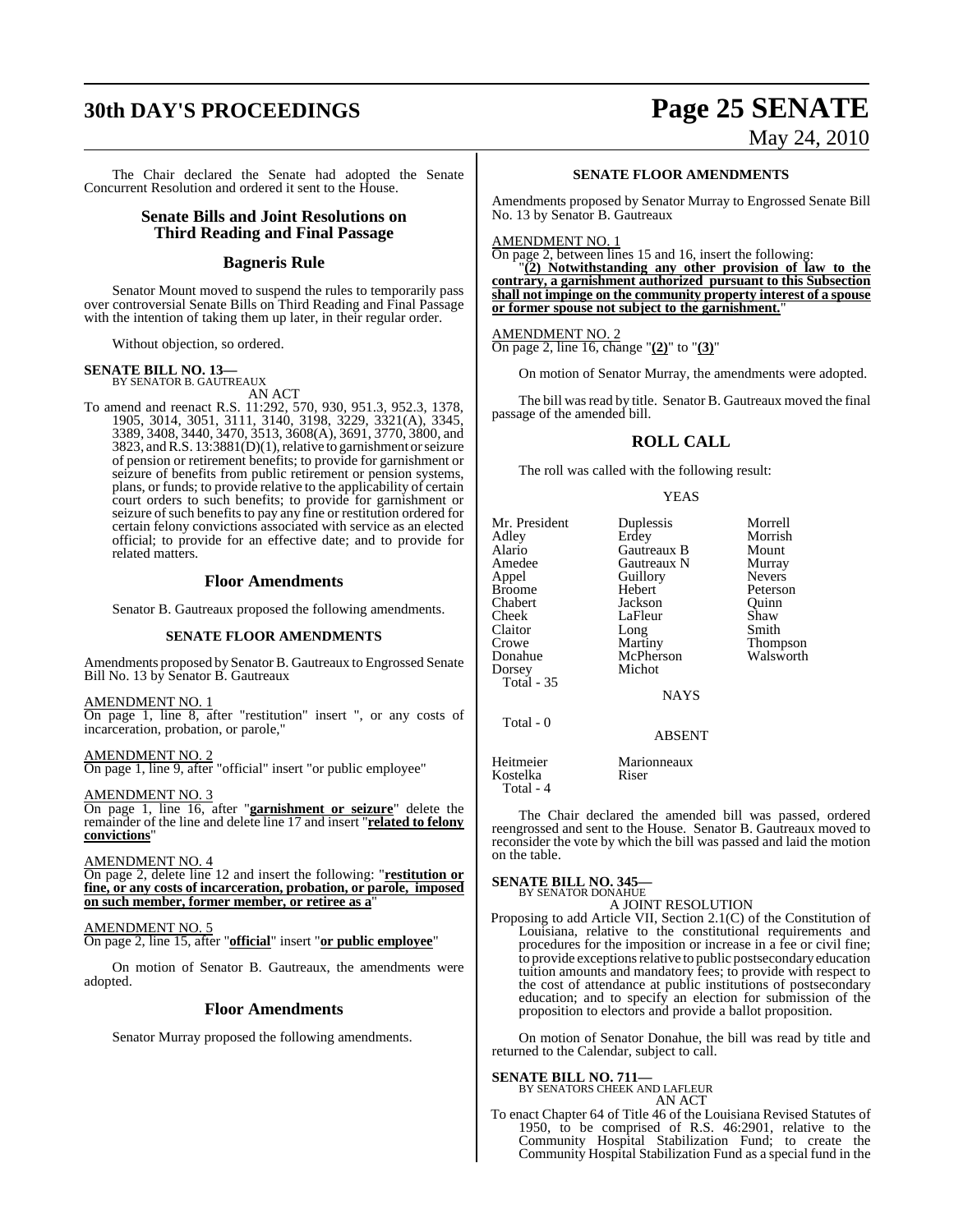state treasury; to provide for deposit of certain monies into the fund; to provide for the uses of monies in the fund; to provide for certain Medicaid and disproportionate share payments to non-rural, non-state community hospitals; to provide for an effective date; and to provide for related matters.

The bill was read by title. Senator Cheek moved the final passage of the bill.

## **ROLL CALL**

The roll was called with the following result:

#### YEAS

| Mr. President<br>Adley<br>Alario<br>Amedee<br>Appel<br><b>Broome</b><br>Chabert<br>Cheek<br>Claitor<br>Crowe<br>Donahue<br>Dorsey<br><b>Total - 35</b> | Duplessis<br>Erdey<br>Gautreaux B<br>Gautreaux N<br>Guillory<br>Hebert<br>Jackson<br>LaFleur<br>Long<br>Martiny<br>McPherson<br>Michot<br><b>NAYS</b> | Morrell<br>Morrish<br>Mount<br>Murray<br><b>Nevers</b><br>Peterson<br>Riser<br>Shaw<br>Smith<br><b>Thompson</b><br>Walsworth |
|--------------------------------------------------------------------------------------------------------------------------------------------------------|-------------------------------------------------------------------------------------------------------------------------------------------------------|------------------------------------------------------------------------------------------------------------------------------|
|                                                                                                                                                        |                                                                                                                                                       |                                                                                                                              |
| Total - 0                                                                                                                                              | <b>ABSENT</b>                                                                                                                                         |                                                                                                                              |

| Heitmeier | Marionneaux |
|-----------|-------------|
| Kostelka  | Ouinn       |
| Total - 4 |             |

The Chair declared the bill was passed and ordered it sent to the House. Senator Cheek moved to reconsider the vote by which the bill was passed and laid the motion on the table.

#### **SENATE BILL NO. 219—** BY SENATOR APPEL

AN ACT

To amend and reenact Code of Civil Procedure Articles 863(B) and (D) and to enact Code of Civil Procedure Article 863(G), relative to pleadings in civil actions; to provide with respect to the requirements of signing pleadings; to provide with respect to sanctions; and to provide for related matters.

The bill was read by title. Senator Appel moved the final passage of the bill.

#### **ROLL CALL**

The roll was called with the following result:

#### YEAS

| Mr. President | Duplessis   | Morrell         |
|---------------|-------------|-----------------|
| Adley         | Erdey       | Morrish         |
| Alario        | Gautreaux B | Mount           |
| Amedee        | Gautreaux N | Murray          |
| Appel         | Guillory    | <b>Nevers</b>   |
| <b>Broome</b> | Hebert      | Peterson        |
| Chabert       | Jackson     | Ouinn           |
| Cheek         | LaFleur     | Riser           |
| Claitor       | Long        | Shaw            |
| Crowe         | Martiny     | Smith           |
| Donahue       | McPherson   | <b>Thompson</b> |
| Dorsey        | Michot      | Walsworth       |
| Total - 36    |             |                 |

# **Page 26 SENATE 30th DAY'S PROCEEDINGS**

**NAYS** 

 Total - 0 ABSENT

Heitmeier Kostelka Marionneaux Total - 3

The Chair declared the bill was passed and ordered it sent to the House. Senator Appel moved to reconsider the vote by which the bill was passed and laid the motion on the table.

#### **SENATE BILL NO. 312—** BY SENATOR MORRISH

AN ACT

To amend and reenact R.S. 15:571.3(B)(1), relative to diminution of sentence for good behavior; to provide for application; and to provide for related matters.

#### **Floor Amendments**

Senator Morrish proposed the following amendments.

#### **SENATE FLOOR AMENDMENTS**

Amendments proposed by Senator Morrish to Engrossed Senate Bill No. 312 by Senator Morrish

#### AMENDMENT NO. 1

On page 1, line 3, after "application;" insert "to provide for an effective date;"

#### AMENDMENT NO. 2

On page 2, line 6, after "**1992**" and before the period "**.**" insert the following: "**and who are not serving a sentence for the following offenses:**

**(i) A sex offense as defined in R.S. 15:541. (ii) A crime of violence as defined in R.S. 14:2(B). (iii) Any offense which would constitute a crime of violence as defined in R.S. 14:2(B) or a sex offense as defined in R.S. 15:541, regardless of the date of conviction.**

## AMENDMENT NO. 3

On page 2, after line 10, insert the following: "Section 3. This Act shall become effective on October 15, 2010."

On motion of Senator Morrish, the amendments were adopted.

The bill was read by title. Senator Morrish moved the final passage of the amended bill.

### **ROLL CALL**

The roll was called with the following result:

#### YEAS

| Mr. President | Erdey       | Morrish         |
|---------------|-------------|-----------------|
| Adley         | Gautreaux B | Mount           |
| Alario        | Gautreaux N | Murray          |
| Amedee        | Guillory    | <b>Nevers</b>   |
| Appel         | Hebert      | Peterson        |
| <b>Broome</b> | Jackson     | Ouinn           |
| Chabert       | LaFleur     | Riser           |
| Cheek         | Long        | Shaw            |
| Crowe         | Martiny     | Smith           |
| Donahue       | McPherson   | <b>Thompson</b> |
| Dorsey        | Michot      | Walsworth       |
| Duplessis     | Morrell     |                 |
| Total - $35$  |             |                 |

**NAYS** 

Total - 0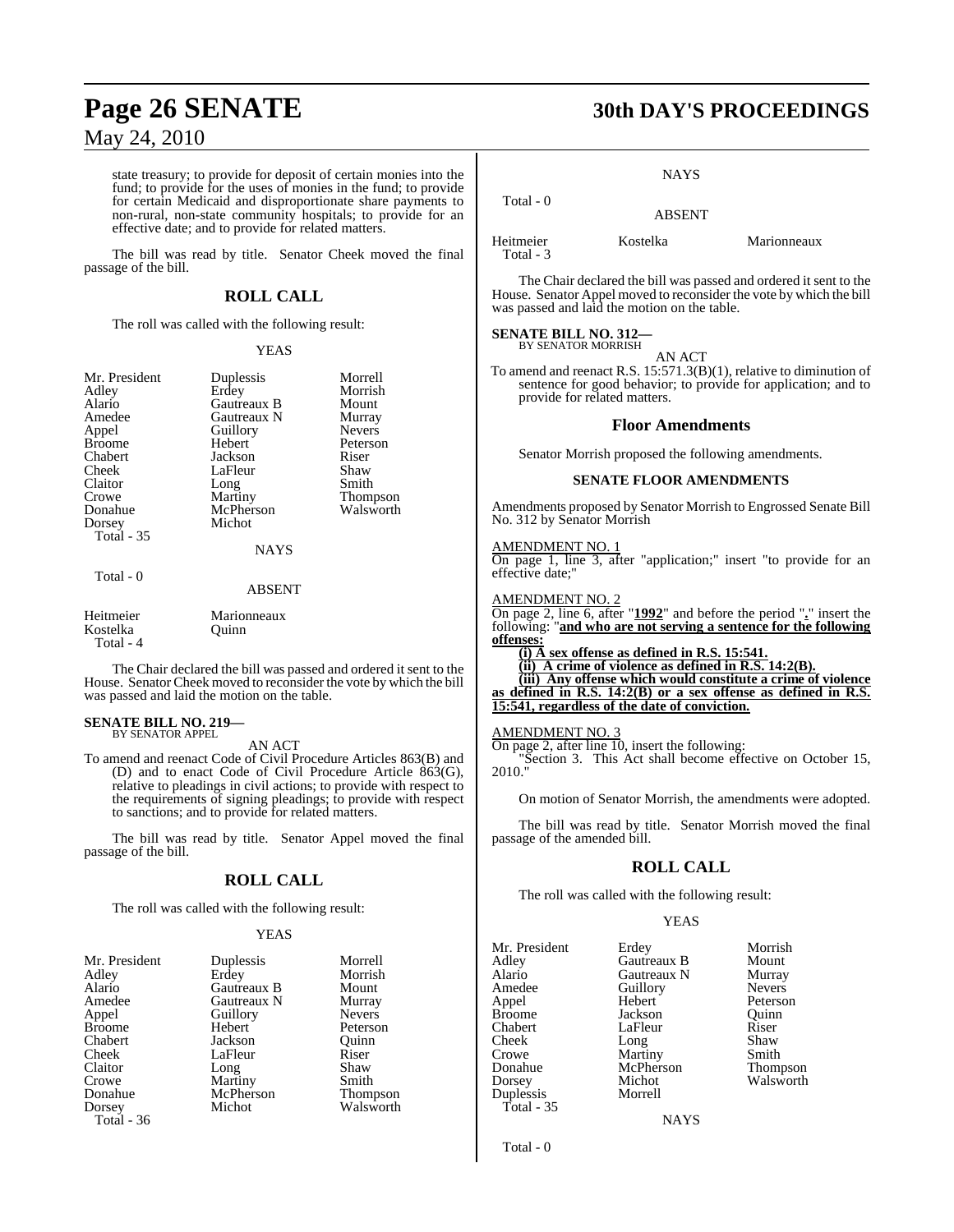# **30th DAY'S PROCEEDINGS Page 27 SENATE**

#### ABSENT

Claitor Kostelka<br>
Heitmeier Marionne Total - 4

Marionneaux

The Chair declared the amended bill was passed, ordered reengrossed and sent to the House. Senator Morrish moved to reconsider the vote by which the bill was passed and laid the motion on the table.

# **SENATE BILL NO. 406—**<br>BY SENATOR MCPHERSON

AN ACT

To amend and reenact R.S. 15:587.1(B) and R.S. 44:9(F), (G) and (I), and to enact R.S.  $15:587(A)(1)(f)$ , relative to criminal records; to provide for criminal background checks; to provide for certain entities' access to expunged records; and to provide for related matters.

#### **Floor Amendments**

Senator Amedee sent up floor amendments.

#### **SENATE FLOOR AMENDMENTS**

Amendments proposed by Senator Marionneaux on behalf of the Legislative Bureau to Engrossed Senate Bill No. 406 by Senator McPherson

AMENDMENT NO. 1

On page 2, line 1, following "**and**" and before "**information**" change "**said**" to "**such**"

On motion of Senator Amedee, the amendments were adopted.

The bill was read by title. Senator McPherson moved the final passage of the amended bill.

#### **ROLL CALL**

The roll was called with the following result:

#### YEAS

| Mr. President<br>Adley<br>Alario<br>Amedee<br>Appel<br><b>Broome</b><br>Chabert<br>Cheek<br>Claitor<br>Crowe<br>Donahue<br>Dorsey<br><b>Total</b> - 36 | Duplessis<br>Erdey<br>Gautreaux B<br>Gautreaux N<br>Guillory<br><b>Hebert</b><br>Jackson<br>LaFleur<br>Long<br>Martiny<br>McPherson<br>Michot<br><b>NAYS</b> | Morrell<br>Morrish<br>Mount<br>Murray<br><b>Nevers</b><br>Peterson<br>Ouinn<br>Riser<br>Shaw<br>Smith<br>Thompson<br>Walsworth |
|--------------------------------------------------------------------------------------------------------------------------------------------------------|--------------------------------------------------------------------------------------------------------------------------------------------------------------|--------------------------------------------------------------------------------------------------------------------------------|
| Total - 0                                                                                                                                              | <b>ABSENT</b>                                                                                                                                                |                                                                                                                                |
| Heitmeier                                                                                                                                              | Kostelka                                                                                                                                                     | Marionneaux                                                                                                                    |

Total - 3

The Chair declared the amended bill was passed, ordered reengrossed and sent to the House. Senator McPherson moved to reconsider the vote by which the bill was passed and laid the motion on the table.

#### **SENATE BILL NO. 502—**

BY SENATOR MOUNT AN ACT

To amend and reenact R.S. 15:1352(A)(12) and to enact R.S. 15:1352(A)(20) through (29), relative to "racketeering activity"; to provide for inclusion of additional enumerated crimes to the definition of "racketeering activity"; and to provide for related matters.

The bill was read by title. Senator Mount moved the final passage of the bill.

#### **ROLL CALL**

The roll was called with the following result:

#### YEAS

| Mr. President<br>Adley<br>Alario<br>Amedee<br>Appel<br><b>Broome</b><br>Chabert<br>Cheek<br>Claitor<br>Crowe<br>Donahue<br>Dorsey | Duplessis<br>Erdey<br>Gautreaux B<br>Gautreaux N<br>Guillory<br>Hebert<br>Jackson<br>LaFleur<br>Long<br>Martiny<br>McPherson<br>Michot | Morrell<br>Morrish<br>Mount<br>Murray<br><b>Nevers</b><br>Peterson<br>Ouinn<br>Riser<br>Shaw<br>Smith<br><b>Thompson</b><br>Walsworth |
|-----------------------------------------------------------------------------------------------------------------------------------|----------------------------------------------------------------------------------------------------------------------------------------|---------------------------------------------------------------------------------------------------------------------------------------|
| Total $-36$                                                                                                                       | <b>NAYS</b>                                                                                                                            |                                                                                                                                       |
| Total $-0$                                                                                                                        | ABSENT                                                                                                                                 |                                                                                                                                       |
| Heitmeier<br>Total - 3                                                                                                            | Kostelka                                                                                                                               | Marionneaux                                                                                                                           |

The Chair declared the bill was passed and ordered it sent to the House. Senator Mount moved to reconsider the vote by which the bill was passed and laid the motion on the table.

# **SENATE BILL NO. 720—** BY SENATOR MORRELL

AN ACT

To enact R.S. 9:2716, relative to contracts; to provide that certain contracts obtained through fraud, bribery, corruption or other criminal acts are against public policy and are absolutely null and void and unenforceable; and to provide for related matters.

The bill was read by title. Senator Morrell moved the final passage of the bill.

#### **ROLL CALL**

The roll was called with the following result:

#### YEAS

| Mr. President | Duplessis   | Morrell         |
|---------------|-------------|-----------------|
| Adley         | Erdey       | Morrish         |
| Alario        | Gautreaux B | Mount           |
| Amedee        | Gautreaux N | Murray          |
| Appel         | Guillory    | <b>Nevers</b>   |
| <b>Broome</b> | Hebert      | Peterson        |
| Chabert       | Jackson     | Ouinn           |
| Cheek         | LaFleur     | Riser           |
| Claitor       | Long        | Shaw            |
| Crowe         | Martiny     | Smith           |
| Donahue       | McPherson   | <b>Thompson</b> |
| Dorsey        | Michot      | Walsworth       |
| Total - 36    |             |                 |

# May 24, 2010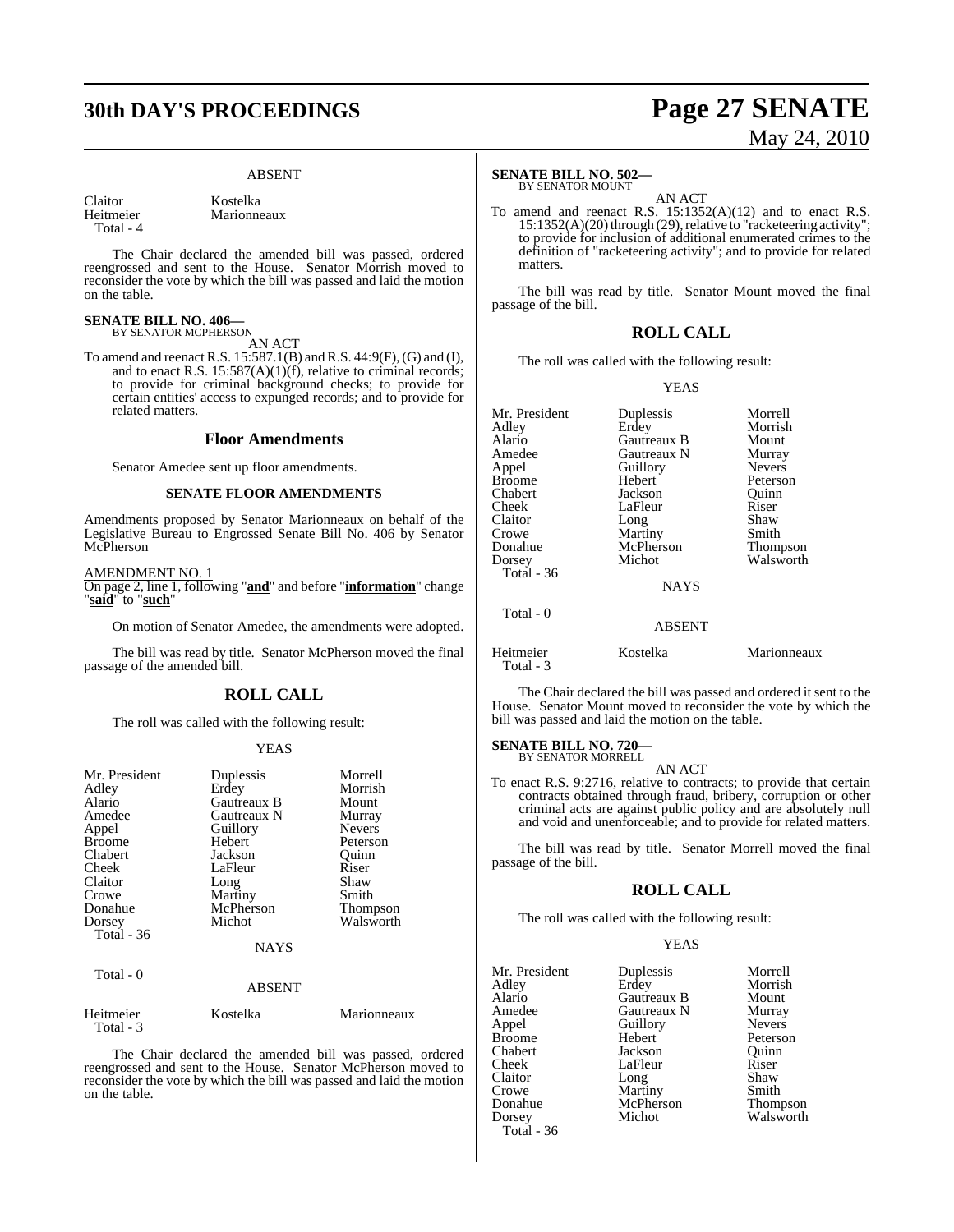#### **NAYS**

Total - 0

ABSENT

| Heitmeier | Kostelka | Marionneaux |
|-----------|----------|-------------|
| Total - 3 |          |             |

The Chair declared the bill was passed and ordered it sent to the House. Senator Morrell moved to reconsider the vote by which the bill was passed and laid the motion on the table.

#### **SENATE BILL NO. 797— (Substitute of Senate Bill No. 29 by Senator Morrell)** BY SENATOR MORRELL

AN ACT

To enact R.S. 47:1992(G), relative to the Orleans Parish Assessor; to provide a procedure for inspection of assessment lists in Orleans Parish; to provide for hearing by board of review; and to provide for related matters.

#### **Floor Amendments**

Senator Amedee sent up floor amendments.

#### **SENATE FLOOR AMENDMENTS**

Amendments proposed by Senator Marionneaux on behalf of the Legislative Bureau to Engrossed Senate Bill No. 797 by Senator Morrell

AMENDMENT NO. 1 On page 1, line 16, following "**period**" insert "**of**"

AMENDMENT NO. 2 On page 2, line 13, following "**later**" and before "**three**" insert "**than**"

On motion of Senator Amedee, the amendments were adopted.

The bill was read by title. Senator Morrell moved the final passage of the amended bill.

## **ROLL CALL**

The roll was called with the following result:

#### YEAS

| Heitmeier<br>Kostelka<br>Marionneaux | Mr. President<br>Adley<br>Alario<br>Amedee<br>Appel<br><b>Broome</b><br>Chabert<br>Cheek<br>Claitor<br>Crowe<br>Donahue<br>Dorsey<br>Total $-36$<br>Total - 0 | Duplessis<br>Erdey<br>Gautreaux B<br>Gautreaux N<br>Guillory<br>Hebert<br>Jackson<br>LaFleur<br>Long<br>Martiny<br>McPherson<br>Michot<br><b>NAYS</b><br><b>ABSENT</b> | Morrell<br>Morrish<br>Mount<br>Murray<br><b>Nevers</b><br>Peterson<br>Quinn<br>Riser<br>Shaw<br>Smith<br><b>Thompson</b><br>Walsworth |
|--------------------------------------|---------------------------------------------------------------------------------------------------------------------------------------------------------------|------------------------------------------------------------------------------------------------------------------------------------------------------------------------|---------------------------------------------------------------------------------------------------------------------------------------|
| Total - 3                            |                                                                                                                                                               |                                                                                                                                                                        |                                                                                                                                       |

# **Page 28 SENATE 30th DAY'S PROCEEDINGS**

The Chair declared the amended bill was passed, ordered reengrossed and sent to the House. Senator Morrell moved to reconsider the vote by which the bill was passed and laid the motion on the table.

**SENATE BILL NO. 799— (Substitute of Senate Bill No. 741 by Senator B. Gautreaux)** BY SENATOR B. GAUTREAUX

AN ACT

To enact R.S. 41:1215.3, relative to the leasing of certain state property; to provide for the property description; to provide for terms and conditions; to provide for the uses of the property subject to the lease; and to provide for related matters.

#### **Floor Amendments**

Senator Amedee sent up floor amendments.

#### **SENATE FLOOR AMENDMENTS**

Amendments proposed by Senator Marionneaux on behalf of the Legislative Bureau to Engrossed Senate Bill No. 799 by Senator B. **Gautreaux** 

AMENDMENT NO. 1 On page 1, line 7, following "**Notwithstanding**" and before "**any**" delete "**with**"

AMENDMENT NO. 2 On page 1, line 12, following "**property**" and before "**and**" insert "**,**"

AMENDMENT NO. 3 On page 1, line 14, following "**paid**" and before "**to**" change "**biannually**" to "**biannually**"

On motion of Senator Amedee, the amendments were adopted.

The bill was read by title. Senator B. Gautreaux moved the final passage of the amended bill.

### **ROLL CALL**

The roll was called with the following result:

#### YEAS

| Mr. President<br>Adley<br>Alario<br>Amedee<br>Appel<br><b>Broome</b><br>Chabert<br>Cheek<br>Crowe<br>Donahue | Erdey<br>Gautreaux B<br>Gautreaux N<br>Guillory<br>Hebert<br>Jackson<br>LaFleur<br>Long<br>Martiny<br>McPherson | Morrish<br>Mount<br>Murray<br><b>Nevers</b><br>Peterson<br>Ouinn<br>Riser<br>Shaw<br>Smith<br>Thompson |
|--------------------------------------------------------------------------------------------------------------|-----------------------------------------------------------------------------------------------------------------|--------------------------------------------------------------------------------------------------------|
| Dorsey                                                                                                       | Michot                                                                                                          | Walsworth                                                                                              |
| Duplessis<br><b>Total</b> - 35                                                                               | Morrell                                                                                                         |                                                                                                        |
|                                                                                                              | NAYS                                                                                                            |                                                                                                        |
| Total - 0                                                                                                    | <b>ABSENT</b>                                                                                                   |                                                                                                        |
| Claitor<br>Heitmeier<br>Total - 4                                                                            | Kostelka<br>Marionneaux                                                                                         |                                                                                                        |

The Chair declared the amended bill was passed, ordered reengrossed and sent to the House. Senator B. Gautreaux moved to reconsider the vote by which the bill was passed and laid the motion on the table.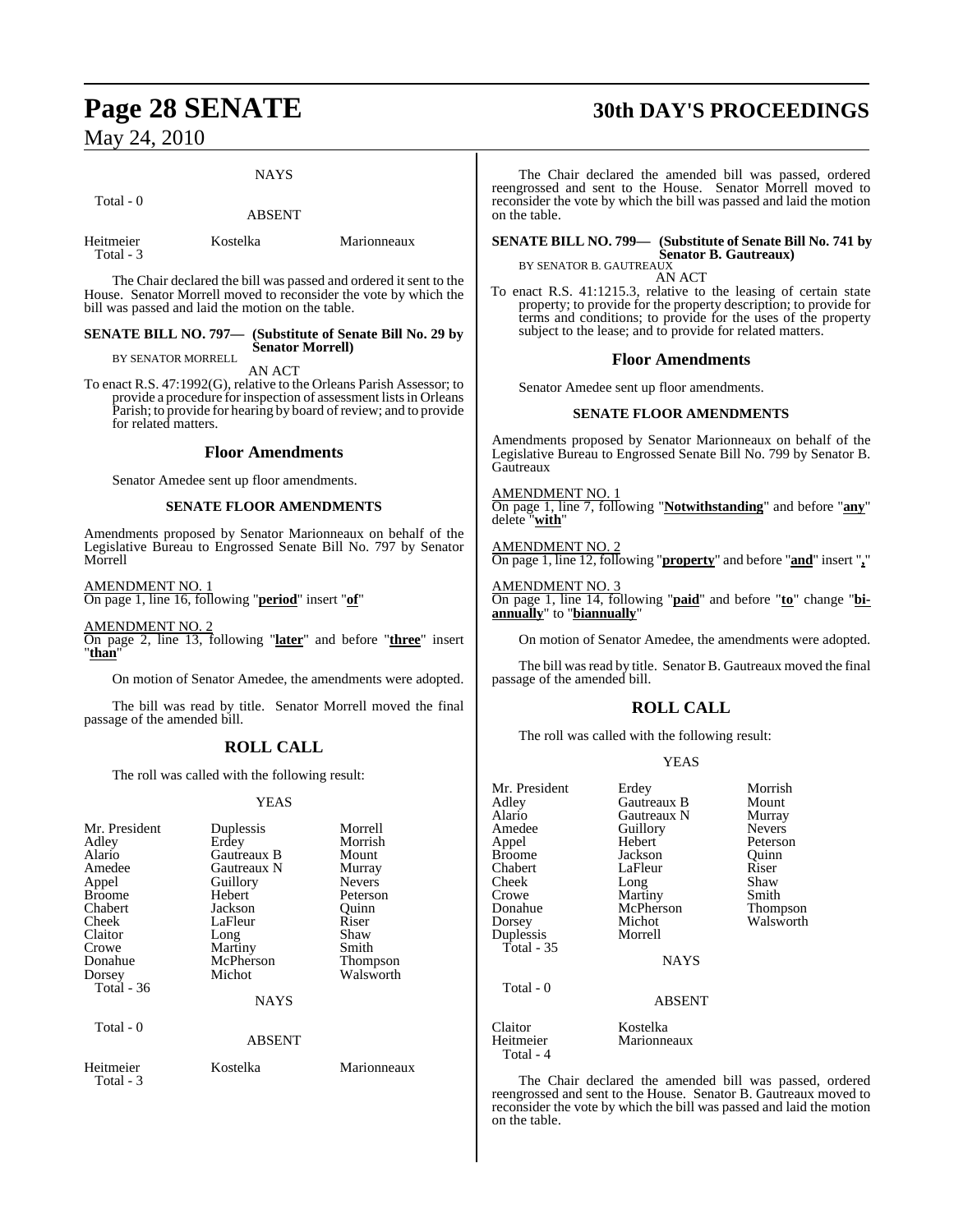# **30th DAY'S PROCEEDINGS Page 29 SENATE**

#### **SENATE BILL NO. 800— (Substitute of Senate Bill No. 779 by Senator Lafleur and Michot and Representative Montoucet)**

BY SENATOR LAFLEUR

AN ACT

To amend and reenact Chapter 13 of Title 25 of the Louisiana Revised Statutes of 1950, to be comprised of R.S. 25:651 through 655, relative to the Council for the Development of French in Louisiana; to statutorily create the council; to provide relative to the council's domicile, purposes, membership, powers, duties, and functions; to provide relative to members' terms and compensation; to provide relative to vacancies; to provide for the appointment of an executive committee and an executive director; to provide for policies and bylaws; and to provide for related matters.

#### **Floor Amendments**

Senator Amedee sent up floor amendments.

#### **SENATE FLOOR AMENDMENTS**

Amendments proposed by Senator Marionneaux on behalf of the Legislative Bureau to Engrossed Senate Bill No. 800 by Senator LaFleur

AMENDMENT NO. 1

On page 3, line 14, following "**(l)**" change "**LaFourche**" to "**Lafourche**"

AMENDMENT NO. 2

On page 4, line 5, following "**the**" change "**Assemblee**" to "**Assemblée**"

AMENDMENT NO. 3

On page 4, line 6, following "**des**" change "**parlementaires Francophonies**" to "**Parlementaires Francophones**"

AMENDMENT NO. 4 On page 4, line 24, following "**Louisiana**" and before "**Bar**" insert "**State**"

On motion of Senator Amedee, the amendments were adopted.

The bill was read by title. Senator LaFleur moved the final passage of the amended bill.

### **ROLL CALL**

The roll was called with the following result:

#### YEAS

| Mr. President<br>Adley<br>Alario<br>Amedee<br>Appel<br><b>Broome</b><br>Chabert<br>Cheek<br>Claitor<br>Crowe<br>Donahue<br>Dorsey<br>Total $-36$<br>Total - 0 | Duplessis<br>Erdey<br>Gautreaux B<br>Gautreaux N<br>Guillory<br>Hebert<br>Jackson<br>LaFleur<br>Long<br>Martiny<br>McPherson<br>Michot<br><b>NAYS</b> | Morrell<br>Morrish<br>Mount<br>Murray<br><b>Nevers</b><br>Peterson<br>Ouinn<br>Riser<br>Shaw<br>Smith<br><b>Thompson</b><br>Walsworth |
|---------------------------------------------------------------------------------------------------------------------------------------------------------------|-------------------------------------------------------------------------------------------------------------------------------------------------------|---------------------------------------------------------------------------------------------------------------------------------------|
|                                                                                                                                                               | <b>ABSENT</b>                                                                                                                                         |                                                                                                                                       |
| Heitmeier<br>Total - 3                                                                                                                                        | Kostelka                                                                                                                                              | Marionneaux                                                                                                                           |

The Chair declared the amended bill was passed, ordered reengrossed and sent to the House. Senator LaFleur moved to reconsider the vote by which the bill was passed and laid the motion on the table.

#### **SENATE BILL NO. 421—** BY SENATOR MURRAY

AN ACT

To enact R.S. 22:1052, relative to therapeutic switching of medications under certain circumstances; and to provide for related matters.

#### **Floor Amendments**

Senator Amedee sent up floor amendments.

#### **SENATE FLOOR AMENDMENTS**

Amendments proposed by Senator Marionneaux on behalf of the Legislative Bureau to Engrossed Senate Bill No. 421 by Senator Murray

AMENDMENT NO. 1 On page 1, line 16, following "**under**" insert "**any of**"

AMENDMENT NO. 2 On page 2, line 3, following "**condition**" change "**; or**" to "**.**"

#### AMENDMENT NO. 3

On page 2, line 7, following "**regimen**" change "**;**" to "**.**" and delete line 8 in its entirety

On motion of Senator Amedee, the amendments were adopted.

The bill was read by title. Senator Murray moved the final passage of the amended bill.

#### **ROLL CALL**

The roll was called with the following result:

#### YEAS

| Mr. President<br>Adlev<br>Alario<br>Amedee<br>Appel<br>Broome<br>Chabert<br>Cheek<br>Claitor<br>Crowe<br>Donahue<br>Dorsey<br>Total - 36<br>Total - 0 | Duplessis<br>Erdey<br>Gautreaux B<br>Gautreaux N<br>Guillory<br>Hebert<br>Jackson<br>LaFleur<br>Long<br>Martiny<br>McPherson<br>Michot<br><b>NAYS</b> | Morrell<br>Morrish<br>Mount<br>Murray<br><b>Nevers</b><br>Peterson<br>Ouinn<br>Riser<br>Shaw<br>Smith<br>Thompson<br>Walsworth |
|-------------------------------------------------------------------------------------------------------------------------------------------------------|-------------------------------------------------------------------------------------------------------------------------------------------------------|--------------------------------------------------------------------------------------------------------------------------------|
|                                                                                                                                                       | <b>ABSENT</b>                                                                                                                                         |                                                                                                                                |
| Heitmeier<br>Total - 3                                                                                                                                | Kostelka                                                                                                                                              | Marionneaux                                                                                                                    |

The Chair declared the amended bill was passed, ordered reengrossed and sent to the House. Senator Murray moved to reconsider the vote by which the bill was passed and laid the motion on the table.

# May 24, 2010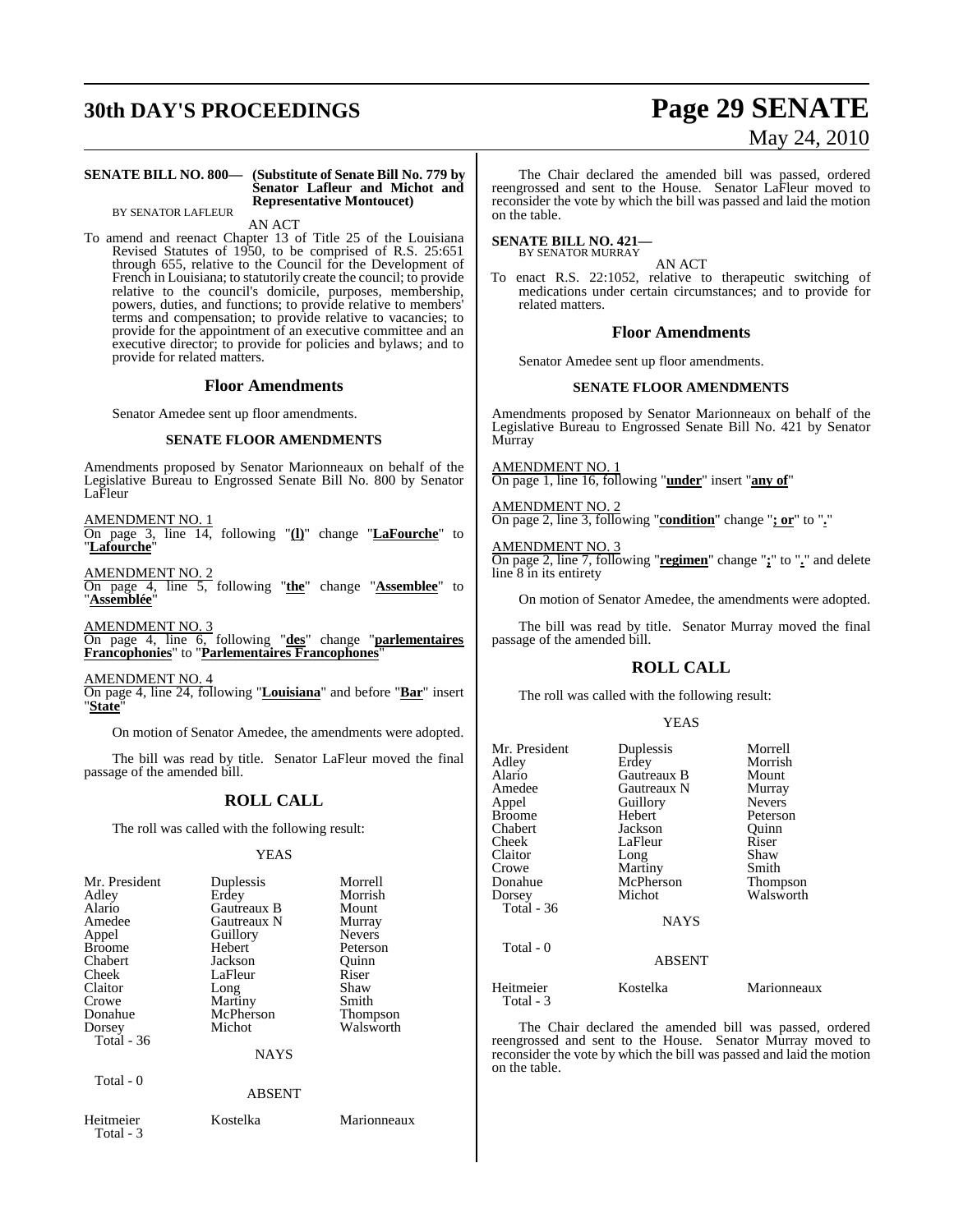## **SENATE BILL NO. 591—**

BY SENATOR MCPHERSON AN ACT

To amend and reenact R.S. 37:970, relative to the licensure of nurses; to provide for the qualifications for licensure as a practical nurse; and to provide for related matters.

The bill was read by title. Senator McPherson moved the final passage of the bill.

## **ROLL CALL**

The roll was called with the following result:

#### YEAS

| Mr. President<br>Adley<br>Alario<br>Amedee<br>Appel<br><b>Broome</b><br>Chabert<br>Cheek<br>Claitor<br>Crowe<br>Donahue<br>Dorsey<br>Total - 36 | Duplessis<br>Erdey<br><b>Gautreaux B</b><br>Gautreaux N<br>Guillory<br>Hebert<br>Jackson<br>LaFleur<br>Long<br>Martiny<br>McPherson<br>Michot<br><b>NAYS</b> | Morrell<br>Morrish<br>Mount<br>Murray<br><b>Nevers</b><br>Peterson<br>Ouinn<br>Riser<br>Shaw<br>Smith<br>Thompson<br>Walsworth |
|-------------------------------------------------------------------------------------------------------------------------------------------------|--------------------------------------------------------------------------------------------------------------------------------------------------------------|--------------------------------------------------------------------------------------------------------------------------------|
| Total $-0$                                                                                                                                      | <b>ABSENT</b>                                                                                                                                                |                                                                                                                                |

| Heitmeier<br>Total - 3 | Kostelka | Marionneaux |
|------------------------|----------|-------------|

The Chair declared the bill was passed and ordered it sent to the House. Senator McPherson moved to reconsider the vote by which the bill was passed and laid the motion on the table.

#### **SENATE BILL NO. 802— (Substitute of Senate Bill No. 618 by Senator McPherson)** BY SENATOR MCPHERSON

AN ACT

To enact R.S. 9:2716, relative to contracts; to provide for automatic renewal of contracts; to provide for disclosure of procedures regarding cancellation of such contracts; to provide for exceptions upon failure to notify consumers; to provide for applicability and exceptions; and to provide for related matters.

### **Floor Amendments**

Senator Amedee sent up floor amendments.

#### **SENATE FLOOR AMENDMENTS**

Amendments proposed by Senator Marionneaux on behalf of the Legislative Bureau to Engrossed Senate Bill No. 802 by Senator McPherson

AMENDMENT NO. 1 On page 2, line 5, following "**demonstrates**" and before "**all**" delete "**that**" and following "**following**" delete the remainder of the line

AMENDMENT NO. 2 On page 2, line 6, delete "**business practice**"

AMENDMENT NO. 3 On page 2, line 10, following "(**3)**" change "**Where**" to "**When**"

AMENDMENT NO. 4 On page 2, line 11, following "**it**" and before "**provides**" insert "**,as a matter of routine business practice,**"

# **Page 30 SENATE 30th DAY'S PROCEEDINGS**

On motion of Senator Amedee, the amendments were adopted.

The bill was read by title. Senator McPherson moved the final passage of the amended bill.

## **ROLL CALL**

The roll was called with the following result:

#### YEAS

| Mr. President | Duplessis     | Morrish       |
|---------------|---------------|---------------|
| Adley         | Erdey         | Mount         |
| Alario        | Gautreaux B   | Murray        |
| Amedee        | Gautreaux N   | <b>Nevers</b> |
| Appel         | Guillory      | Peterson      |
| Broome        | Hebert        | Ouinn         |
| Chabert       | Jackson       | Riser         |
| Cheek         | LaFleur       | Shaw          |
| Claitor       | Long          | Smith         |
| Crowe         | Martiny       | Thompson      |
| Donahue       | McPherson     | Walsworth     |
| Dorsey        | Michot        |               |
| Total - 35    |               |               |
|               | <b>NAYS</b>   |               |
| Morrell       |               |               |
| Total - 1     |               |               |
|               | <b>ABSENT</b> |               |
| Heitmeier     | Kostelka      | Marionneaux   |
| Total - 3     |               |               |

The Chair declared the amended bill was passed, ordered reengrossed and sent to the House. Senator McPherson moved to reconsider the vote by which the bill was passed and laid the motion on the table.

#### **House Concurrent Resolutions on Second Reading Reported by Committees**

**HOUSE CONCURRENT RESOLUTION NO. 1—**<br>BY REPRESENTATIVES FANNIN, MORRIS, BOBBY BADON, BILLIOT,<br>BURFORD, HENRY BURNS, TIM BURNS, CHAMPAGNE, CHANDLER,<br>CONNICK, CORTEZ, DANAHAY, DOERGE, DOWNS, ELLINGTON,<br>GEYMANN, GISCLAIR, GUI A CONCURRENT RESOLUTION

To request the Ground Water Resources Commission, through its chair, to prepare a report on the state's ground and surface water resources and to provide recommendations for the optimal management and protection of the state's surface water and ground water resources, to be submitted to the House Committee on Natural Resources and Environment and the Senate Committee on Environmental Quality no later than March 1, 2011.

Reported favorably by the Committee on Natural Resources.

The resolution was read by title. Senator Adley moved to concur in the House Concurrent Resolution.

### **ROLL CALL**

The roll was called with the following result:

#### YEAS

Mr. President Erdey Morrell<br>Adley Gautreaux B Morrish

Gautreaux B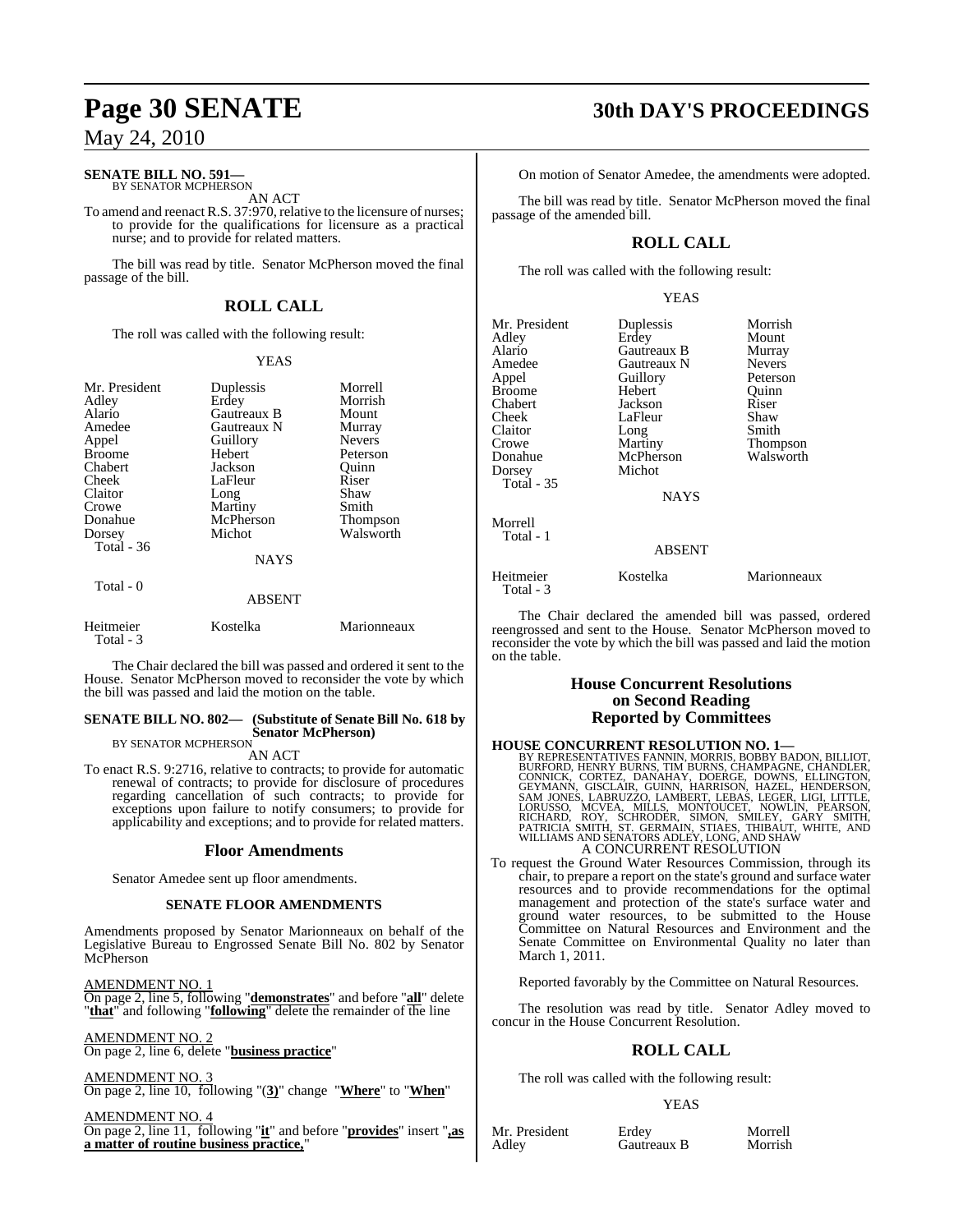# **30th DAY'S PROCEEDINGS Page 31 SENATE**

| Alario        | <b>Gautreaux N</b> | Mount           |
|---------------|--------------------|-----------------|
| Amedee        | Guillory           | Murray          |
| Appel         | Hebert             | Peterson        |
| <b>Broome</b> | Jackson            | Ouinn           |
| Chabert       | LaFleur            | Riser           |
| Cheek         | Long               | Shaw            |
| Crowe         | Marionneaux        | Smith           |
| Donahue       | Martiny            | <b>Thompson</b> |
| Dorsey        | McPherson          | Walsworth       |
| Duplessis     | Michot             |                 |
| Total $-35$   |                    |                 |
|               | NAYS               |                 |
| Total - 0     |                    |                 |
|               | <b>ABSENT</b>      |                 |
| Claitor       | Kostelka           |                 |

Heitmeier Nevers Total - 4

#### **Rules Suspended**

Senator N. Gautreaux asked for and obtained a suspension of the rules to reconsider the vote by which HCR 1 was adopted.

#### Without objection, so ordered.

On motion of Senator N. Gautreaux the resolution was read by title and returned to the Calendar, subject to call.

# **HOUSE CONCURRENT RESOLUTION NO. 7—** BY REPRESENTATIVE LEGER

A CONCURRENT RESOLUTION

To suspend until sixty days after final adjournment of the 2011 Regular Session of the Legislature of Louisiana the provisions of R.S. 49:214.6.6, relative to the Infrastructure Priority Program.

Reported favorably by the Committee on Natural Resources. The concurrent resolution was read by title and referred to the Legislative Bureau.

# **HOUSE CONCURRENT RESOLUTION NO. 28—** BY REPRESENTATIVE DOVE

A CONCURRENT RESOLUTION

To approve the annual state integrated coastal protection plan for Fiscal Year 2010-2011, as adopted by the Coastal Protection and Restoration Authority.

Reported favorably by the Committee on Natural Resources. The concurrent resolution was read by title and recommitted to the Committee on Transportation, Highways and Public Works.

#### **HOUSE CONCURRENT RESOLUTION NO. 29—** BY REPRESENTATIVE RICHARD

A CONCURRENT RESOLUTION

To urge and request the Department of Transportation and Development to install a red light at the intersection of North Acadia Road on Louisiana Highway 648 (Percy Brown Road) in Lafourche Parish and to reduce the speed along this route.

Reported favorably by the Committee on Transportation, Highways and Public Works.

The resolution was read by title. Senator B. Gautreaux moved to concur in the House Concurrent Resolution.

#### **ROLL CALL**

The roll was called with the following result:

#### YEAS

| Mr. President |  |
|---------------|--|
| Adley         |  |

Duplessis **Erdey** 

| Morrish |  |
|---------|--|
| Mount   |  |

# May 24, 2010

| Alario<br>Amedee<br>Appel<br>Broome<br>Chabert<br>Cheek<br>Claitor<br>Crowe<br>Donahue<br>Dorsey<br>Total - 34 | Gautreaux B<br>Guillory<br>Hebert<br>Jackson<br>LaFleur<br>Long<br>Martiny<br>McPherson<br>Michot<br>Morrell<br><b>NAYS</b> | Murray<br><b>Nevers</b><br>Ouinn<br>Riser<br>Shaw<br>Smith<br><b>Thompson</b><br>Walsworth |
|----------------------------------------------------------------------------------------------------------------|-----------------------------------------------------------------------------------------------------------------------------|--------------------------------------------------------------------------------------------|
| Total - 0                                                                                                      | <b>ABSENT</b>                                                                                                               |                                                                                            |
| Gautreaux N<br>Heitmeier<br>Total - 5                                                                          | Kostelka<br>Marionneaux                                                                                                     | Peterson                                                                                   |

The Chair declared the Senate concurred in the House Concurrent Resolution and ordered it returned to the House.

#### **HOUSE CONCURRENT RESOLUTION NO. 31—**

BY REPRESENTATIVES JANE SMITH, BILLIOT, HENRY BURNS, FOIL, GISCLAIR, GUINN, SAM JONES, LAMBERT, LITTLE, AND MORRIS A CONCURRENT RESOLUTION

To memorialize the United States Congress to take such actions as are necessary to maintain the current incentives for the exploration and production of domestic oil and natural gas.

Reported favorably by the Committee on Natural Resources.

On motion of Senator Peterson the resolution was read by title and returned to the Calendar, subject to call.

## **HOUSE CONCURRENT RESOLUTION NO. 35—** BY REPRESENTATIVE GISCLAIR A CONCURRENT RESOLUTION

To urge and request the Department of Transportation and Development to study the possibility of installing highway shoulders along that portion of Louisiana Highway 308 which runs south of Louisiana Highway 90 in Lafourche Parish and through Ascension Parish to Louisiana Highway 1.

Reported favorably by the Committee on Transportation, Highways and Public Works.

The resolution was read by title. Senator B. Gautreaux moved to concur in the House Concurrent Resolution.

#### **ROLL CALL**

The roll was called with the following result:

#### YEAS

Mr. President Erdey Morrish Adley Gautreaux B Mount Alario Gautreaux N Murray Appel Hebert Peterson Broome Jackson Quinn<br>
Chabert LaFleur Riser Chabert LaFleur Riser<br>
Cheek Long Shaw Cheek Long Shaw Claitor Marionneaux Smith Crowe Martiny Thompson<br>
Donahue McPherson Walsworth Dorsey Michot Duplessis Total - 37

Amedeu<br>
Amedeu<br>
Amedeu<br>
Referson<br>
Referson McPherson<br>Michot

**NAYS** 

Total - 0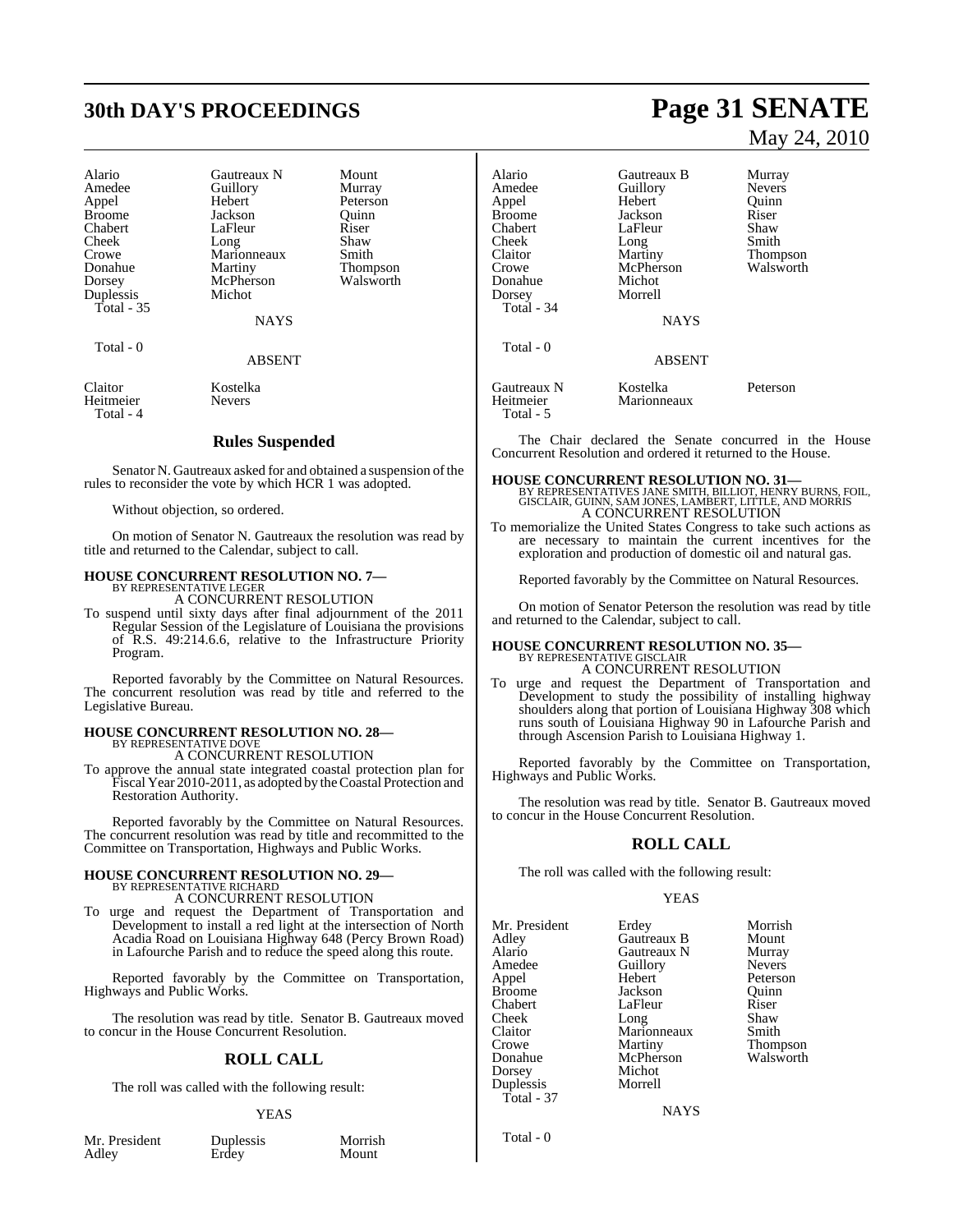#### ABSENT

Heitmeier Kostelka

Total - 2

The Chair declared the Senate concurred in the House Concurrent Resolution and ordered it returned to the House.

# **HOUSE CONCURRENT RESOLUTION NO. 36—** BY REPRESENTATIVE ROY

A CONCURRENT RESOLUTION To urge and request the division of administration, state land office,

in consultation with the Department of Natural Resources, office of mineral resources, to study and provide a report on the total amount of acres to which the state owns the mineral rights, the total amount of acres currently subject to a mineral lease, and the total amount of acres on which the state owns mineral rights where the property was adjudicated to the state pursuant to the Tax Adjudicated Lands Records Program from 1938 through 1962 and subsequently transferred to private ownership.

Reported favorably by the Committee on Natural Resources.

The resolution was read by title. Senator McPherson moved to concur in the House Concurrent Resolution.

### **ROLL CALL**

The roll was called with the following result:

#### YEAS

| Mr. President<br>Alario<br>Amedee<br>Appel<br><b>Broome</b><br>Chabert<br>Cheek<br>Claitor<br>Crowe<br>Donahue<br>Dorsey<br>Duplessis<br>Total - 34 | Erdey<br>Gautreaux B<br>Gautreaux N<br>Hebert<br>Jackson<br>LaFleur<br>Long<br>Martiny<br>McPherson<br>Michot<br>Morrell<br>Morrish | Mount<br>Murray<br><b>Nevers</b><br>Peterson<br>Quinn<br>Riser<br>Shaw<br>Smith<br>Thompson<br>Walsworth |
|-----------------------------------------------------------------------------------------------------------------------------------------------------|-------------------------------------------------------------------------------------------------------------------------------------|----------------------------------------------------------------------------------------------------------|
|                                                                                                                                                     | <b>NAYS</b>                                                                                                                         |                                                                                                          |
| Total - 0                                                                                                                                           | <b>ABSENT</b>                                                                                                                       |                                                                                                          |
| Adley<br>Guillory<br>Total - 5                                                                                                                      | Heitmeier<br>Kostelka                                                                                                               | Marionneaux                                                                                              |

The Chair declared the Senate concurred in the House Concurrent Resolution and ordered it returned to the House.

**HOUSE CONCURRENT RESOLUTION NO. 39—** BY REPRESENTATIVES ST. GERMAIN, BILLIOT, HENRY BURNS, CHAMPAGNE, FOIL, GISCLAIR, GUINN, SAM JONES, MONTOUCET, AND MORRIS

A CONCURRENT RESOLUTION

To approve the Atchafalaya Basin Annual Plan, as adopted by the Atchafalaya Basin Research and Promotion Board.

Reported favorably by the Committee on Natural Resources.

The resolution was read by title. Senator B. Gautreaux moved to concur in the House Concurrent Resolution.

# **Page 32 SENATE 30th DAY'S PROCEEDINGS**

### **ROLL CALL**

The roll was called with the following result:

YEAS

| Erdey       | Morrish       |
|-------------|---------------|
| Gautreaux B | Mount         |
| Gautreaux N | Murray        |
| Guillory    | <b>Nevers</b> |
| Hebert      | Peterson      |
| Jackson     | Ouinn         |
| LaFleur     | Riser         |
| Long        | Shaw          |
| Martiny     | Smith         |
| McPherson   | Thompson      |
| Michot      | Walsworth     |
| Morrell     |               |
|             |               |
| <b>NAYS</b> |               |
|             |               |
|             |               |

Adley Kostelka<br>Heitmeier Marionne Total - 4

Concurrent Resolution and ordered it returned to the House.

#### **HOUSE CONCURRENT RESOLUTION NO. 44—**

BY REPRESENTATIVE HENRY A CONCURRENT RESOLUTION

To urge and request the Coastal Protection and Restoration Authority to study the economic feasibility and practicality of the state authorizing tax credits for certain costs and expenses attributable to the mitigation of deterioration of coastal property, and to report its findings to the House ways and means and natural resources and environment committees and the Senate revenue and fiscal affairs and natural resources committees prior to the convening of the 2011 Regular Session of the Legislature.

Reported favorably by the Committee on Natural Resources.

The resolution was read by title. Senator Appel moved to concur in the House Concurrent Resolution.

### **ROLL CALL**

The roll was called with the following result:

#### YEAS

Mr. President Duplessis Morrell<br>Adley Erdey Morrish Adley Erdey Morrish Alario Gautreaux B Mount Amedee Gautreaux N Murray Broome Hebert Quinn<br>Chabert Jackson Riser Cheek LaFleur Shaw<br>Claitor Long Smith Claitor<br>Crowe Crowe **Martiny** Thompson<br>Donahue McPherson Walsworth Dorsey Total - 35

Jackson McPherson Walsworth<br>Michot

Guillory Nevers<br>
Hebert Ouinn

**NAYS** 

Total - 0

Marionneaux

 Total - 0 ABSENT

The Chair declared the Senate concurred in the House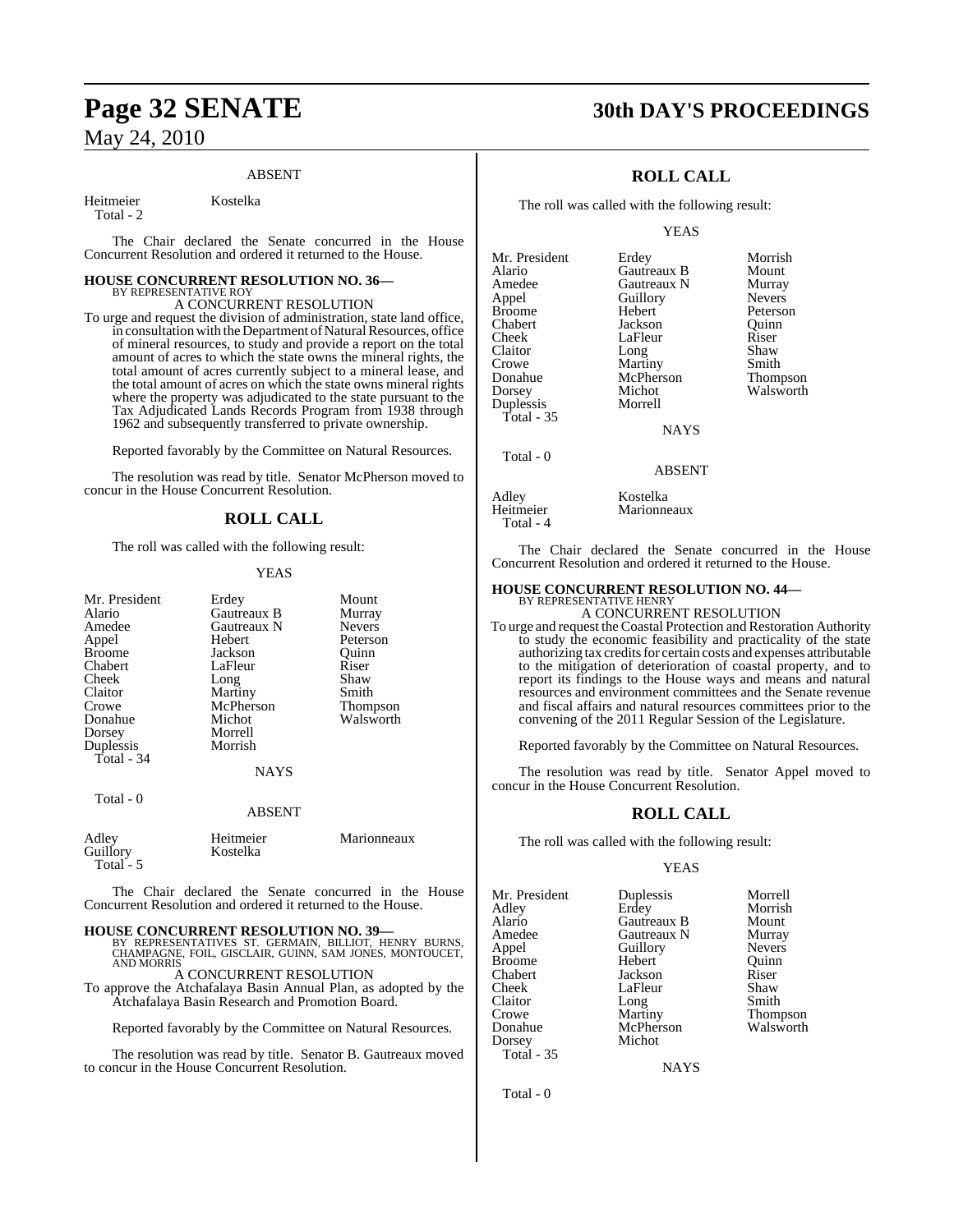# **30th DAY'S PROCEEDINGS Page 33 SENATE**

#### ABSENT

Kostelka Total - 4

Heitmeier Marionneaux<br>Kostelka Peterson

The Chair declared the Senate concurred in the House Concurrent Resolution and ordered it returned to the House.

#### **Rules Suspended**

Senator N. Gautreaux asked for and obtained a suspension of the rules to advance to the order of:

#### **House Concurrent Resolutions to be Adopted, Subject to Call**

#### **Called from the Calendar**

Senator N. Gautreaux asked that House Concurrent Resolution No. 1 be called from the Calendar.

**HOUSE CONCURRENT RESOLUTION NO. 1—**<br>BY REPRESENTATIVES FANNIN, MORRIS, BOBBY BADON, BILLIOT,<br>BURFORD, HENRY BURNS, TIM BURNS, CHAMPAGNE, CHANDLER,<br>CONNICK, CORTEZ, DANAHAY, DOERGE, DOWNS, ELLINGTON,<br>GEYMANN, GISCLAIR, GUI

## A CONCURRENT RESOLUTION

To request the Ground Water Resources Commission, through its chair, to prepare a report on the state's ground and surface water resources and to provide recommendations for the optimal management and protection of the state's surface water and ground water resources, to be submitted to the House Committee on Natural Resources and Environment and the Senate Committee on Environmental Quality no later than March 1, 2011.

Reported favorably by the Committee on Natural Resources.

#### **Floor Amendments**

Senator N. Gautreaux proposed the following amendments.

#### **SENATE FLOOR AMENDMENTS**

Amendments proposed by Senator N. Gautreaux to Engrossed House Concurrent Resolution No. 1 by Representative Fannin

#### AMENDMENT NO. 1

On page 1, line 7, after change "2011" to "2012"

AMENDMENT NO. 2 On page 6, line 14, change "2011" to "2012"

On motion of Senator N. Gautreaux, the amendments were adopted.

The resolution was read by title. Senator N. Gautreaux moved to concur in the amended House Concurrent Resolution.

## **ROLL CALL**

The roll was called with the following result:

#### YEAS

| Mr. President |
|---------------|
| Adley         |
| Alario        |

Gautreaux B

# May 24, 2010

| Amedee     | Gautreaux N   | Murray        |
|------------|---------------|---------------|
| Appel      | Guillory      | <b>Nevers</b> |
| Broome     | Hebert        | Peterson      |
| Chabert    | Jackson       | Quinn         |
| Cheek      | LaFleur       | Riser         |
| Claitor    | Long          | Shaw          |
| Crowe      | Martiny       | Smith         |
| Donahue    | McPherson     | Thompson      |
| Dorsey     | Michot        | Walsworth     |
| Total - 36 |               |               |
|            | <b>NAYS</b>   |               |
| Total - 0  |               |               |
|            | <b>ABSENT</b> |               |
| Heitmeier  | Kostelka      | Marionneaux   |

The Chair declared the Senate had concurred in the amended House Concurrent Resolution and ordered it returned to the House.

#### **House Concurrent Resolutions on Second Reading Reported by Committees, Resumed**

#### **HOUSE CONCURRENT RESOLUTION NO. 2—** BY REPRESENTATIVE LANDRY

Total - 3

A CONCURRENT RESOLUTION

To urge and request the Louisiana State Bar Association and the Louisiana Supreme Court to develop a centralized system for monitoring the certification and registration of mediators and to make the list of currently certified mediators readily available to the general public.

Reported favorably by the Committee on Judiciary A.

The resolution was read by title. Senator N. Gautreaux moved to concur in the House Concurrent Resolution.

### **ROLL CALL**

The roll was called with the following result:

#### YEAS

| Mr. President          | Duplessis      | Morrell       |
|------------------------|----------------|---------------|
| Adley                  | Erdey          | Morrish       |
| Alario                 | Gautreaux B    | Mount         |
| Amedee                 | Gautreaux N    | Murray        |
| Appel                  | Guillory       | <b>Nevers</b> |
| <b>Broome</b>          | Hebert         | Peterson      |
| Chabert                | Jackson        | Ouinn         |
| Cheek                  | LaFleur        | Riser         |
| Claitor                | Long           | Shaw          |
| Crowe                  | <b>Martiny</b> | Smith         |
| Donahue                | McPherson      | Thompson      |
| Dorsey                 | Michot         | Walsworth     |
| Total - 36             |                |               |
|                        | <b>NAYS</b>    |               |
| Total - 0              |                |               |
|                        | <b>ABSENT</b>  |               |
| Heitmeier<br>Total - 3 | Kostelka       | Marionneaux   |

The Chair declared the Senate had concurred in the House Concurrent Resolution and ordered it returned to the House.

Duplessis Morrell<br>Erdev Morrish Morrish<br>Mount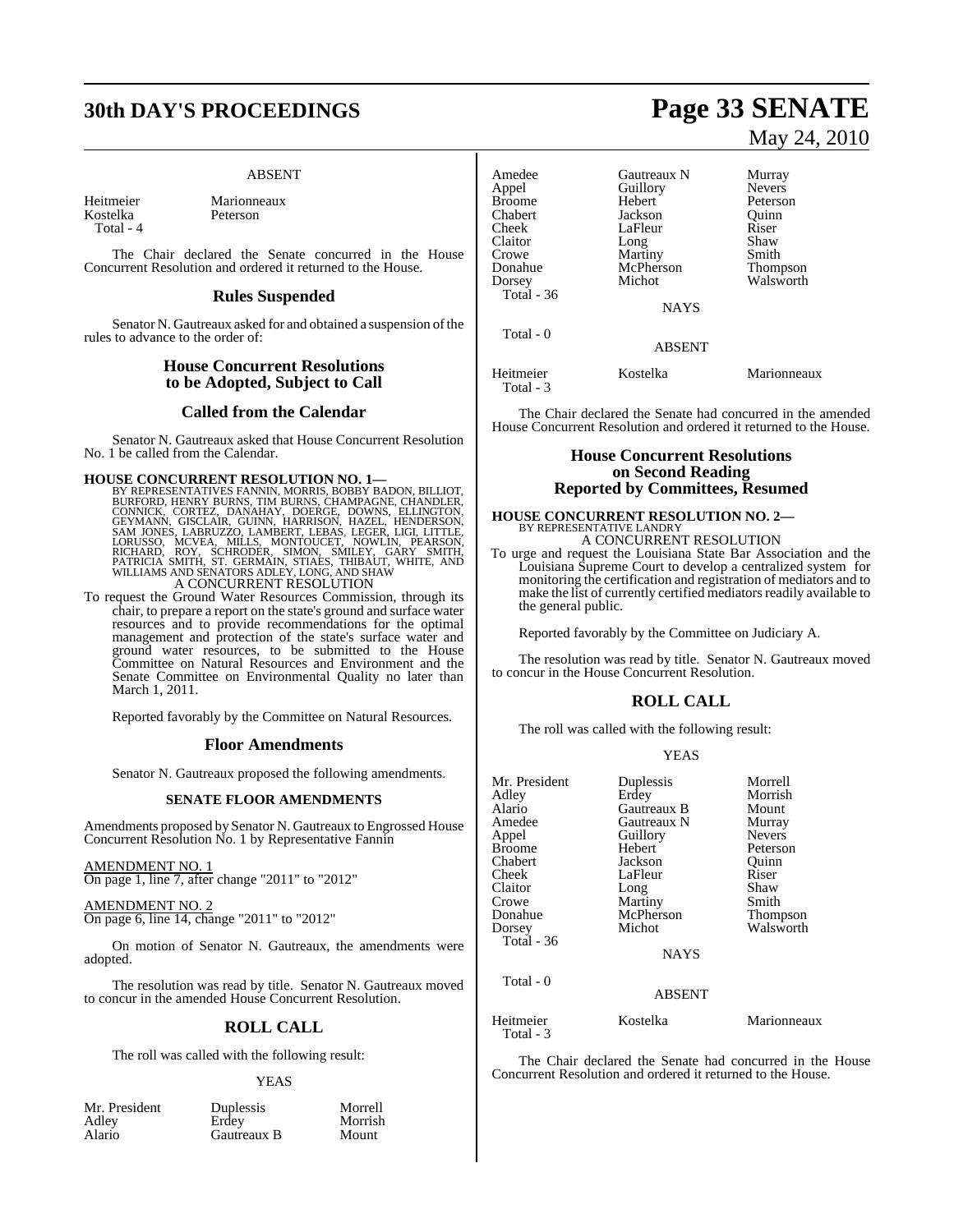#### **HOUSE CONCURRENT RESOLUTION NO. 3—**

BY REPRESENTATIVE FOIL A CONCURRENT RESOLUTION

To direct the Louisiana State Law Institute to study and make recommendations for the revision of the laws pertaining to the expropriation of immovable property by private entities.

Reported favorably by the Committee on Judiciary A.

The resolution was read by title. Senator Claitor moved to concur in the House Concurrent Resolution.

#### **ROLL CALL**

The roll was called with the following result:

#### YEAS

| Mr. President<br>Alario<br>Amedee<br>Appel<br><b>Broome</b><br>Chabert<br>Cheek<br>Claitor<br>Crowe<br>Donahue<br>Dorsey<br>Duplessis<br>Total - 34 | Erdey<br>Gautreaux B<br>Gautreaux N<br>Guillory<br>Hebert<br>Jackson<br>Long<br>Martiny<br>McPherson<br>Michot<br>Morrell<br>Morrish<br><b>NAYS</b> | Mount<br>Murray<br><b>Nevers</b><br>Peterson<br>Ouinn<br>Riser<br>Shaw<br>Smith<br>Thompson<br>Walsworth |
|-----------------------------------------------------------------------------------------------------------------------------------------------------|-----------------------------------------------------------------------------------------------------------------------------------------------------|----------------------------------------------------------------------------------------------------------|
| Total - 0                                                                                                                                           | ABSENT                                                                                                                                              |                                                                                                          |
| Adley<br>Heitmeier<br>Total - 5                                                                                                                     | Kostelka<br>LaFleur                                                                                                                                 | Marionneaux                                                                                              |

The Chair declared the Senate concurred in the House Concurrent Resolution and ordered it returned to the House.

#### **HOUSE CONCURRENT RESOLUTION NO. 33—** BY REPRESENTATIVE KATZ

A CONCURRENT RESOLUTION

To memorialize the United States Congress to take such actions as are necessary to adopt Senate Joint Resolution 26 disapproving a rule submitted by the Environmental Protection Agency relating to the endangerment finding and the cause or contribute findings for greenhouse gases under Section  $202(a)$  of the Clean Air Act.

Reported favorably by the Committee on Environmental Quality.

On motion of Senator Broome the resolution was read by title and returned to the Calendar, subject to call.

**HOUSE CONCURRENT RESOLUTION NO. 34—**<br>BY REPRESENTATIVES KATZ, BILLIOT, HENRY BURNS,<br>CHAMPAGNE, DOVE, GISCLAIR, LITTLE, AND ST. GERMAIN A CONCURRENT RESOLUTION

To memorialize the United States Congress to take such actions as are necessary to postpone the United States Environmental Protection Agency's effort to regulate greenhouse gas emissions from stationary sources using existing federal Clean Air Act authority until congress adopts a balanced approach to address climate and energy supply issueswithout crippling the economy.

Reported favorably by the Committee on Environmental Quality.

# **Page 34 SENATE 30th DAY'S PROCEEDINGS**

On motion of Senator Broome the resolution was read by title and returned to the Calendar, subject to call.

#### **House Bills and Joint Resolutions on Third Reading and Final Passage**

#### **Bagneris Rule**

Senator Broome moved to suspend the rules to temporarily pass over controversial House Bills on Third Reading and Final Passage with the intention of taking them up later, in their regular order.

Without objection, so ordered.

#### **HOUSE BILL NO. 13—**

BY REPRESENTATIVE HOFFMANN AN ACT

To amend and reenact R.S. 32:41(A)(13) and to enact R.S. 32:41(A)(14), relative to local governmental subdivision authority over traffic control on nonstate maintained roadways; to authorize local governmental subdivisions to install speed bumps on such roadways; and to provide for related matters.

The bill was read by title. Senator Adley moved the final passage of the bill.

#### **ROLL CALL**

The roll was called with the following result:

#### YEAS

| Mr. President          | Erdey         | Morrish       |
|------------------------|---------------|---------------|
| Adley                  | Gautreaux B   | Mount         |
| Alario                 | Gautreaux N   | Murray        |
| Amedee                 | Guillory      | <b>Nevers</b> |
| Appel                  | Hebert        | Peterson      |
| Broome                 | Jackson       | Riser         |
| Cheek                  | LaFleur       | Shaw          |
| Claitor                | Long          | Smith         |
| Crowe                  | Martiny       | Thompson      |
| Donahue                | McPherson     | Walsworth     |
| Dorsey                 | Michot        |               |
| Duplessis              | Morrell       |               |
| Total - 34             |               |               |
|                        | <b>NAYS</b>   |               |
| Total - 0              |               |               |
|                        | <b>ABSENT</b> |               |
| Chabert                | Kostelka      | Ouinn         |
| Heitmeier<br>Total - 5 | Marionneaux   |               |

The Chair declared the bill was passed and ordered it returned to the House. Senator Adley moved to reconsider the vote by which the bill was passed and laid the motion on the table.

#### **Senator Broome in the Chair**

**HOUSE BILL NO. 313—** BY REPRESENTATIVE GARY SMITH

AN ACT

To amend and reenact R.S. 3:2772(E)(introductory paragraph) and (G)(introductory paragraph), relative to kennel licenses; to provide for license fees; and to provide for related matters.

The bill was read by title. Senator Walsworth moved the final passage of the bill.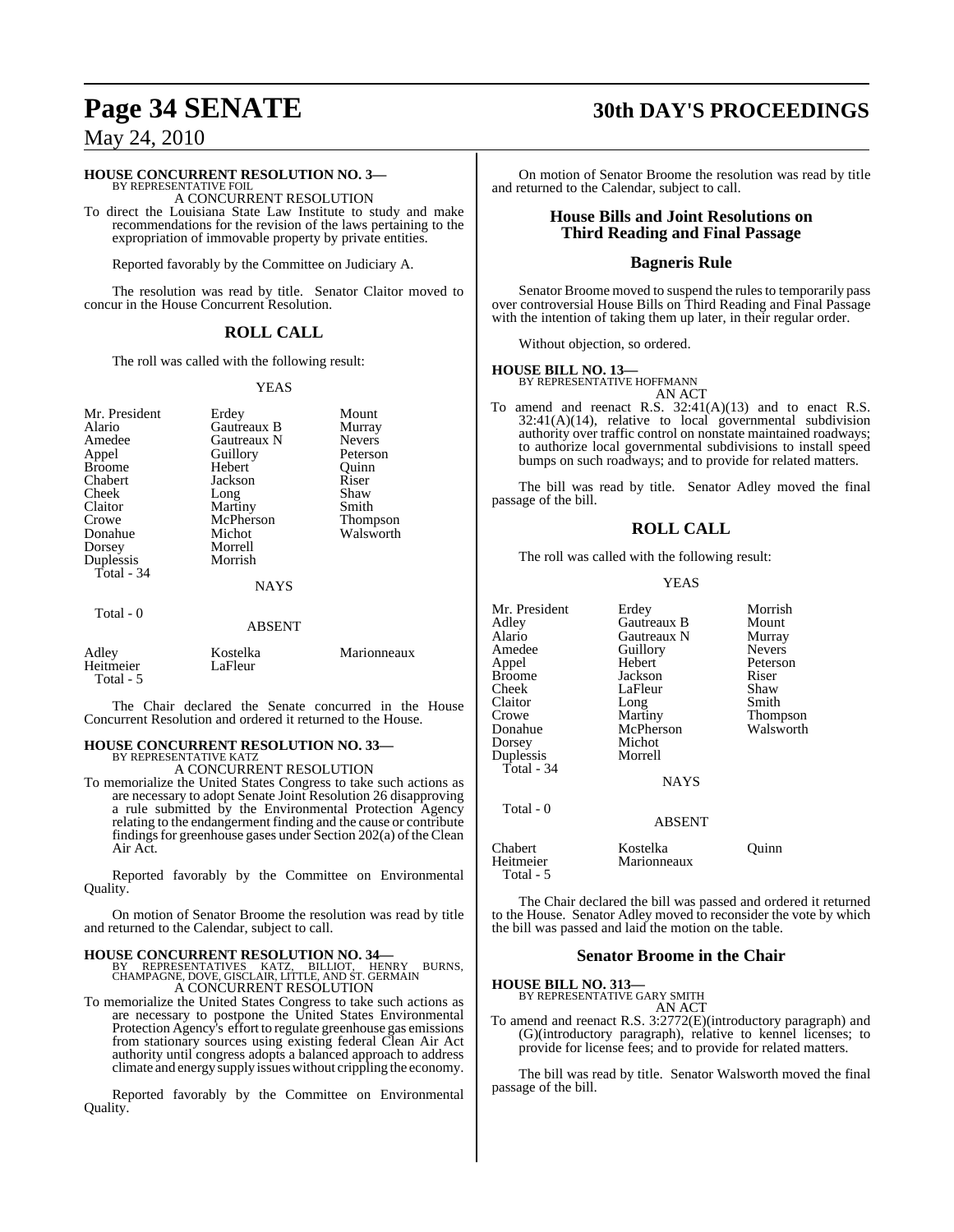## **ROLL CALL**

The roll was called with the following result:

#### YEAS

| Mr. President<br>Adley<br>Alario<br>Amedee<br>Appel<br><b>Broome</b><br>Chabert<br>Cheek<br>Claitor<br>Crowe<br>Total - 30 | Donahue<br>Dorsey<br>Duplessis<br>Erdey<br>Guillory<br>Hebert<br>LaFleur<br>Long<br>Martiny<br>McPherson | Michot<br>Morrell<br>Morrish<br>Mount<br>Murray<br>Peterson<br>Shaw<br>Smith<br><b>Thompson</b><br>Walsworth |
|----------------------------------------------------------------------------------------------------------------------------|----------------------------------------------------------------------------------------------------------|--------------------------------------------------------------------------------------------------------------|
|                                                                                                                            | <b>NAYS</b>                                                                                              |                                                                                                              |
| Total - 0                                                                                                                  |                                                                                                          |                                                                                                              |

#### ABSENT

| Gautreaux B<br>Gautreaux N<br>Heitmeier<br>Total - 9 | Jackson<br>Kostelka<br>Marionneaux | <b>Nevers</b><br>Ouinn<br>Riser |  |
|------------------------------------------------------|------------------------------------|---------------------------------|--|
|                                                      |                                    |                                 |  |

The Chair declared the bill was passed and ordered it returned to the House. Senator Walsworth moved to reconsider the vote by which the bill was passed and laid the motion on the table.

#### **HOUSE BILL NO. 894—**

BY REPRESENTATIVE CHAMPAGNE AN ACT

To amend and reenact R.S. 30:2154(B)(2)(a) and to enact R.S. 30:2154(B)(9), relative to regulatory permits; to authorize the secretary of the Department of Environmental Quality to develop regulatory permits for solid waste; to provide for limitations on such authority; to provide for delegation of authority; and to provide for related matters.

The bill was read by title. Senator Hebert moved the final passage of the bill.

#### **ROLL CALL**

The roll was called with the following result:

#### YEAS

| Mr. President | Duplessis     | Morrish       |
|---------------|---------------|---------------|
| Adley         | Erdey         | Mount         |
| Alario        | Gautreaux N   | Murray        |
| Amedee        | Guillory      | <b>Nevers</b> |
| Appel         | Hebert        | Peterson      |
| <b>Broome</b> | Jackson       | Riser         |
|               |               |               |
| Chabert       | LaFleur       | Shaw          |
| Cheek         | Long          | Smith         |
| Claitor       | Martiny       | Thompson      |
| Crowe         | McPherson     | Walsworth     |
| Donahue       | Michot        |               |
| Dorsey        | Morrell       |               |
| Total - 34    |               |               |
|               | <b>NAYS</b>   |               |
|               |               |               |
| Total - 0     |               |               |
|               | <b>ABSENT</b> |               |
| Gautreaux B   | Kostelka      | Ouinn         |
| Heitmeier     | Marionneaux   |               |
| Total - 5     |               |               |

# **30th DAY'S PROCEEDINGS Page 35 SENATE** May 24, 2010

The Chair declared the bill was passed and ordered it returned to the House. Senator Hebert moved to reconsider the vote by which the bill was passed and laid the motion on the table.

# **HOUSE BILL NO. 63—** BY REPRESENTATIVE GEYMANN

AN ACT

To authorize and provide for the transfer or lease of certain state property in Calcasieu Parish to Sidney J. and Sherilyn M. Cormier from the division of administration; and to provide for related matters.

The bill was read by title. Senator Smith moved the final passage of the bill.

#### **ROLL CALL**

The roll was called with the following result:

#### YEAS

| Mr. President          | Duplessis      | Morrell       |
|------------------------|----------------|---------------|
| Adley                  | Erdey          | Morrish       |
| Alario                 | Gautreaux B    | Mount         |
| Amedee                 | Gautreaux N    | Murray        |
| Appel                  | Guillory       | <b>Nevers</b> |
| Broome                 | Hebert         | Peterson      |
| Chabert                | Jackson        | Quinn         |
| Cheek                  | LaFleur        | Riser         |
| Claitor                | Long           | Shaw          |
| Crowe                  | <b>Martiny</b> | Smith         |
| Donahue                | McPherson      | Thompson      |
| Dorsey                 | Michot         | Walsworth     |
| Total - 36             |                |               |
|                        | <b>NAYS</b>    |               |
| Total - 0              |                |               |
|                        | <b>ABSENT</b>  |               |
| Heitmeier<br>Total - 3 | Kostelka       | Marionneaux   |

The Chair declared the bill was passed and ordered it returned to the House. Senator Smith moved to reconsider the vote by which the bill was passed and laid the motion on the table.

# **HOUSE BILL NO. 70—** BY REPRESENTATIVE GEYMANN

AN ACT

To enact Subpart B-4-A of Part IV of Chapter 1 of Title 33 of the Louisiana Revised Statutes of 1950, to be comprised of R.S. 33:130.81 through 130.83, relative to the Wards 4 and 6 Economic Development Board in Beauregard Parish; to establish the board; to provide for appointment of members to the board; to provide the powers and duties of the board; and to provide for related matters.

The bill was read by title. Senator Smith moved the final passage of the bill.

#### **ROLL CALL**

The roll was called with the following result:

| Mr. President | Duplessis   | Morrell       |
|---------------|-------------|---------------|
| Adley         | Erdey       | Morrish       |
| Alario        | Gautreaux B | Mount         |
| Amedee        | Gautreaux N | Murray        |
| Appel         | Guillory    | <b>Nevers</b> |
| <b>Broome</b> | Hebert      | Peterson      |
| Chabert       | Jackson     | Quinn         |
| Cheek         | LaFleur     | Riser         |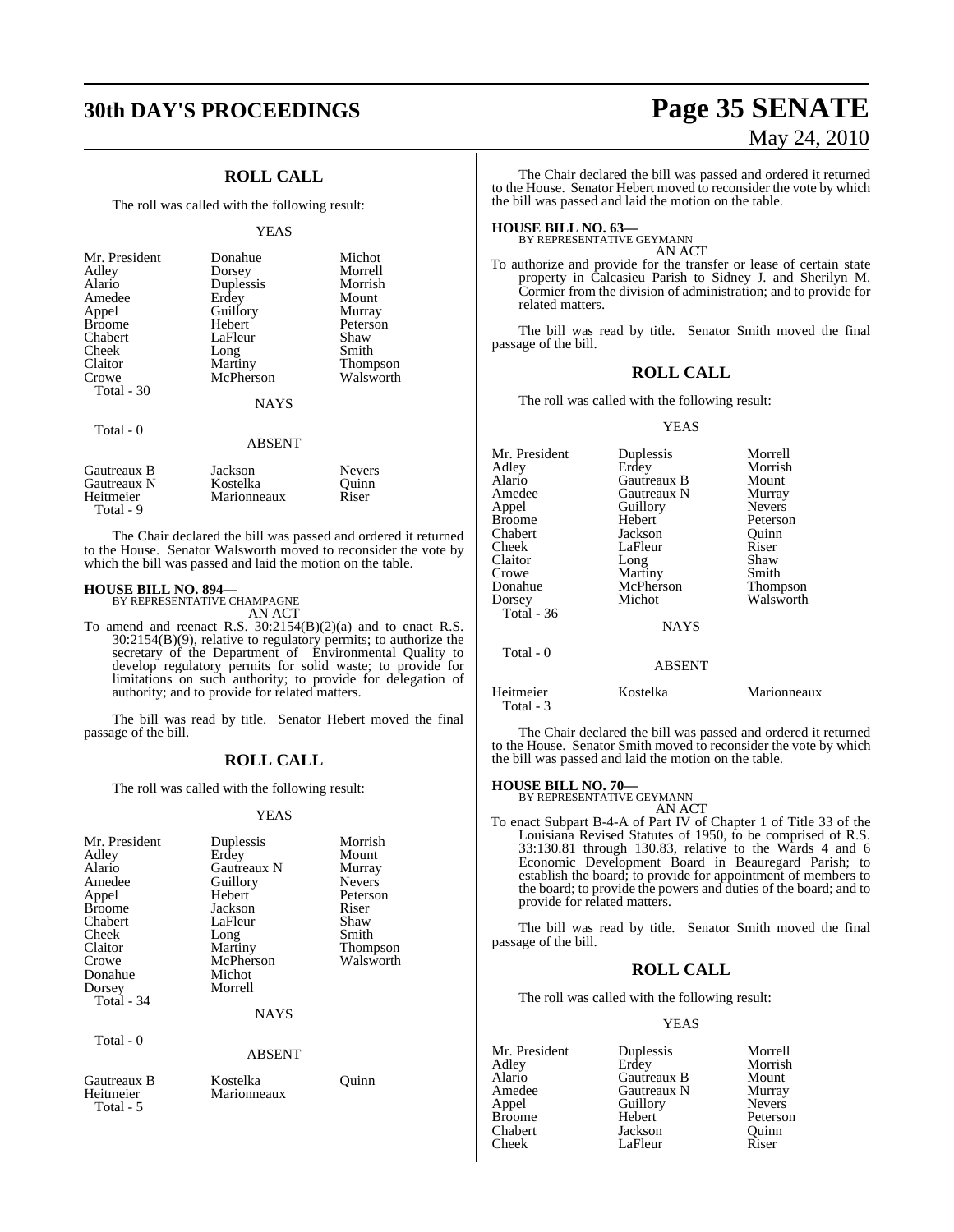| Claitor<br>Crowe<br>Donahue<br>Dorsey<br>Total $-36$ | Long<br>Martiny<br>McPherson<br>Michot | Shaw<br>Smith<br><b>Thompson</b><br>Walsworth |
|------------------------------------------------------|----------------------------------------|-----------------------------------------------|
|                                                      | <b>NAYS</b>                            |                                               |
| Total $-0$                                           | <b>ABSENT</b>                          |                                               |
| Heitmeier<br>Total - 3                               | Kostelka                               | Marionneaux                                   |

The Chair declared the bill was passed and ordered it returned to the House. Senator Smith moved to reconsider the vote by which the bill was passed and laid the motion on the table.

**HOUSE BILL NO. 81—** BY REPRESENTATIVES SAM JONES AND MILLS AN ACT

To amend and reenact R.S.  $56:796(A)$  and  $(B)(1)$ , relative to the Lake Fausse Point and Grand Avoille Cove Advisory Board; to provide relative to membership of the board; to provide with respect to jurisdiction over Lake Dauterive; and to provide for related matters.

The bill was read by title. Senator Hebert moved the final passage of the bill.

## **ROLL CALL**

The roll was called with the following result:

YEAS

| Mr. President<br>Adley<br>Alario<br>Amedee<br>Appel<br><b>Broome</b><br>Chabert<br>Cheek<br>Claitor<br>Crowe | Duplessis<br>Erdey<br>Gautreaux N<br>Guillory<br>Hebert<br>Jackson<br>LaFleur<br>Long<br>Martiny<br>McPherson | Morrish<br>Mount<br>Murray<br><b>Nevers</b><br>Peterson<br>Ouinn<br>Riser<br>Shaw<br>Smith<br>Thompson |
|--------------------------------------------------------------------------------------------------------------|---------------------------------------------------------------------------------------------------------------|--------------------------------------------------------------------------------------------------------|
| Donahue<br>Dorsey<br><b>Total - 35</b>                                                                       | Michot<br>Morrell                                                                                             | Walsworth                                                                                              |
| Total - 0                                                                                                    | <b>NAYS</b><br><b>ABSENT</b>                                                                                  |                                                                                                        |
| Gautreaux B<br>Heitmeier                                                                                     | Kostelka<br>Marionneaux                                                                                       |                                                                                                        |

The Chair declared the bill was passed and ordered it returned to the House. Senator Hebert moved to reconsider the vote by which the bill was passed and laid the motion on the table.

Marionneaux

# **HOUSE BILL NO. 96—** BY REPRESENTATIVE RICHARD

Total - 4

AN ACT

To enact R.S. 47:463.141, relative to motor vehicle special prestige license plates; to provide for the creation and issuance of such plates; to provide for the design of such plates; to provide relative to the fee and application of the fee for such plates; to authorize the promulgation of rules and regulations; and to provide for related matters

The bill was read by title. Senator B. Gautreaux moved the final passage of the bill.

# **Page 36 SENATE 30th DAY'S PROCEEDINGS**

## **ROLL CALL**

The roll was called with the following result:

YEAS

| Mr. President<br>Adlev<br>Alario<br>Amedee<br>Appel<br>Broome<br>Chabert<br>Cheek<br>Claitor<br>Crowe | Dorsey<br>Duplessis<br>Erdey<br>Gautreaux B<br>Guillory<br>Hebert<br>LaFleur<br>Marionneaux<br>Martiny<br>McPherson | Morrell<br>Morrish<br>Mount<br>Murray<br><b>Nevers</b><br>Peterson<br>Ouinn<br>Shaw<br>Smith<br>Thompson |
|-------------------------------------------------------------------------------------------------------|---------------------------------------------------------------------------------------------------------------------|----------------------------------------------------------------------------------------------------------|
| Donahue<br>Total - 32                                                                                 | Michot<br><b>NAYS</b>                                                                                               |                                                                                                          |
| Total - 0                                                                                             | <b>ABSENT</b>                                                                                                       |                                                                                                          |
| Gautreaux N<br>Heitmeier<br>Jackson<br>Total - 7                                                      | Kostelka<br>Long<br>Riser                                                                                           | Walsworth                                                                                                |

The Chair declared the bill was passed and ordered it returned to the House. Senator B. Gautreaux moved to reconsider the vote by which the bill was passed and laid the motion on the table.

# **HOUSE BILL NO. 144—** BY REPRESENTATIVE GEYMANN

AN ACT

To enact R.S. 33:3812(I), relative to waterworks districts in Beauregard Parish; to authorize the parish to create commissioner districts within Waterworks District No. 3; to provide a definition of commissioner districts; to provide for representation on the board of commissioners; and to provide for related matters.

The bill was read by title. Senator Smith moved the final passage of the bill.

### **ROLL CALL**

The roll was called with the following result:

| Mr. President          | Duplessis     | Michot          |
|------------------------|---------------|-----------------|
| Adley                  | Erdey         | Morrell         |
| Alario                 | Gautreaux B   | Morrish         |
| Amedee                 | Gautreaux N   | Mount           |
| Appel                  | Guillory      | Murray          |
| Broome                 | Hebert        | Peterson        |
| Chabert                | Jackson       | Quinn           |
| Cheek                  | LaFleur       | Riser           |
| Claitor                | Long          | Shaw            |
| Crowe                  | Marionneaux   | Smith           |
| Donahue                | Martiny       | <b>Thompson</b> |
| Dorsey                 | McPherson     | Walsworth       |
| Total - 36             |               |                 |
|                        | <b>NAYS</b>   |                 |
| Total - 0              |               |                 |
|                        | <b>ABSENT</b> |                 |
| Heitmeier<br>Total - 3 | Kostelka      | <b>Nevers</b>   |

- 
-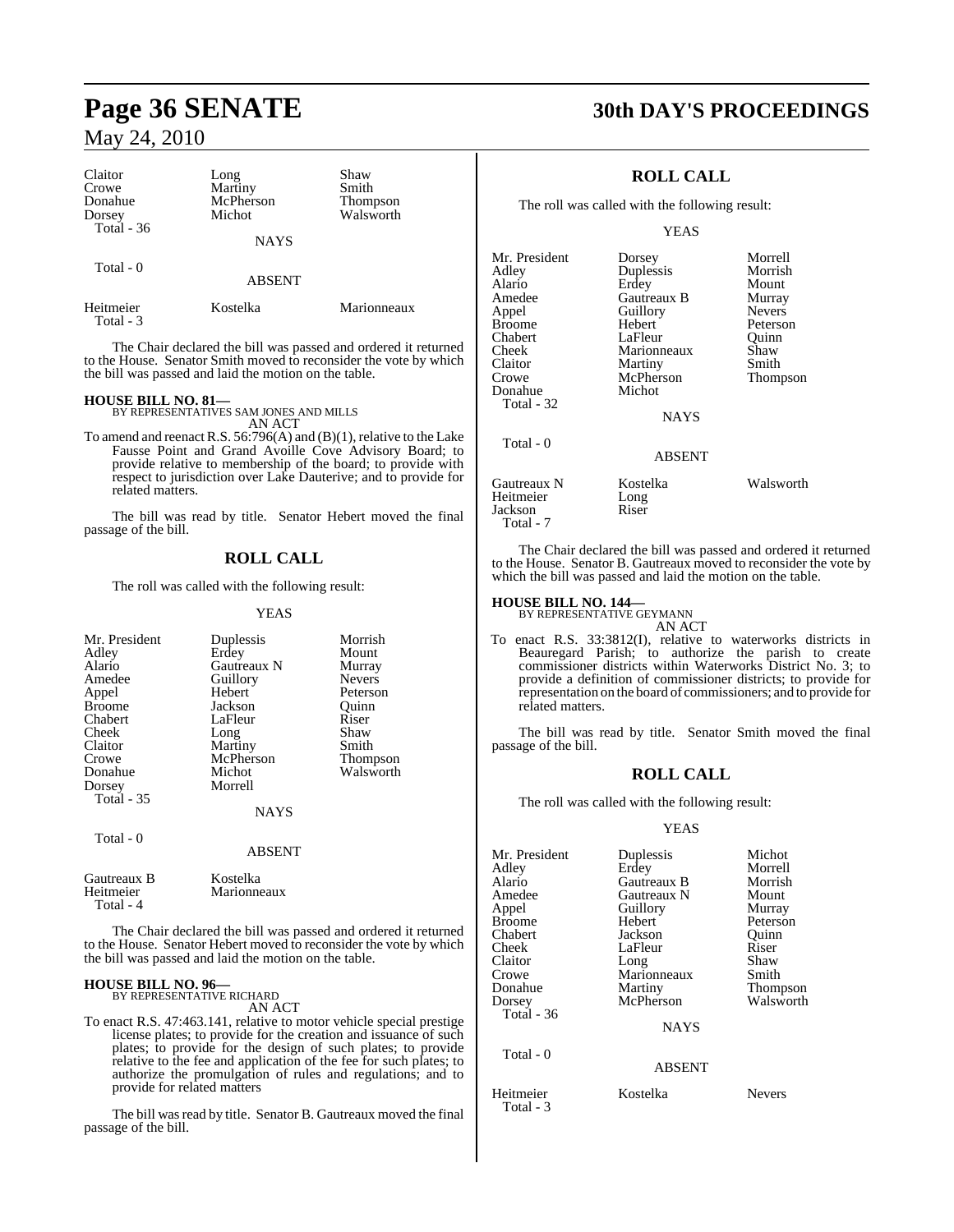# **30th DAY'S PROCEEDINGS Page 37 SENATE**

The Chair declared the bill was passed and ordered it returned to the House. Senator Smith moved to reconsider the vote by which the bill was passed and laid the motion on the table.

# **HOUSE BILL NO. 495—** BY REPRESENTATIVE HARRISON

AN ACT

To enact R.S. 9:1103, relative to carbon sequestration; to provide for ownership of compensation from certain carbon sequestration; to provide for exceptions; and to provide for related matters.

#### **Floor Amendments**

Senator N. Gautreaux proposed the following amendments.

#### **SENATE FLOOR AMENDMENTS**

Amendments proposed by Senator N. Gautreaux to Reengrossed House Bill No. 495 by Representative Harrison

#### AMENDMENT NO. 1

On page 1, delete line 12, and insert "occurs, unless (a) contractually assigned to another party; or (b) the sequestration,

#### AMENDMENT NO. 2

On page 1, line 16, delete "R.S. 49:214.5.4(F)." and insert "R.S. 49:214.5.4. In such instance, the monetary compensation is the property of the state.

On motion of Senator N. Gautreaux, the amendments were adopted.

The bill was read by title. Senator Chabert moved the final passage of the amended bill.

#### **ROLL CALL**

The roll was called with the following result:

#### YEAS

| Mr. President<br>Adley<br>Alario<br><b>Broome</b><br>Chabert<br>Cheek<br>Claitor<br>Crowe<br>Donahue<br>Dorsey<br>Duplessis | Gautreaux B<br>Gautreaux N<br>Guillory<br>Hebert<br>Jackson<br>LaFleur<br>Long<br>Martiny<br>McPherson<br>Michot<br>Morrell | Mount<br>Murray<br><b>Nevers</b><br>Peterson<br>Ouinn<br>Riser<br>Shaw<br>Smith<br><b>Thompson</b><br>Walsworth |
|-----------------------------------------------------------------------------------------------------------------------------|-----------------------------------------------------------------------------------------------------------------------------|-----------------------------------------------------------------------------------------------------------------|
| Erdey                                                                                                                       | Morrish                                                                                                                     |                                                                                                                 |
| Total - 34                                                                                                                  | <b>NAYS</b>                                                                                                                 |                                                                                                                 |
| Total - 0                                                                                                                   | <b>ABSENT</b>                                                                                                               |                                                                                                                 |

| Amedee    | Heitmeier | Marionneaux |
|-----------|-----------|-------------|
| Appel     | Kostelka  |             |
| Total - 5 |           |             |

The Chair declared the amended bill was passed and ordered it returned to the House. Senator Chabert moved to reconsider the vote by which the bill was passed and laid the motion on the table.

#### **HOUSE BILL NO. 515—** BY REPRESENTATIVE PEARSON

AN ACT

To amend and reenact R.S. 11:108(B)(3), (C), and (F), relative to the Firefighters' Retirement System, the Municipal Employees' Retirement System, and the Municipal Police Employees' Retirement System, provides for the organization, governance,

# May 24, 2010

administration, and membership of the Funding Review Panel charged with studying the funding and benefit provisions of such systems; to provide with respect to election of a chairman for such panel; to provide for reporting requirements; to provide an effective date; and to provide for related matters.

The bill was read by title. Senator B. Gautreaux moved the final passage of the bill.

## **ROLL CALL**

The roll was called with the following result:

| v |
|---|
|---|

|             | Morrell                                                     |
|-------------|-------------------------------------------------------------|
|             | Morrish                                                     |
| Gautreaux B | Mount                                                       |
| Gautreaux N | Murray                                                      |
|             | <b>Nevers</b>                                               |
| Hebert      | Peterson                                                    |
| Jackson     | Ouinn                                                       |
| LaFleur     | Riser                                                       |
|             | Shaw                                                        |
|             | Smith                                                       |
| McPherson   | Thompson                                                    |
| Michot      | Walsworth                                                   |
|             |                                                             |
| <b>NAYS</b> |                                                             |
|             |                                                             |
|             |                                                             |
|             | Duplessis<br>Erdey<br>Guillory<br>Long<br>Martiny<br>ABSENT |

Heitmeier Kostelka Marionneaux Total - 3

The Chair declared the bill was passed and ordered it returned to the House. Senator B. Gautreaux moved to reconsider the vote by which the bill was passed and laid the motion on the table.

# **HOUSE BILL NO. 517—** BY REPRESENTATIVE ROBIDEAUX

AN ACT

To amend and reenact R.S. 11:62(5)(c) and to repeal R.S. 24:36(E), relative to the Louisiana State Employee's Retirement System; to provide for the employee contribution rate of the clerk and sergeant at arms of the Louisiana House of Representatives and the secretary and sergeant at arms of the Louisiana Senate; to provide for the employee contribution rate of legislators, the governor, lieutenant governor, and certain other elected officials; to provide an effective date; and to provide for related matters.

The bill was read by title. Senator B. Gautreaux moved the final passage of the bill.

#### **ROLL CALL**

The roll was called with the following result:

| Mr. President | Gautreaux B         | Morrish       |
|---------------|---------------------|---------------|
| Adley         | Gautreaux N         | Mount         |
| Alario        | Guillory            | Murray        |
| Amedee        | Hebert              | <b>Nevers</b> |
| Appel         | Jackson             | Peterson      |
| <b>Broome</b> | LaFleur             | Ouinn         |
| Chabert       |                     | Riser         |
| Cheek         | Long<br>Marionneaux | Shaw          |
| Claitor       | Martiny             | Smith         |
| Crowe         | McPherson           | Thompson      |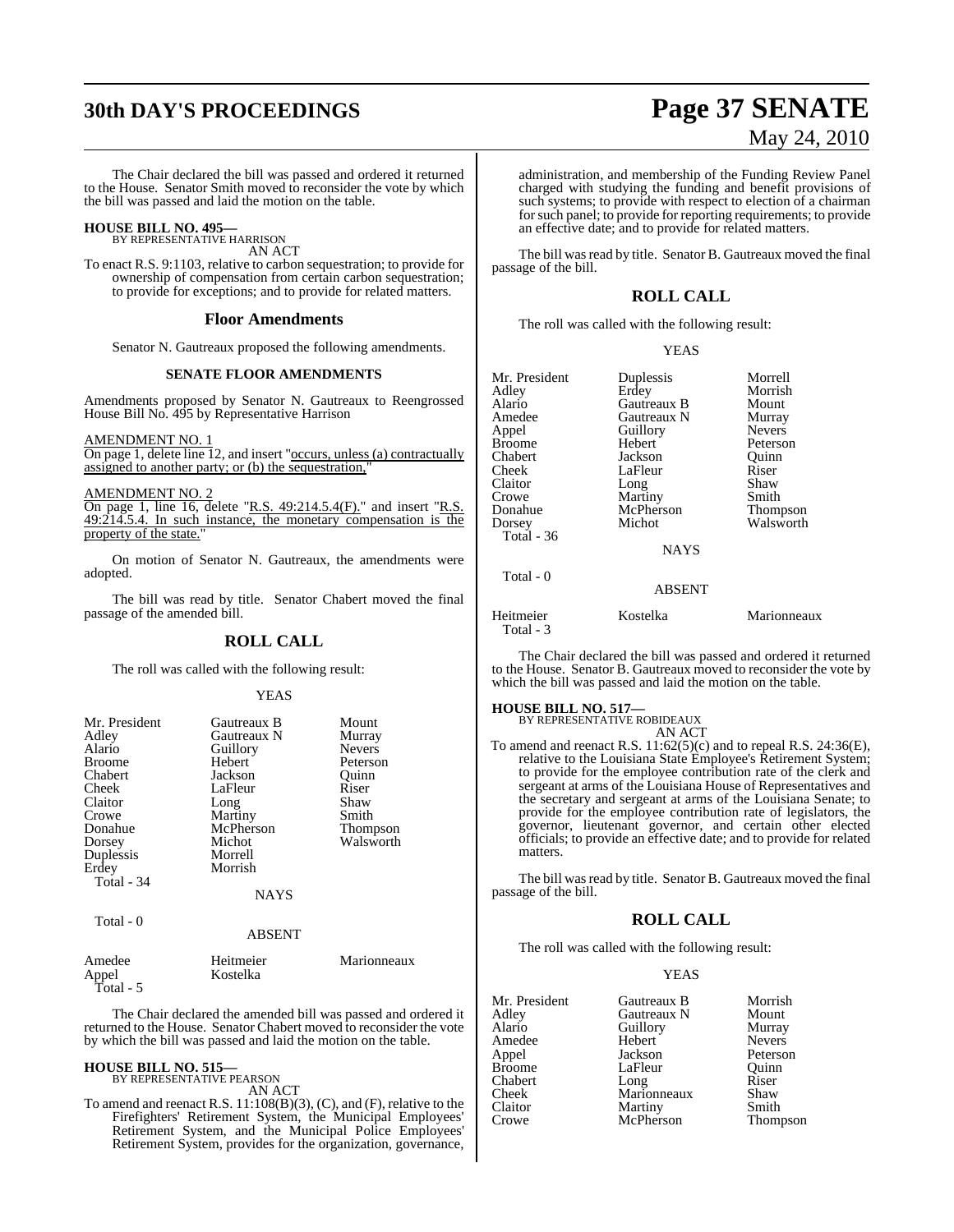| Dorsey<br>Erdey<br><b>Total - 35</b> | Michot<br>Morrell     | Walsworth |    |
|--------------------------------------|-----------------------|-----------|----|
|                                      | <b>NAYS</b>           |           |    |
| Total - 0                            | <b>ABSENT</b>         |           | M  |
| Donahue<br>Duplessis<br>Total - 4    | Heitmeier<br>Kostelka |           | AC |

The Chair declared the bill was passed and ordered it returned to the House. Senator B. Gautreaux moved to reconsider the vote by which the bill was passed and laid the motion on the table.

# **HOUSE BILL NO. 518—** BY REPRESENTATIVE ROBIDEAUX

AN ACT

To amend and reenact R.S. 11:403(1), relative to the Louisiana State Employee's Retirement System; to provide for the definition of "accumulated contributions"; to provide an effective date; and to provide for related matters.

The bill was read by title. Senator B. Gautreaux moved the final passage of the bill.

## **ROLL CALL**

The roll was called with the following result:

#### YEAS

| Mr. President<br>Adley<br>Alario<br>Amedee<br>Appel<br><b>Broome</b><br>Chabert<br>Cheek<br>Claitor<br>Crowe<br>Donahue<br>Dorsey<br><b>Total - 35</b> | Erdey<br>Gautreaux B<br>Gautreaux N<br>Guillory<br>Hebert<br>Jackson<br>LaFleur<br>Long<br>Martiny<br>McPherson<br>Michot<br>Morrell<br><b>NAYS</b> | Morrish<br>Mount<br>Murray<br><b>Nevers</b><br>Peterson<br>Ouinn<br>Riser<br>Shaw<br>Smith<br>Thompson<br>Walsworth |
|--------------------------------------------------------------------------------------------------------------------------------------------------------|-----------------------------------------------------------------------------------------------------------------------------------------------------|---------------------------------------------------------------------------------------------------------------------|
| Total - 0                                                                                                                                              | ABSENT                                                                                                                                              |                                                                                                                     |
| Duplessis<br>Heitmeier<br>Total - 4                                                                                                                    | Kostelka<br>Marionneaux                                                                                                                             |                                                                                                                     |

The Chair declared the bill was passed and ordered it returned to the House. Senator B. Gautreaux moved to reconsider the vote by which the bill was passed and laid the motion on the table.

# **HOUSE BILL NO. 587—** BY REPRESENTATIVE GARY SMITH

AN ACT

To authorize and provide for the transfer or lease of certain state property in St.Charles Parish to the Pontchartrain Levee District from the Department of Transportation and Development; and to provide for related matters.

The bill was read by title. Senator Chaisson moved the final passage of the bill.

# **Page 38 SENATE 30th DAY'S PROCEEDINGS**

## **ROLL CALL**

The roll was called with the following result:

YEAS

| Mr. President | Erdey         | Morrell       |
|---------------|---------------|---------------|
| Adlev         | Gautreaux B   | Morrish       |
| Alario        | Gautreaux N   | Mount         |
| Amedee        | Guillory      | Murray        |
| Appel         | Hebert        | <b>Nevers</b> |
| Broome        | Jackson       | Peterson      |
| Chabert       | LaFleur       | Ouinn         |
| Cheek         | Long          | Riser         |
| Claitor       | Marionneaux   | Shaw          |
| Crowe         | Martiny       | Smith         |
| Donahue       | McPherson     | Thompson      |
| Dorsey        | Michot        | Walsworth     |
| Total - 36    |               |               |
|               | <b>NAYS</b>   |               |
| Total - 0     |               |               |
|               | <b>ABSENT</b> |               |

Duplessis Heitmeier Kostelka Total - 3

The Chair declared the bill was passed and ordered it returned to the House. Senator Chaisson moved to reconsider the vote by which the bill was passed and laid the motion on the table.

# **HOUSE BILL NO. 646—** BY REPRESENTATIVE BROSSETT

AN ACT To enact R.S. 38:330.1(C)(2)(a)(xi), relative to the Southeast Louisiana Flood Protection Authorities; to add a member to the nominating committee; and to provide for related matters.

The bill was read by title. Senator Murray moved the final passage of the bill.

## **ROLL CALL**

The roll was called with the following result:

#### YEAS

| Mr. President<br>Adley<br>Alario<br>Amedee<br>Appel<br><b>Broome</b><br>Chabert<br>Cheek<br>Claitor<br>Crowe<br>Donahue | Erdey<br>Gautreaux B<br>Gautreaux N<br>Guillory<br>Hebert<br>Jackson<br>LaFleur<br>Long<br>Martiny<br>McPherson<br>Michot | Morrish<br>Mount<br>Murray<br><b>Nevers</b><br>Peterson<br>Ouinn<br>Riser<br>Shaw<br>Smith<br>Thompson<br>Walsworth |
|-------------------------------------------------------------------------------------------------------------------------|---------------------------------------------------------------------------------------------------------------------------|---------------------------------------------------------------------------------------------------------------------|
| Dorsey<br><b>Total - 35</b>                                                                                             | Morrell<br><b>NAYS</b>                                                                                                    |                                                                                                                     |
| Total - 0                                                                                                               | <b>ABSENT</b>                                                                                                             |                                                                                                                     |
| Duplessis<br>Heitmeier<br>Total - 4                                                                                     | Kostelka<br>Marionneaux                                                                                                   |                                                                                                                     |

The Chair declared the bill was passed and ordered it returned to the House. Senator Murray moved to reconsider the vote by which the bill was passed and laid the motion on the table.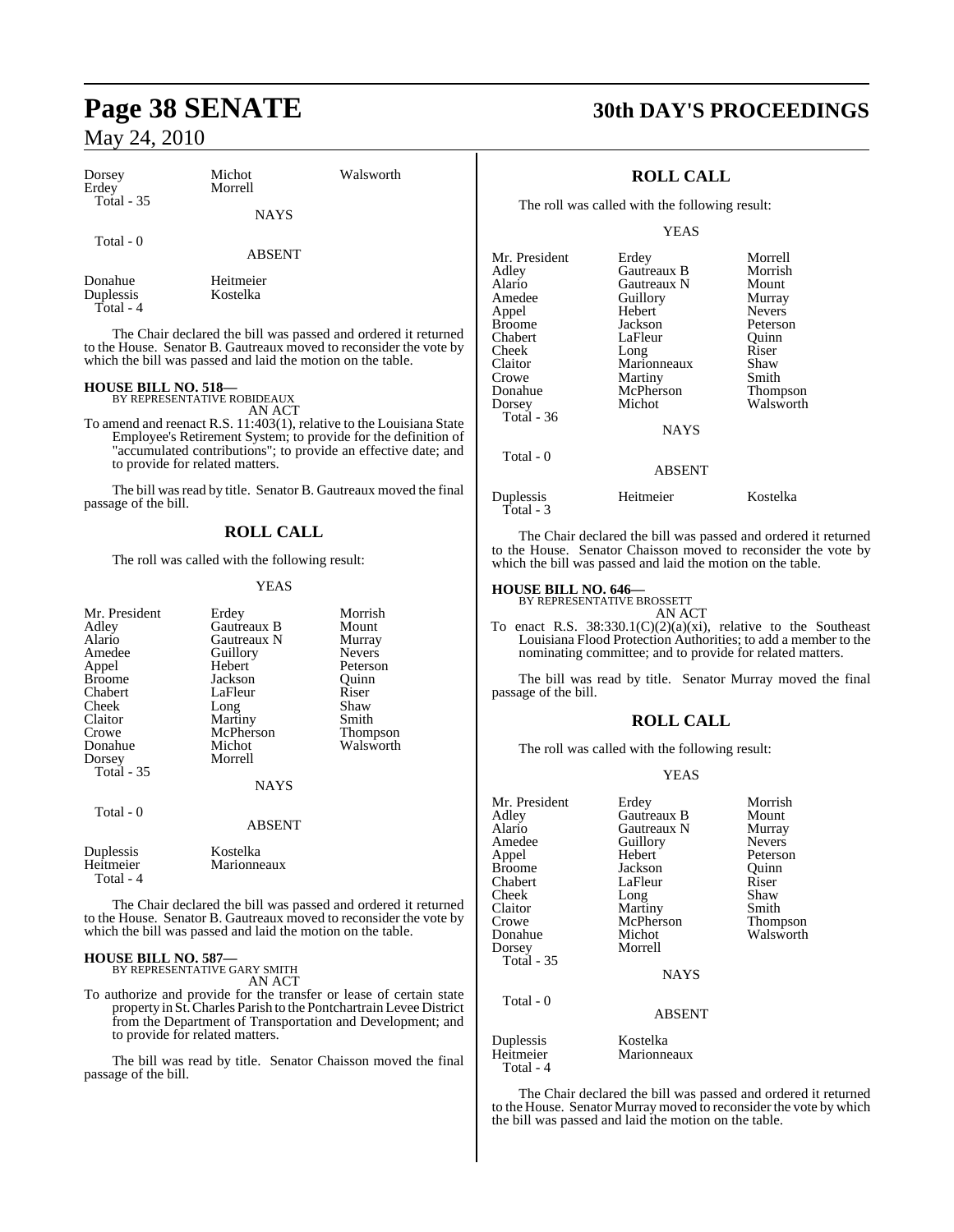# **30th DAY'S PROCEEDINGS Page 39 SENATE**

**HOUSE BILL NO. 670—**

| BY REPRESENTATIVES HENRY, BILLIOT, GISCLAIR, GIROD |        |  |  |
|----------------------------------------------------|--------|--|--|
| JACKSON, LABRUZZO, LIGI, LOPINTO, AND WILLMOTT AND |        |  |  |
| SENATORS APPEL, MARTINY, AND MORRELL               |        |  |  |
|                                                    | AN ACT |  |  |

To amend and reenact R.S. 33:9611(A), 9612, and 9613(D) and (E)(2) and (5), relative to local ethics entities; to provide for the creation and administration of local ethics entities by certain parishes; to provide for the powers of local ethics entities; and to provide for related matters.

The bill was read by title. Senator Martiny moved the final passage of the bill.

#### **ROLL CALL**

The roll was called with the following result:

#### YEAS

| Mr. President<br>Adley<br>Alario<br>Amedee<br>Appel<br><b>Broome</b><br>Chabert<br>Cheek<br>Claitor<br>Crowe<br>Donahue<br>Dorsey<br>Total - 35 | Erdey<br>Gautreaux B<br>Gautreaux N<br>Guillory<br>Hebert<br>Jackson<br>LaFleur<br>Long<br>Martiny<br>McPherson<br>Michot<br>Morrell<br><b>NAYS</b> | Morrish<br>Mount<br>Murray<br><b>Nevers</b><br>Peterson<br>Ouinn<br>Riser<br>Shaw<br>Smith<br>Thompson<br>Walsworth |
|-------------------------------------------------------------------------------------------------------------------------------------------------|-----------------------------------------------------------------------------------------------------------------------------------------------------|---------------------------------------------------------------------------------------------------------------------|
|                                                                                                                                                 |                                                                                                                                                     |                                                                                                                     |
| Total - 0                                                                                                                                       | <b>ABSENT</b>                                                                                                                                       |                                                                                                                     |
| $D_{\text{total}}$                                                                                                                              | $V = -11$                                                                                                                                           |                                                                                                                     |

Duplessis Kostelka<br>
Heitmeier Marionne Marionneaux Total - 4

The Chair declared the bill was passed and ordered it returned to the House. Senator Martiny moved to reconsider the vote by which the bill was passed and laid the motion on the table.

# **HOUSE BILL NO. 688—** BY REPRESENTATIVE FOIL

AN ACT

To amend and reenact R.S. 49:214.6.2(E), relative to the Coastal Protection and Restoration Authority; to authorize the authority to assist in the formation of a coastal science consortium; to provide relative to the membership and governing council of the consortium; and to provide for related matters.

The bill was read by title. Senator Morrish moved the final passage of the bill.

### **ROLL CALL**

The roll was called with the following result:

#### YEAS

| Mr. President | Erdey       | Mount         |
|---------------|-------------|---------------|
| Adley         | Gautreaux B | Murray        |
| Alario        | Gautreaux N | <b>Nevers</b> |
| Amedee        | Guillory    | Peterson      |
| Appel         | Hebert      | Ouinn         |
| Broome        | Jackson     | Riser         |
| Chabert       | Long        | Shaw          |
| Cheek         | Martiny     | Smith         |
| Claitor       | McPherson   | Thompson      |
| Crowe         | Michot      | Walsworth     |

# May 24, 2010

| Donahue<br>Dorsey<br>Total $-34$ | Morrell<br>Morrish           |             |
|----------------------------------|------------------------------|-------------|
| Total - 0                        | <b>NAYS</b><br><b>ABSENT</b> |             |
| Duplessis<br>Heitmeier           | Kostelka<br>LaFleur          | Marionneaux |

The Chair declared the bill was passed and ordered it returned to the House. Senator Morrish moved to reconsider the vote by which the bill was passed and laid the motion on the table.

# **HOUSE BILL NO. 746—** BY REPRESENTATIVE ROBIDEAUX

Total - 5

AN ACT

To amend and reenact R.S.  $11:441(A)(1)(d)$ , relative to the Louisiana State Employees' Retirement System; to provide for calculation of benefits for persons electing early retirement; to provide for different calculation methods depending upon whether such persons are in service at the time of retirement; to provide an effective date; and to provide for related matters.

The bill was read by title. Senator B. Gautreaux moved the final passage of the bill.

### **ROLL CALL**

The roll was called with the following result:

#### YEAS

Walsworth

Mr. President Erdey Morrish<br>Adley Gautreaux B Mount Adley Gautreaux B Mount Alario Gautreaux N Murray Amedee Guillory<br>
Appel Hebert Appel Hebert Peterson Broome Jackson Quinn<br>
Chabert LaFleur Riser LaFleur Riser<br>Long Shaw Cheek Long Shaw<br>Claitor Martiny Smith Claitor Martiny Smith<br>Crowe McPherson Thompson Crowe McPherson<br>Donahue Michot Dorsey Morrell Total - 35 NAYS Total - 0 ABSENT

Duplessis Kostelka Total - 4

The Chair declared the bill was passed and ordered it returned to the House. Senator B. Gautreaux moved to reconsider the vote by which the bill was passed and laid the motion on the table.

Marionneaux

#### **Mr. President in the Chair**

| <b>HOUSE BILL NO. 870—</b>                                                                                                                                              |  |
|-------------------------------------------------------------------------------------------------------------------------------------------------------------------------|--|
| BY REPRESENTATIVE GEYMANN                                                                                                                                               |  |
| AN ACT                                                                                                                                                                  |  |
| To direct the Department of Public Safety and Corrections to not<br>implement the provisions of the Federal PASS ID Act of 2009;<br>and to provide for related matters. |  |

The bill was read by title. Senator Mount moved the final passage of the bill.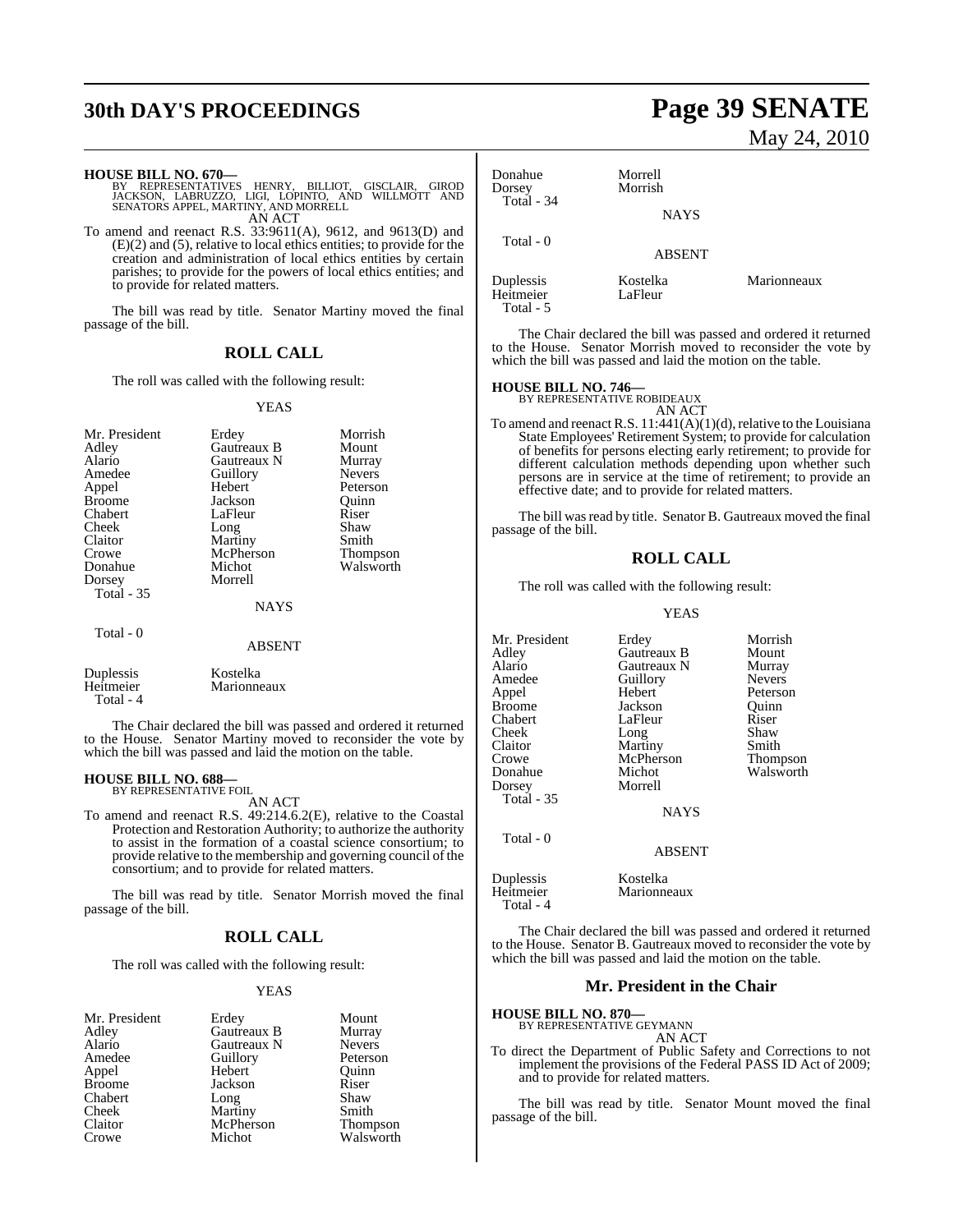## **ROLL CALL**

The roll was called with the following result:

#### YEAS

| Adley<br>Alario<br>Amedee<br>Appel<br><b>Broome</b><br>Chabert<br>Cheek<br>Claitor<br>Crowe<br>Donahue<br>Dorsey<br>Total - 33 | Erdey<br>Gautreaux B<br>Gautreaux N<br>Guillory<br>Hebert<br>Jackson<br>LaFleur<br>Long<br>Martiny<br>McPherson<br>Michot<br><b>NAYS</b> | Morrish<br>Mount<br>Murray<br><b>Nevers</b><br>Peterson<br>Quinn<br>Riser<br>Shaw<br>Smith<br><b>Thompson</b><br>Walsworth |
|--------------------------------------------------------------------------------------------------------------------------------|------------------------------------------------------------------------------------------------------------------------------------------|----------------------------------------------------------------------------------------------------------------------------|
| Total - 0                                                                                                                      | <b>ABSENT</b>                                                                                                                            |                                                                                                                            |
| Mr. President                                                                                                                  | Heitmeier                                                                                                                                | Marionneaux                                                                                                                |

The Chair declared the bill was passed and ordered it returned to the House. Senator Mount moved to reconsider the vote by which the bill was passed and laid the motion on the table.

Duplessis Kostelka Morrell

Total - 6

**HOUSE BILL NO. 874—** BY REPRESENTATIVES HARRISON, DOVE, AND ST. GERMAIN AND SENATOR N. GAUTREAUX AN ACT

To amend and reenact R.S.  $56:10(B)(7)(a)$  and (D),  $103(C)(1)$ , 103.1(B)(1), 153, the heading of Subpart A-2 of Part IV of Chapter 1 of Title 56, 164(A) and (B)(introductory paragraph), 165, and 649.1(A) and to repeal R.S. 56:152, 154, 161, 162, and 163, relative to the issuance of stamps for hunting wild turkey and duck; to change the name of the wild turkey stamp to the wild turkey "license"; to provide for a distinction between "duck stamp" and "duck license"; to provide for fees associated with the purchase of duck stamps and issuance of duck licenses; and to provide for related matters.

The bill was read by title. Senator N. Gautreaux moved the final passage of the bill.

#### **ROLL CALL**

The roll was called with the following result:

#### YEAS

| Mr. President<br>Adley<br>Alario<br>Amedee<br>Appel<br>Chabert<br>Cheek<br>Claitor<br>Crowe<br>Dorsey<br>Total - 28 | Erdey<br>Gautreaux B<br>Gautreaux N<br>Guillory<br>Hebert<br>Jackson<br>LaFleur<br>Long<br>Martiny<br>McPherson | Morrell<br>Morrish<br>Mount<br><b>Nevers</b><br>Peterson<br>Ouinn<br>Shaw<br>Smith |
|---------------------------------------------------------------------------------------------------------------------|-----------------------------------------------------------------------------------------------------------------|------------------------------------------------------------------------------------|
|                                                                                                                     | <b>NAYS</b>                                                                                                     |                                                                                    |
| $D = -1$                                                                                                            | n:                                                                                                              | $117 - 1 - 1 - 1$                                                                  |

Total - 5

Donahue Riser Walsworth<br>
Murray Thompson **Thompson** 

# **Page 40 SENATE 30th DAY'S PROCEEDINGS**

#### ABSENT

Kostelka

| Broome    |  |
|-----------|--|
| Duplessis |  |
| Total - 6 |  |

Broome Heitmeier Marionneaux<br>
Duplessis Kostelka Michot

The Chair declared the bill was passed and ordered it returned to the House. Senator N. Gautreaux moved to reconsider the vote by which the bill was passed and laid the motion on the table.

#### **HOUSE BILL NO. 1126—**

BY REPRESENTATIVE POPE AN ACT

To amend and reenact R.S.  $11:1521(A)$  and  $(C)$  and  $1530(K)(2)(a)$ , relative to the Clerks' of Court Retirement and Relief Fund; to provide for retirement eligibility and calculation of retirement benefits for persons whose system membership begins on or after January 1, 2011; to provide for calculation of benefits for post-Deferred Retirement Option Plan participation; to provide an effective date; and to provide for related matters.

The bill was read by title. Senator B. Gautreaux moved the final passage of the bill.

#### **ROLL CALL**

The roll was called with the following result:

| v |
|---|
|---|

| Mr. President<br>Adlev<br>Alario<br>Amedee<br>Appel<br>Broome<br>Chabert<br>Cheek<br>Claitor<br>Donahue<br>Dorsey<br>Erdev | Gautreaux B<br>Gautreaux N<br>Guillory<br>Hebert<br>Jackson<br>LaFleur<br>Long<br>Martiny<br>McPherson<br>Michot<br>Morrell<br>Morrish | Mount<br>Murray<br><b>Nevers</b><br>Peterson<br>Quinn<br>Riser<br>Shaw<br>Smith<br>Thompson<br>Walsworth |
|----------------------------------------------------------------------------------------------------------------------------|----------------------------------------------------------------------------------------------------------------------------------------|----------------------------------------------------------------------------------------------------------|
| <b>Total - 34</b>                                                                                                          | <b>NAYS</b>                                                                                                                            |                                                                                                          |
| Total - 0                                                                                                                  | <b>ABSENT</b>                                                                                                                          |                                                                                                          |
| Crowe<br>Duplessis<br>Total - 5                                                                                            | Heitmeier<br>Kostelka                                                                                                                  | Marionneaux                                                                                              |

The Chair declared the bill was passed and ordered it returned to the House. Senator B. Gautreaux moved to reconsider the vote by which the bill was passed and laid the motion on the table.

# **HOUSE BILL NO. 1142—** BY REPRESENTATIVE ROBIDEAUX

AN ACT

- To amend and reenact R.S. 11:539(A)(1) and to enact R.S. 11:441(G), 502.3(D), 538.1, and 538.2; relative to the Louisiana State Employees' Retirement System; to provide for conformity
	- and compliance with qualified plan provisions of the Internal Revenue Code; to provide for limitations on contributions to a plan; to provide relative to the reversion of funds to employers; to provide for rollovers of distributions; to require the distribution of certain information relative to such rollover distributions; to provide an effective date; and to provide for related matters.

The bill was read by title. Senator B. Gautreaux moved the final passage of the bill.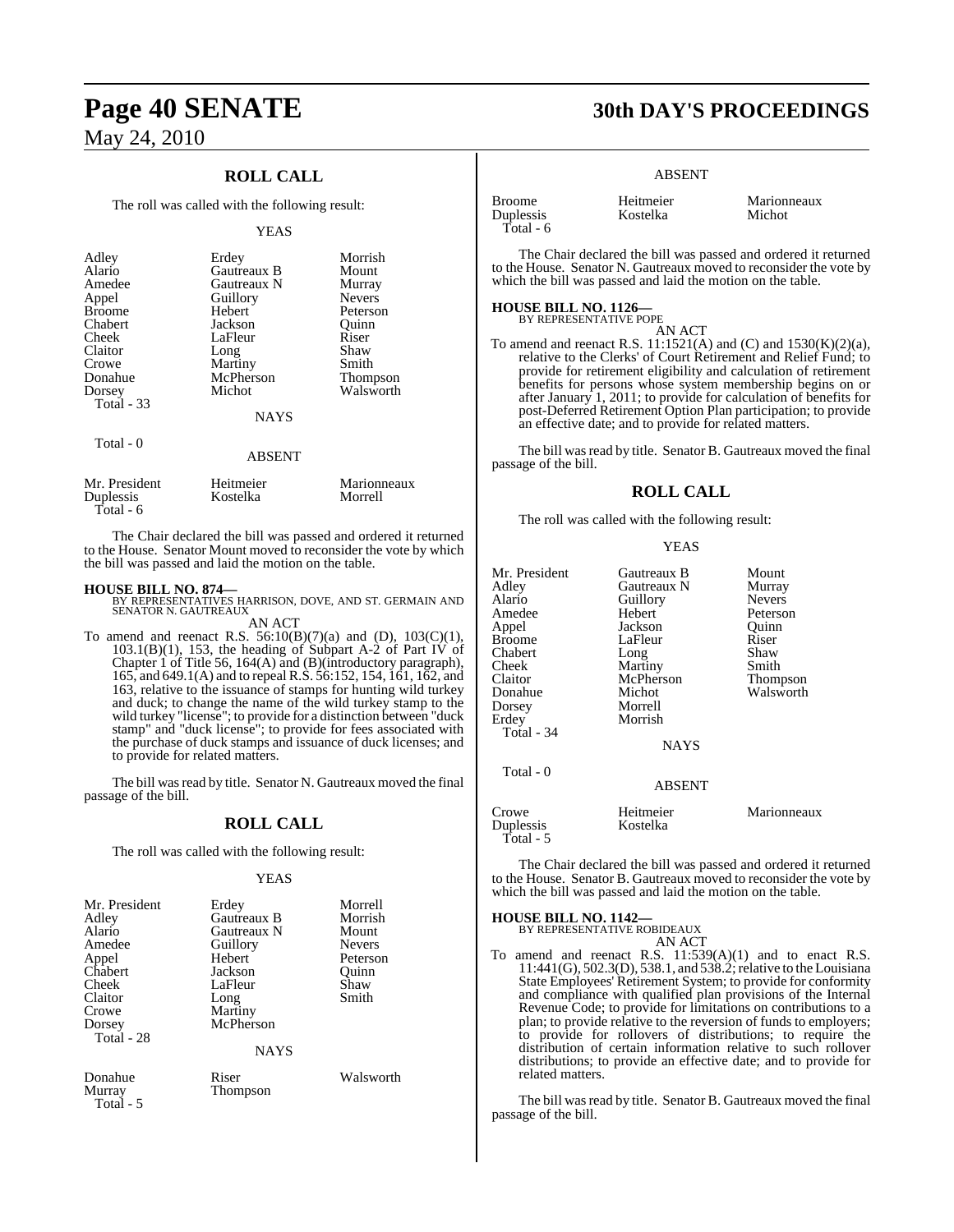# **30th DAY'S PROCEEDINGS Page 41 SENATE**

## **ROLL CALL**

The roll was called with the following result:

#### YEAS

| Mr. President<br>Adley<br>Alario<br>Amedee<br>Appel<br><b>Broome</b><br>Chabert<br>Cheek<br>Claitor<br>Crowe<br>Donahue<br>Dorsey<br><b>Total</b> - 35 | Erdey<br>Gautreaux B<br>Gautreaux N<br>Guillory<br>Hebert<br>Jackson<br>LaFleur<br>Long<br>Martiny<br>McPherson<br>Michot<br>Morrell<br><b>NAYS</b> | Morrish<br>Mount<br>Murray<br><b>Nevers</b><br>Peterson<br>Ouinn<br>Riser<br>Shaw<br>Smith<br><b>Thompson</b><br>Walsworth |
|--------------------------------------------------------------------------------------------------------------------------------------------------------|-----------------------------------------------------------------------------------------------------------------------------------------------------|----------------------------------------------------------------------------------------------------------------------------|
| Total - 0                                                                                                                                              | <b>ABSENT</b>                                                                                                                                       |                                                                                                                            |
| Duplessis                                                                                                                                              | Kostelka                                                                                                                                            |                                                                                                                            |

The Chair declared the bill was passed and ordered it returned to the House. Senator B. Gautreaux moved to reconsider the vote by which the bill was passed and laid the motion on the table.

# **HOUSE BILL NO. 1150—** BY REPRESENTATIVE ABRAMSON

Total - 4

Heitmeier Marionneaux

AN ACT

To provide for the transfer or lease of certain state property in Orleans Parish from the division of administration and to provide for specific use of the property.

The bill was read by title. Senator Peterson moved the final passage of the bill.

#### **ROLL CALL**

The roll was called with the following result:

#### YEAS

| Mr. President | Gautreaux B   | Mount         |
|---------------|---------------|---------------|
| Adley         | Gautreaux N   | Murray        |
| Alario        | Guillory      | <b>Nevers</b> |
| Amedee        | Hebert        | Peterson      |
| Appel         | Jackson       | Quinn         |
| <b>Broome</b> | LaFleur       | Riser         |
| Chabert       | Long          | Shaw          |
| Cheek         | Martiny       | Smith         |
| Claitor       | McPherson     | Thompson      |
| Donahue       | Michot        | Walsworth     |
| Dorsey        | Morrell       |               |
| Erdey         | Morrish       |               |
| Total - 34    |               |               |
|               | <b>NAYS</b>   |               |
| Total - 0     |               |               |
|               | <b>ABSENT</b> |               |
| Crowe         | Heitmeier     | Marionneaux   |
| Duplessis     | Kostelka      |               |
| Total - 5     |               |               |

The Chair declared the bill was passed and ordered it returned to the House. Senator Peterson moved to reconsider the vote by which the bill was passed and laid the motion on the table.

# May 24, 2010

#### **HOUSE BILL NO. 1255—**

BY REPRESENTATIVE AUSTIN BADON AN ACT

To amend and reenact R.S. 56:56, relative to seizure of things illegally used or possessed; to authorize the voluntary surrender to the Department of Wildlife and Fisheries of live animals illegally possessed; and to provide for related matters.

The bill was read by title. Senator Murray moved the final passage of the bill.

#### **ROLL CALL**

The roll was called with the following result:

#### YEAS

| Mr. President        | Gautreaux B           | Mount           |
|----------------------|-----------------------|-----------------|
| Adley                | Gautreaux N           | Murray          |
| Alario               | Guillory              | <b>Nevers</b>   |
| Amedee               | Hebert                | Peterson        |
| Appel                | Jackson               | Quinn           |
| <b>Broome</b>        | LaFleur               | Riser           |
| Chabert              | Long                  | Shaw            |
| Cheek                | Martiny               | Smith           |
| Crowe                | McPherson             | <b>Thompson</b> |
| Donahue              | Michot                | Walsworth       |
| Dorsey               | Morrell               |                 |
| Erdey                | Morrish               |                 |
| Total - $34$         |                       |                 |
|                      | <b>NAYS</b>           |                 |
| Total - 0            |                       |                 |
|                      | <b>ABSENT</b>         |                 |
| Claitor<br>Duplessis | Heitmeier<br>Kostelka | Marionneaux     |

The Chair declared the bill was passed and ordered it returned to the House. Senator Murray moved to reconsider the vote by which the bill was passed and laid the motion on the table.

## **HOUSE BILL NO. 1277— (Substitute for House Bill No. 53 by Representative Roy)** BY REPRESENTATIVE ROY

AN ACT

To enact R.S. 32:387.19, relative to special permits; to authorize the use of a portion of Interstate 49 as an alternate route for U.S. Highway No. 71 and U.S. Highway No. 167 to haul agronomic or horticultural crops on the interstate; and to provide for related matters.

The bill was read by title. Senator McPherson moved the final passage of the amended bill.

YEAS

| Mr. President | Dorsey      | Michot  |
|---------------|-------------|---------|
| Adley         | Erdev       | Morrell |
| Alario        | Gautreaux B | Morrisl |
| Amedee        | Gautreaux N | Mount   |

| Erdey       | Morrell       |
|-------------|---------------|
| Gautreaux B | Morrish       |
| Gautreaux N | Mount         |
| Guillory    | Murray        |
| Hebert      | <b>Nevers</b> |
| Jackson     | Ouinn         |
| LaFleur     | Riser         |
| Long        | Shaw          |
| Martiny     | Smith         |
| McPherson   | Thompson      |

**NAYS** 

Total - 0

Total - 33

Appel Guillory<br>
Broome Hebert

Chabert Jackson<br>Cheek LaFleur

Crowe Martiny<br>Donahue McPher

Broome<br>Chabert

Claitor

Total - 5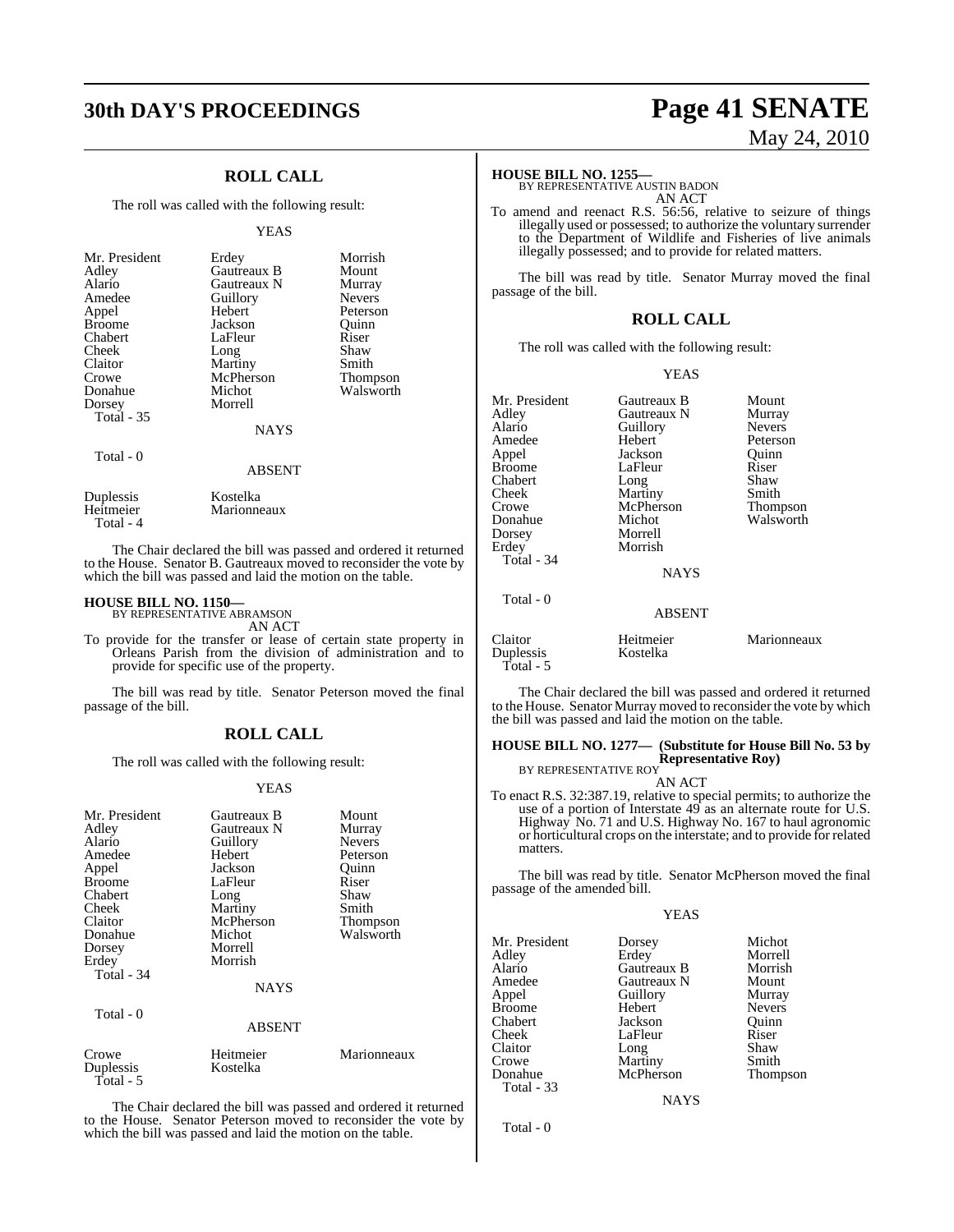#### ABSENT

Total - 6

Duplessis Kostelka Peterson Marionneaux

The Chair declared the bill was passed and ordered it returned to the House. Senator McPherson moved to reconsider the vote by which the bill was passed and laid the motion on the table.

#### **Rules Suspended**

Senator Mount asked for and obtained a suspension of the rules to revert to the Morning Hour.

## **Message from the House**

#### **PASSED SENATE BILLS AND JOINT RESOLUTIONS**

#### May 24, 2010

To the Honorable President and Members of the Senate:

I am directed to inform your honorable body that the House of Representatives has finally passed the following Senate Bills and Joint Resolutions:

**SENATE BILL NO. 103—**<br>BY SENATORS N. GAUTREAUX, AMEDEE, CHABERT, GUILLORY,<br>HEBERT, MICHOT AND MORRISH AND REPRESENTATIVE JANE SMITH

#### AN ACT

To enact Subpart B of Part XIII of Chapter 2 of Title 33 of the Louisiana Revised Statutes of 1950, to be comprised of R. S. 33:1419.5 through 1419.10, relative to financial assistance to political subdivisions; creates the Alternative Fuel Vehicle Revolving Loan Fund Program within the Department of Natural Resources to provide financial assistance to political subdivisions of the state for the costs of purchasing or converting all or a portion of the political subdivisions' fleets of motor vehicles to qualified clean fuel vehicles propelled by an alternative fuel; to provide for the forms of such financial assistance; and to provide for related matters.

Reported with amendments.

# **SENATE BILL NO. 52—** BY SENATOR B. GAUTREAUX

AN ACT

To amend and reenact R.S. 15:574.2(A)(1), relative to the Board of Parole; to provide for minimum qualifications of members; to provide for appointment of members; and to provide for related matters.

Reported with amendments.

# **SENATE BILL NO. 151—** BY SENATOR ADLEY

#### AN ACT

To enact R.S. 14:73.1(14) and 73.9, relative to computer aided crime; to prohibit the use of an Internet, virtual, street-level map in the commission of a crime; to prohibit the use of an Internet, virtual, street-level map in the commission or attempted commission of an act of terrorism; to provide for enhanced penalties; to provide for definitions; and to provide for related matters.

Reported with amendments.

#### **SENATE BILL NO. 61—** BY SENATOR AMEDEE

AN ACT

To amend and reenact Code of Criminal Procedure Article 162 and 731(B) and to enact Code of Criminal Procedure Article 202  $(D)(5)$  and R.S. 9:2603.1 (F), relative to the issuance of warrants

# **Page 42 SENATE 30th DAY'S PROCEEDINGS**

and subpoenas; to provide for certain requirements relative to electronic signatures; and to provide for related matters.

Reported with amendments.

Respectfully submitted, ALFRED W. SPEER Clerk of the House of Representatives

### **Message from the House**

#### **PASSED SENATE BILLS AND JOINT RESOLUTIONS**

May 24, 2010

To the Honorable President and Members of the Senate:

I am directed to inform your honorable body that the House of Representatives has finally passed the following Senate Bills and Joint Resolutions:

**SENATE BILL NO. 196—** BY SENATOR MOUNT AND REPRESENTATIVE KATZ AN ACT

To amend and reenact R.S. 46:1403(A)(2) and 1404(B) and to enact R.S. 46:1403(A)(11) and to repeal Chapter 15 of Title 46 of the Louisiana Revised Statutes of 1950, comprised of R.S. 46:1451 through 1459, relative to child-placing agencies; to expand the definition of a child-placing agency; to provide for licensure of transitional youth residences as child-placing agencies; to provide an exemption to licensure of child-placing agencies operated by the Department of Social Services; and to provide for related matters.

Reported without amendments.

#### **SENATE BILL NO. 214—**

BY SENATOR MOUNT AND REPRESENTATIVE KATZ AN ACT

To amend and reenact R.S. 37:793(G) and to enact R.S.  $37:793(B)(5)$ , relative to the administration of nitrous oxide inhalation analgesia; to provide for the administration of nitrous oxide inhalation analgesia by certain dental hygienists; to provide for a permit; and to provide for related matters.

Reported without amendments.

#### **SENATE BILL NO. 303—** BY SENATOR LONG

AN ACT

To enact R.S. 37:2804(K), relative to the powers and duties of the Louisiana Board of Chiropractic Examiners; to provide for the power to enter into certain transactions involving immovable property; to provide for the authority of the board to borrow funds; and to provide for related matters.

Reported without amendments.

**SENATE BILL NO. 374—**

BY SENATOR MORRELL

AN ACT To amend and reenact R.S. 15:529.1(G), relative to the habitual offender law; to provide for imprisonment at hard labor for persons sentenced under the habitual offender law; and to provide for related matters.

Reported without amendments.

Respectfully submitted, ALFRED W. SPEER Clerk of the House of Representatives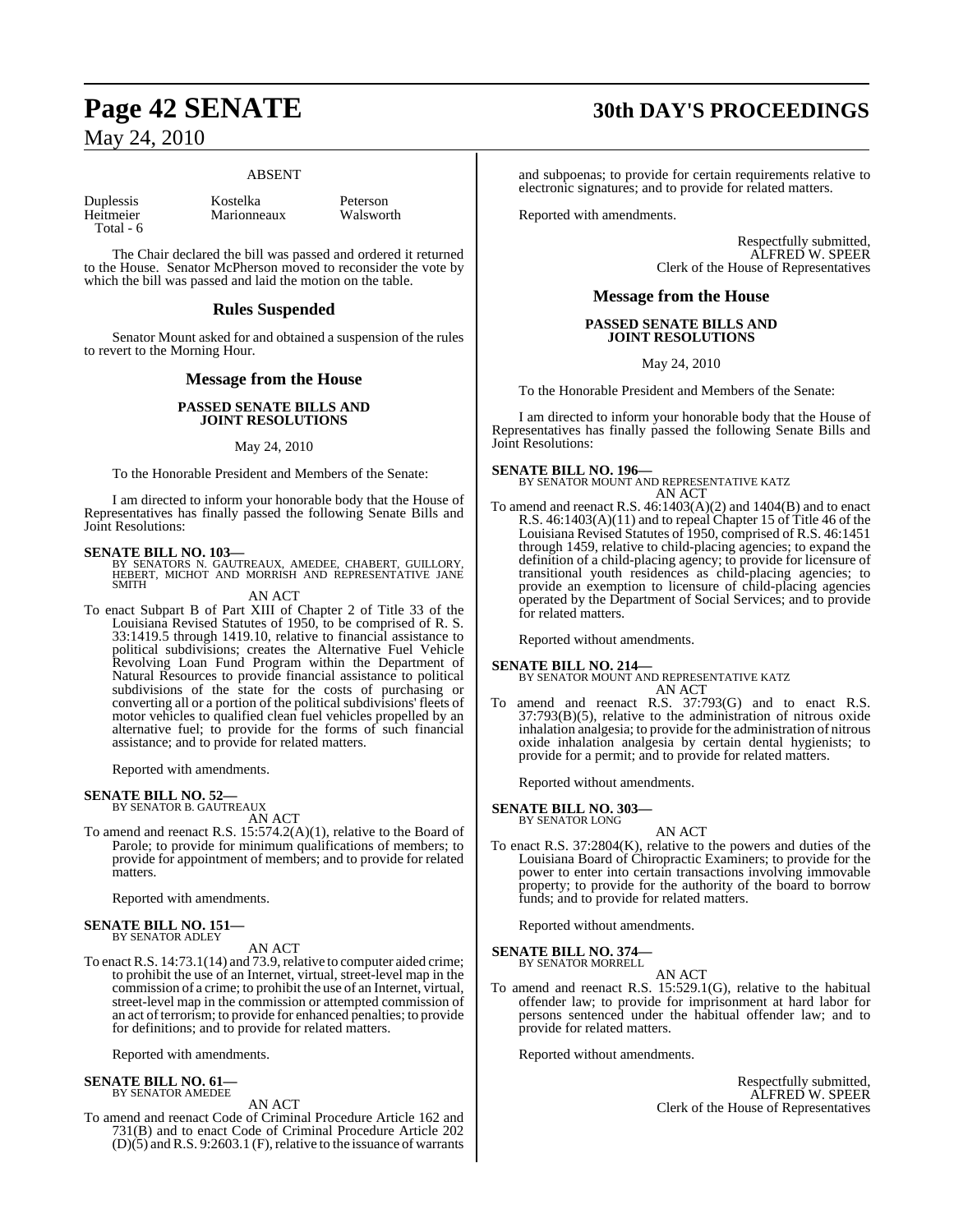# **30th DAY'S PROCEEDINGS Page 43 SENATE**

# May 24, 2010

#### **Introduction of Senate Resolutions**

Senator Chaisson asked for and obtained a suspension of the rules to read Senate Resolutions a first and second time.

#### **SENATE RESOLUTION NO. 91—**

BY SENATOR CHAISSON A RESOLUTION

To urge and request the Department of Transportation and Development to establish a joint task force with the parish council of St. Charles Parish to study the possibility of improving safety issues on Louisiana Highway 90 through St. Charles Parish.

On motion of Senator Chaisson the resolution was read by title and adopted.

## **SENATE RESOLUTION NO. 92—**

BY SENATOR MARIONNEAUX A RESOLUTION

To designate Saturday, May 29, 2010 as "Shady Grove High School Class of 1980 Day".

The resolution was read by title and placed on the Calendar for a second reading.

#### **Rules Suspended**

Senator LaFleur asked for and obtained a suspension of the rules to take up at this time:

## **Senate Resolutions on Second Reading**

#### **SENATE RESOLUTION NO. 86—** BY SENATOR LAFLEUR

A RESOLUTION

To commend the Tunica-Biloxi Tribe of Louisiana for its many contributions made to the state with its history, culture, and people, and to proclaim May 24, 2010, as Tunica-Biloxi Day at the Senate.

On motion of Senator LaFleur the resolution was read by title and adopted.

### **Introduction of Senate Concurrent Resolutions**

Senator Crowe asked for and obtained a suspension of the rules to read Senate Concurrent Resolutions a first and second time.

#### **SENATE CONCURRENT RESOLUTION NO. 90—** BY SENATOR CROWE

A CONCURRENT RESOLUTION

To urge and request the President of the United States to immediately issue an emergency executive order directing all available United States Armed Forces assets to assume control for all the response operations of fighting the catastrophic oil spill in the Gulf of Mexico, declaring martial law, calling for fines to be levied against British Petroleum for damages caused by the Deepwater Horizon oil spill to pay for response efforts, and ordering all federal agenciesto give Louisiana quick and helpful cooperation in its mission of protecting its coastline, and to cease and desist the use of all products listed on the U.S. EPA National Oil and Hazardous Substances Pollution Contingency Plan, Subpart J, Product Schedule, that contain petroleum distillates, propylene glycol, and other chemicals that are hazardous to human health, including 2-butoxyethanol, that are now being used to combat the oil spill off the Louisiana coast,

and to order certain federal agencies responsible for monitoring worker safety, public health, and the environment to take aggressive action to prevent further human and ecological tragedy from this catastrophe.

The resolution was read by title and referred by the President to the Committee on Natural Resources.

#### **Messages from the House**

The following Messages from the House were received and read as follows:

#### **Message from the House**

#### **ASKING CONCURRENCE IN HOUSE BILLS AND JOINT RESOLUTIONS**

May 24, 2010

To the Honorable President and Members of the Senate:

I am directed to inform your honorable body that the House of Representatives has finally passed and asks your concurrence in the following House Bills and Joint Resolutions:

HB No. 1032 HB No. 733

Respectfully submitted, ALFRED W. SPEER Clerk of the House of Representatives

#### **House Bills and Joint Resolutions on First Reading**

**HOUSE BILL NO. 733—** BY REPRESENTATIVE ANDERS

AN ACT

To enact R.S. 3:1221, relative to carbon sequestration; to authorize participation in greenhouse gas emission reduction programs; to provide for the state's participation; and to provide for related matters.

The bill was read by title and placed on the Calendar for a second reading.

#### **HOUSE BILL NO. 1032—**

BY REPRESENTATIVE BARROW AN ACT

To amend and reenact R.S.  $33:2740.67(C)(1)$ , (2), and (3), relative to the Greenwell Springs-Airline Economic Development District; to change the membership of the board of commissioners of the district; to provide relative to terms of board members; and to provide for related matters.

The bill was read by title and placed on the Calendar for a second reading.

### **Messages from the House**

The following Messages from the House were received and read as follows:

### **Message from the House**

#### **ASKING CONCURRENCE IN HOUSE CONCURRENT RESOLUTIONS**

#### May 24, 2010

To the Honorable President and Members of the Senate: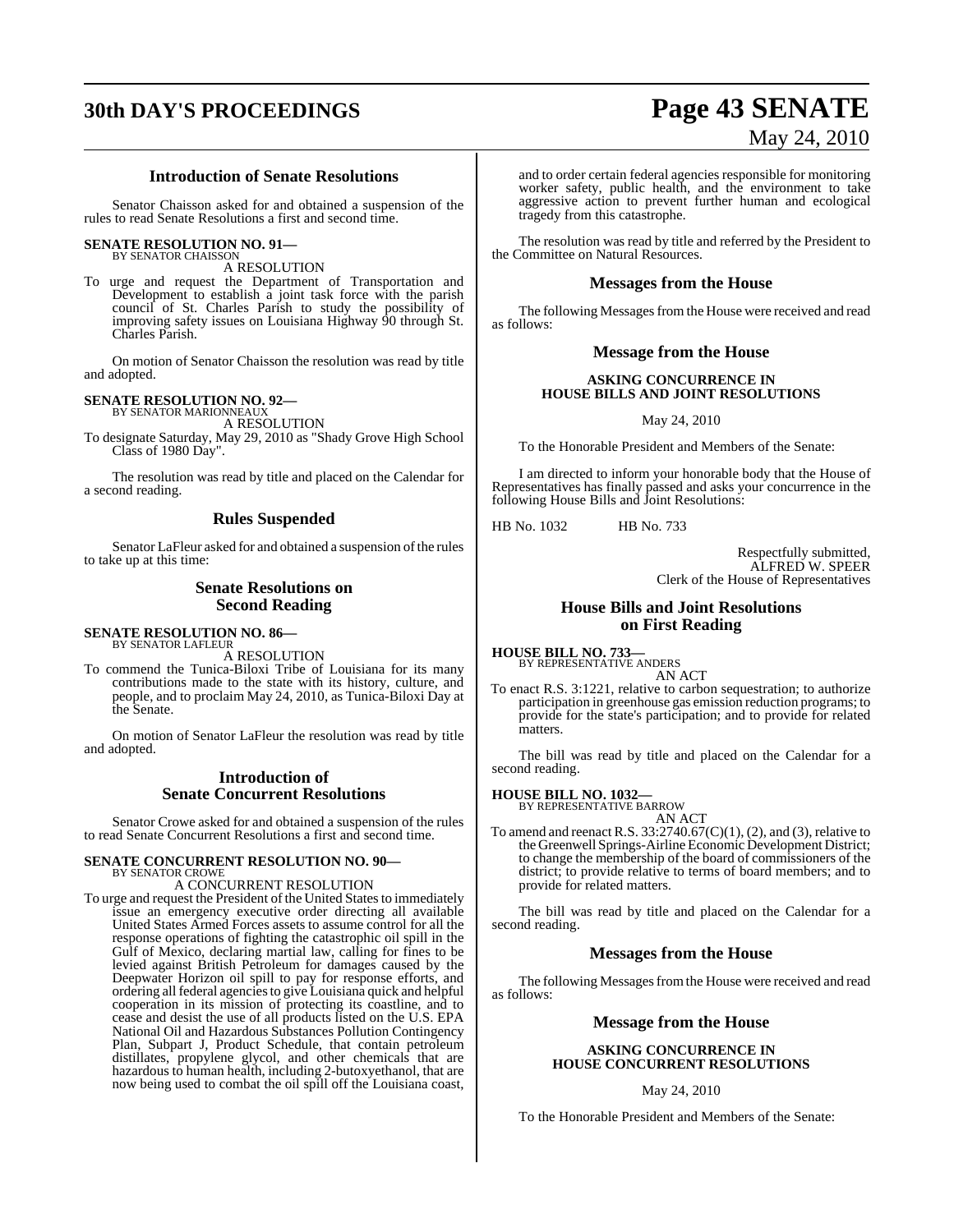I am directed to inform your honorable body that the House of Representatives has finally passed and asks your concurrence in the following House Concurrent Resolutions:

HCR No. 188 HCR No. 190 HCR No. 192

HCR No. 193

Total - 6

Respectfully submitted, ALFRED W. SPEER Clerk of the House of Representatives

#### **House Concurrent Resolutions**

Senator Chaisson asked for and obtained a suspension of the rules to read House Concurrent Resolutions a first and second time.

# **HOUSE CONCURRENT RESOLUTION NO. 188—** BY REPRESENTATIVE GARY SMITH

A CONCURRENT RESOLUTION

To urge and request the Department of Public Safety and Corrections to study the feasibility of and necessity for legislation which imposes restrictions on the residence of certain sex offenders by prohibiting sex offenders from establishing a residence in an area of high concentration of children.

The resolution was read by title. Senator Chaisson moved to concur in the House Concurrent Resolution.

### **ROLL CALL**

The roll was called with the following result:

#### YEAS

| Mr. President     | Erdey         | Morrish       |
|-------------------|---------------|---------------|
| Adley             | Gautreaux B   | Mount         |
| Alario            | Gautreaux N   | Murray        |
| Amedee            | Hebert        | <b>Nevers</b> |
| Appel             | Jackson       | Peterson      |
| <b>Broome</b>     | LaFleur       | Ouinn         |
| Chabert           | Long          | Riser         |
| Cheek             | Martiny       | Shaw          |
| Crowe             | McPherson     | Smith         |
| Donahue           | Michot        | Thompson      |
| Dorsey            | Morrell       | Walsworth     |
| <b>Total - 33</b> |               |               |
|                   | <b>NAYS</b>   |               |
| Total - 0         |               |               |
|                   | <b>ABSENT</b> |               |
| Claitor           | Guillory      | Kostelka      |
| Duplessis         | Heitmeier     | Marionneaux   |

The Chair declared the Senate concurred in the House Concurrent Resolution and ordered it returned to the House.

#### **HOUSE CONCURRENT RESOLUTION NO. 190—** BY REPRESENTATIVE CONNICK

A CONCURRENT RESOLUTION

To urge and request the United States Army Corps of Engineers and Barack Obama, President of the United States, to expedite permitting for the state of Louisiana's coastal use permit application to dredge sand to be used to bolster our barrier islands in order to prevent oil from the Deepwater Horizon oil leak from entering our marshes.

The resolution was read by title and referred by the President to the Committee on Natural Resources.

# **Page 44 SENATE 30th DAY'S PROCEEDINGS**

## **HOUSE CONCURRENT RESOLUTION NO. 192—** BY REPRESENTATIVE HARDY A CONCURRENT RESOLUTION

To urge and request the governor and the attorney general of the state to hastily determine who is at fault and then timely pursue actions against those responsible forthe resulting oilspill caused by the explosion that occurred on the rig Deepwater Horizon. The resolution was read by title and referred by the President to

the Committee on Natural Resources.

#### **HOUSE CONCURRENT RESOLUTION NO. 193—** BY REPRESENTATIVE DIXO

A CONCURRENT RESOLUTION

To urge and request the office of state fire marshal and the Louisiana State University Fire and Emergency Training Institute to perform a study to identify any opportunities for fire, EMT, emergency services, disaster relief, and disaster planning training at England Airpark.

The resolution was read by title. Senator McPherson moved to concur in the House Concurrent Resolution.

## **ROLL CALL**

The roll was called with the following result:

#### YEAS

| Mr. President<br>Adley<br>Alario<br>Amedee<br>Appel<br><b>Broome</b><br>Chabert<br>Cheek<br>Claitor<br>Crowe<br>Dorsey<br>Total - 33<br>Total - 0 | Erdey<br>Gautreaux B<br>Gautreaux N<br>Hebert<br>Jackson<br>LaFleur<br>Long<br>Martiny<br>McPherson<br>Michot<br>Morrell<br><b>NAYS</b> | Morrish<br>Mount<br>Murray<br><b>Nevers</b><br>Peterson<br>Quinn<br>Riser<br>Shaw<br>Smith<br>Thompson<br>Walsworth |
|---------------------------------------------------------------------------------------------------------------------------------------------------|-----------------------------------------------------------------------------------------------------------------------------------------|---------------------------------------------------------------------------------------------------------------------|
|                                                                                                                                                   | <b>ABSENT</b>                                                                                                                           |                                                                                                                     |
| Donahue<br>Duplessis<br>Total - 6                                                                                                                 | Guillory<br>Heitmeier                                                                                                                   | Kostelka<br>Marionneaux                                                                                             |

The Chair declared the Senate concurred in the House Concurrent Resolution and ordered it returned to the House.

#### **House Bills and Joint Resolutions on Second Reading Reported by Committees**

Senator Nevers asked for and obtained a suspension of the rules to take up House Bills and Joint Resolutions just reported by Committee.

**HOUSE BILL NO. 1033—**<br>BY REPRESENTATIVES HOFFMANN, AUSTIN BADON, HENRY BURNS, TIM BURNS, CARMODY, CARTER, CHAMPAGNE, CONNICK,<br>GISCLAIR, HARDY, KATZ, LABRUZZO, LIGI, NOWLIN, ROBIDEAUX,<br>SIMON, SMILEY, WILLIAMS, AND WOOTON A AN ACT

To amend and reenact R.S. 17:10.1(B) and (C), Subpart A of Part II of Chapter 39 of Title 17 of the Louisiana Revised Statutes of 1950, to be comprised of R.S. 17:3881 through 3886, Subpart C of Part II of Chapter 39 of Title 17 of the Louisiana Revised Statutes of 1950, to be comprised ofR.S. 17:3901 through 3905, R.S.  $17:3997(D)$ , to enact R.S.  $17:10.1(D)$ , and to repeal Subpart B of Part II of Chapter 39 of Title 17 of the Louisiana Revised Statutes of 1950, comprised of R.S. 17:3891 through 3895,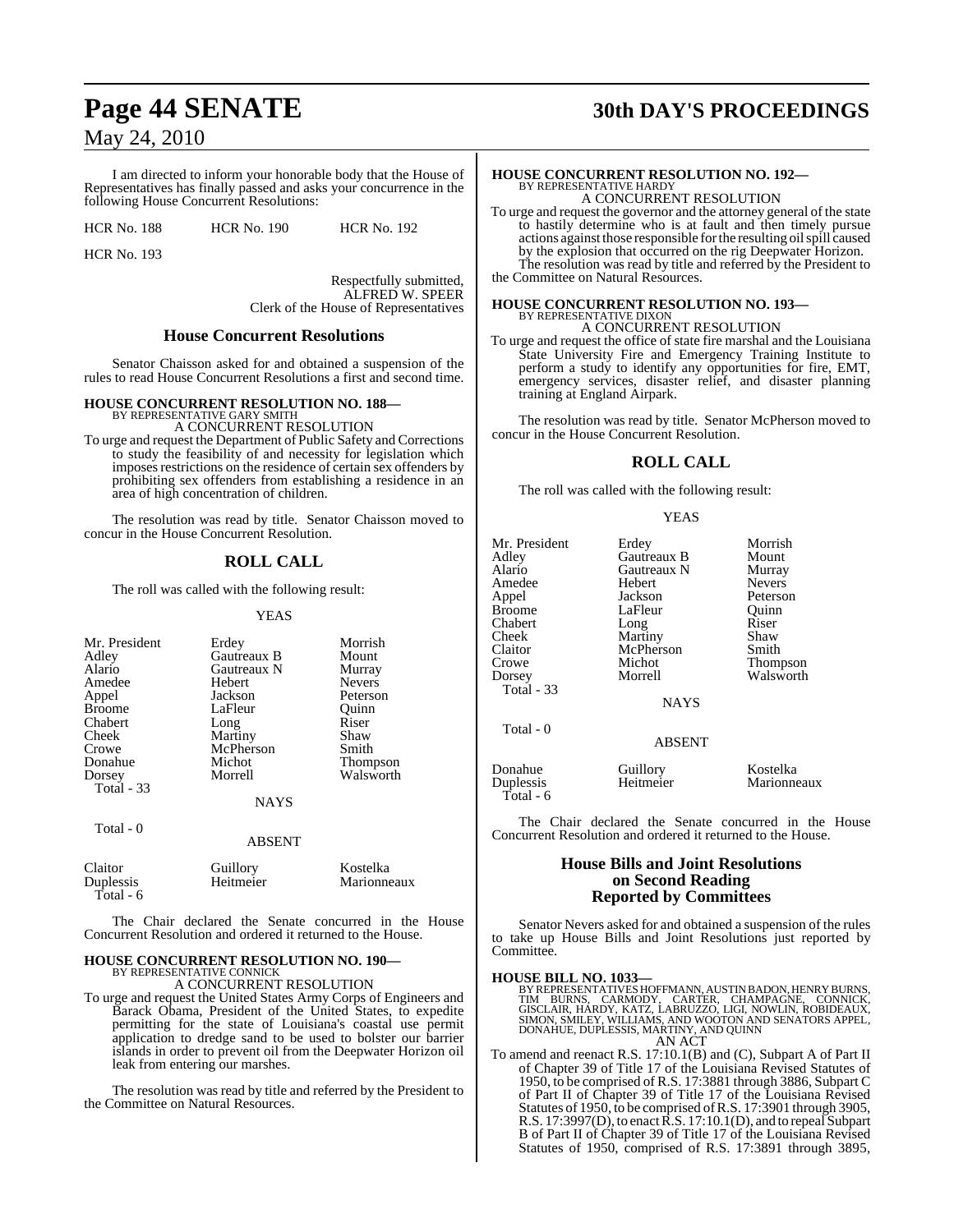# **30th DAY'S PROCEEDINGS Page 45 SENATE**

# May 24, 2010

relative to professional employee quality development; to provide for evaluation programs for teachers and administrators; to provide for program purposes and definitions; to provide for local evaluation plans and elements required for such plans; to provide relative to the powers and duties of the State Board of Elementary and Secondary Education and local school boards; to provide for an advisory committee to make recommendations relative to the development of a value-added assessment model; to require the state superintendent of education to make certain information available to the public; to provide conditions for the issuance of teacher and higher level certificates; to delete requirements relative to informal evaluations; to require reporting; to provide for applicability; to provide for effectiveness; to repeal provisions relative to the Teacher Assistance and Assessment Program; and to provide for related matters.

Reported with amendments by the Committee on Education.

#### **SENATE COMMITTEE AMENDMENTS**

Amendments proposed by Senate Committee on Education to Reengrossed House Bill No. 1033 by Representative Hoffmann

#### AMENDMENT NO. 1

On page 7, at the beginning of line 17, between "to" and "parents" insert "at least two"

#### AMENDMENT NO. 2

On page 7, delete lines 18 through 23, and insert the following: "following groups or organizations as follows:

- (i) One member appointed by the Associated Professional Educators of Louisiana.
- (ii) One member appointed by the Louisiana Association of Educators.

(iii) One member appointed by the Louisiana Federation of Teachers.

(iv) One member appointed by the Louisiana Association of School Superintendents.

(v) One member appointed by the Louisiana Association of Principals.

(vi) One member appointed by the Louisiana Association of Public Charter Schools.

(vii) Two members of the Senate Committee on Education, appointed by the chairman thereof.

(viii) Two members of the House Committee on Education, appointed by the chairman thereof.

(ix) One member appointed by each member of the State Board of Elementary and Secondary Education."

#### AMENDMENT NO. 3

On page 7, line 27, between "its" and "recommendations" change "final" to "initial" and between "board" and "by" insert "and the Senate and House committees on education"

#### AMENDMENT NO. 4

On page 8, delete lines 1 through 10, and insert the following:

"(7) Submit a written report to the Senate Committee on Education and the House Committee on Education not later than sixty days prior to the 2011 and the 2012 regular sessions of the legislature regarding the status of the development of the value-added assessment model as specified in R.S. 17:3902(B)(5) and the **EXECUTE:** assessment model as specified in  $R.S. 17:3902(B)(5)$  and the methodology used in such development. The committees may meet separately or jointly and may disapprove the assessment model so presented upon majority vote of each committee, if the committees determine that the methodology is arbitrary or not evidence-based.

(8) Beginning in 2013 and thereafter, submit a written report to the Senate Committee on Education and the House Committee on Education, not later than March first of each year, and at such other times as requested by the committees, regarding the implementation, results, and effectiveness of the value-added assessment model as provided in this Part.'

#### AMENDMENT NO. 5

On page 9, at the end of line 21, insert "The department shall submit a report to the Senate Committee on Education and the House Committee on Education which contains the details of any monitoring methods developed pursuant to this Subparagraph.

#### AMENDMENT NO. 6

On page 13, line 27, between "period." and "Each" insert "Such plan shall be designed to assist each teacher and administrator in meeting the standards for effectiveness, effectively addressing the social, developmental, and emotional needs of students and maintaining a classroom environment that is conducive to learning.

#### AMENDMENT NO. 7

On page 14, line 29, between "board" and "for" insert "for grade levels and subjects'

#### AMENDMENT NO. 8

On page 14, line 29, between "For" and "and subjects" change "grades" to "grade levels"

#### AMENDMENT NO. 9

On page 15, at the beginning of line 4, delete "Human Development Index.

#### AMENDMENT NO. 10

On page 18, line 23, between "teacher" and "employed" insert "and administrator" and between "school" and the period "." insert "using the value-added assessment model and measures of student growth as determined by the State Board of Elementary and Secondary Education pursuant to R.S.  $17:3902(B)(5)$ 

#### AMENDMENT NO. 11

On page 18, line 26, between "using" and "value-added" change "a" to "the"

#### AMENDMENT NO. 12

On page 18, line 27, between "board" and "for" insert "for grade levels and subjects"

#### AMENDMENT NO. 13

On page 18, at the beginning of line 28, change "grades" to "grade levels"

#### AMENDMENT NO. 14

On page 19, at the end of line 1, delete "Human Development" and at the beginning of line 2, delete "Index,

#### AMENDMENT NO. 15

On page 19, line 6, after "school." delete the remainder of the line

#### AMENDMENT NO. 16

On page 19, delete line 7, and insert the following:

"(3) The state superintendent of education shall make available to the public the data specified in R.S.  $17:3902(B)(5)$  as may be useful for conducting statistical analyses and evaluations of educational personnel, but shall not reveal information pertaining to the evaluation report of a particular employee. Beginning with the 2012-2013 school year, such public information may include school level student growth data as specified in R.S. 17:3902(B)(5).

(4)(a) The State Board of Elementary and Secondary Education may request that the state Department of Education monitor evaluation programs established pursuant to this Section as necessary. The method to be used in monitoring such programs shall be established by the department with the approval of the board and shall be sufficient to determine the extent to which any programs have been implemented, and whether such programs comply with the provisions of this Section.

 $(b)$  If, in conducting such monitoring, the department determines that the governing authority of a charter school has failed to implement its evaluation program or has otherwise failed to comply with the provisions of this Section, the department shall notify the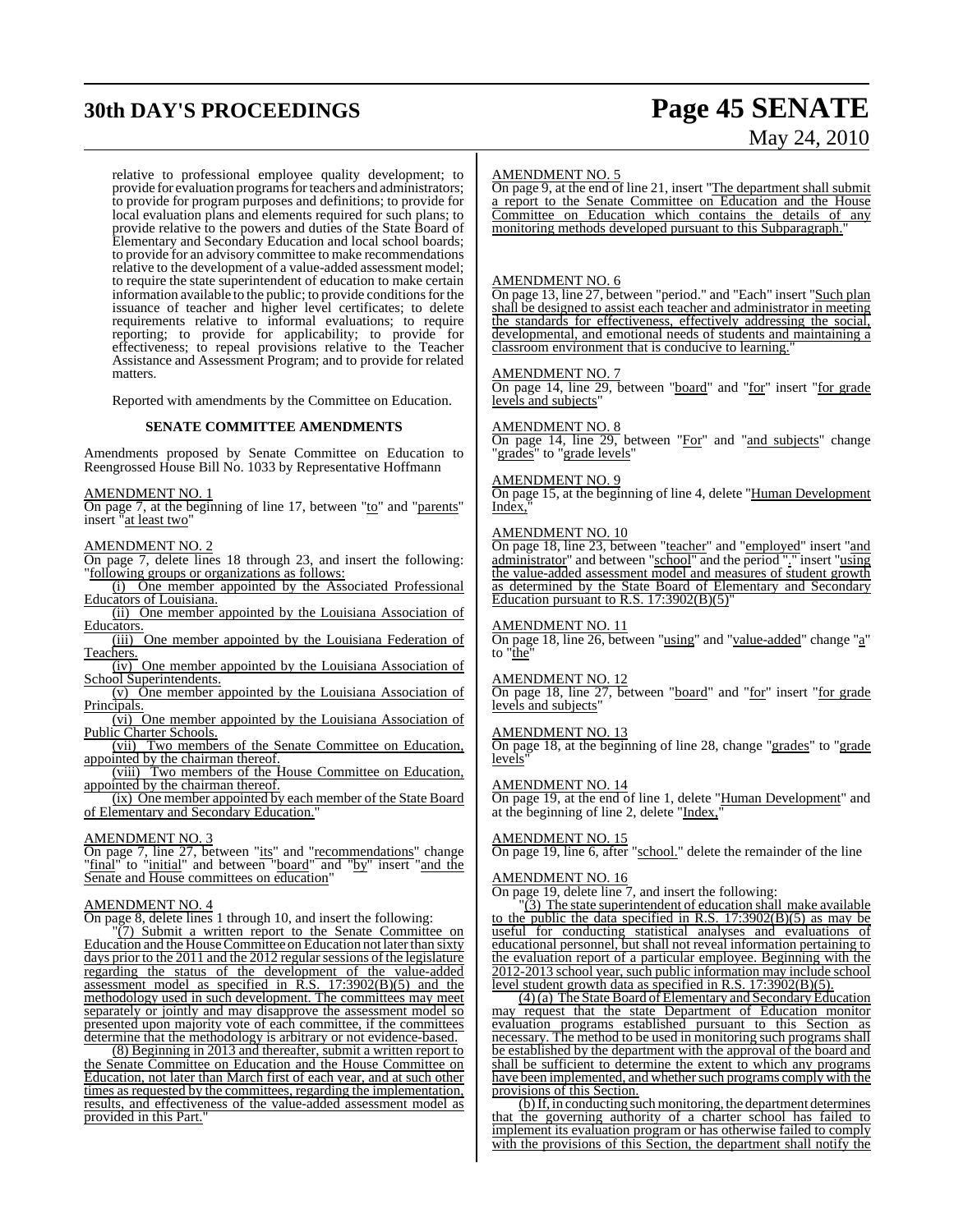# **Page 46 SENATE 30th DAY'S PROCEEDINGS**

## May 24, 2010

charter school governing authority of such failure, and the charter school governing authority shall correct such failure within sixty calendar days after receiving such notification. The department also shall notify the State Board of Elementary and Secondary Education of such failure, by the charter school governing authority.

(c) If the failure is not corrected within the prescribed sixty calendar days, the department shall notify the board of such continued failure and shall recommend to the board whatever sanctions against such charter school governing authority the department deems appropriate, which may include withholding funds distributed pursuant to the minimum foundation program formula until the corrections are made. The board shall act upon such recommendation within sixty calendar days after its receipt of the notification.

On motion of Senator Nevers, the committee amendment was adopted. The amended bill was read by title and referred to the Legislative Bureau.

#### **Reports of Committees**

The following reports of committees were received and read:

#### **REPORT OF COMMITTEE ON**

#### **FINANCE**

Senator Michael J. "Mike" Michot, Chairman on behalf of the Committee on Finance, submitted the following report:

#### May 24, 2010

To the President and Members of the Senate:

I am directed by your Committee on Finance to submit the following report:

**SENATE BILL NO. 401—**<br>BY SENATORS THOMPSON AND NEVERS AND REPRESENTATIVE KATZ AN ACT

To enact R.S. 40:1300.144(A)(4), relative to rural hospitals; to provide for rural hospital reimbursement; to provide for the development of payment methods that optimize federal funds to reduce or eliminate small rural hospitals' reliance upon uncompensated care costs funding; to provide for rules and regulations; and to provide for related matters.

Reported favorably.

#### **SENATE BILL NO. 471—** BY SENATOR MICHOT

AN ACT

To enact Chapter 64 of Title 46 of the Louisiana Revised Statutes of 1950, to be comprised of R.S. 46:2901, relative to a special treasury fund; to create the Health Care Stabilization Fund; to provide for deposit of certain monies into the fund; to provide for the uses of monies in the fund; to provide for an effective date; and to provide for related matters.

Reported with amendments.

**HOUSE BILL NO. 583—**<br>BY REPRESENTATIVES EDWARDS, ANDERS, ARMES, ARNOLD, AUSTIN BADON, BALDONE, BARROW, BILLIOT, HENRY BURNS, TIM<br>BURNS, BURRELL, CARMODY, CONNICK, CORTEZ, CROMER, DIXON,<br>DOERGE, DOVE, ELLINGTON, FANNIN, GA

AN ACT

To enact R.S.  $46:121(4)$ ,  $122(B)(5)$ , and  $123(L)$ , relative to Louisiana Military Family Assistance; to provide for definitions; to

provide for uses of the Louisiana Military Family Assistance Fund; and to provide for related matters.

Reported favorably.

#### **HOUSE BILL NO. 1065—** BY REPRESENTATIVE LEGER

AN ACT

To amend and reenact R.S. 49:259(B), relative to the Department of Justice Legal Support Fund, to increase the maximumallowable fund balance; to provide for an effective date; and to provide for related matters.

Reported with amendments.

#### **HOUSE BILL NO. 1267—**

BY REPRESENTATIVE BROSSETT AN ACT

To amend and reenact R.S. 39:6(C), relative to the duties of the commissioner of administration; to require that certain information concerning state contracts be included on the state spending website; to provide for effectiveness; and to provide for related matters.

Reported favorably.

Respectfully submitted, MICHAEL J. "MIKE" MICHOT Chairman

#### **Rules Suspended**

Senator Morrell asked for and obtained a suspension of the rules to recall Senate Bill No. 60 from the Committee on Revenue and Fiscal Affairs.

**SENATE BILL NO. 60—** BY SENATOR MORRELL

AN ACT

To amend and reenact R.S. 39:1401(C), relative to the State Bond Commission; to provide for the election of a chairman of the State Bond Commission by its members; and to provide for related matters.

On motion of Senator Morrell the bill was read by title and withdrawn from the files of the Senate.

### **Privilege Report of the Legislative Bureau**

#### May 24, 2010

To the President and Members of the Senate:

I am directed by your Legislative Bureau to submit the following report:

The following bills are approved as to construction and duplication.

**HOUSE BILL NO. 1033—**<br>BY REPRESENTATIVES HOFFMANN, AUSTIN BADON, HENRY BURNS, TIM BURNS, CARMODY, CARTER, CHAMPAGNE, CONNICK,<br>GISCLAIR, HARDY, KATZ, LABRUZZO, LIGI, NOWLIN, ROBIDEAUX,<br>SIMON, SMILEY, WILLIAMS, AND WOOTON A

To amend and reenact R.S. 17:10.1(B) and (C), Subpart A of Part II To amend and reenact R.S. 17:10.1(B) and (C), Subpart A of Part II of Chapter 39 of Title 17 of the Louisiana Revised Statutes of 1950, to be comprised of R.S. 17:3881 through 3886, Subpart C of Part II of Chapter 39 of Title 17 of the Louisiana Revised Statutes of 1950, to be comprised ofR.S. 17:3901 through 3905, R.S. 17:3997(D), to enact R.S. 17:10.1(D), and to repeal Subpart B of Part II of Chapter 39 of Title 17 of the Louisiana Revised Statutes of 1950, comprised of R.S. 17:3891 through 3895, relative to professional employee quality development; to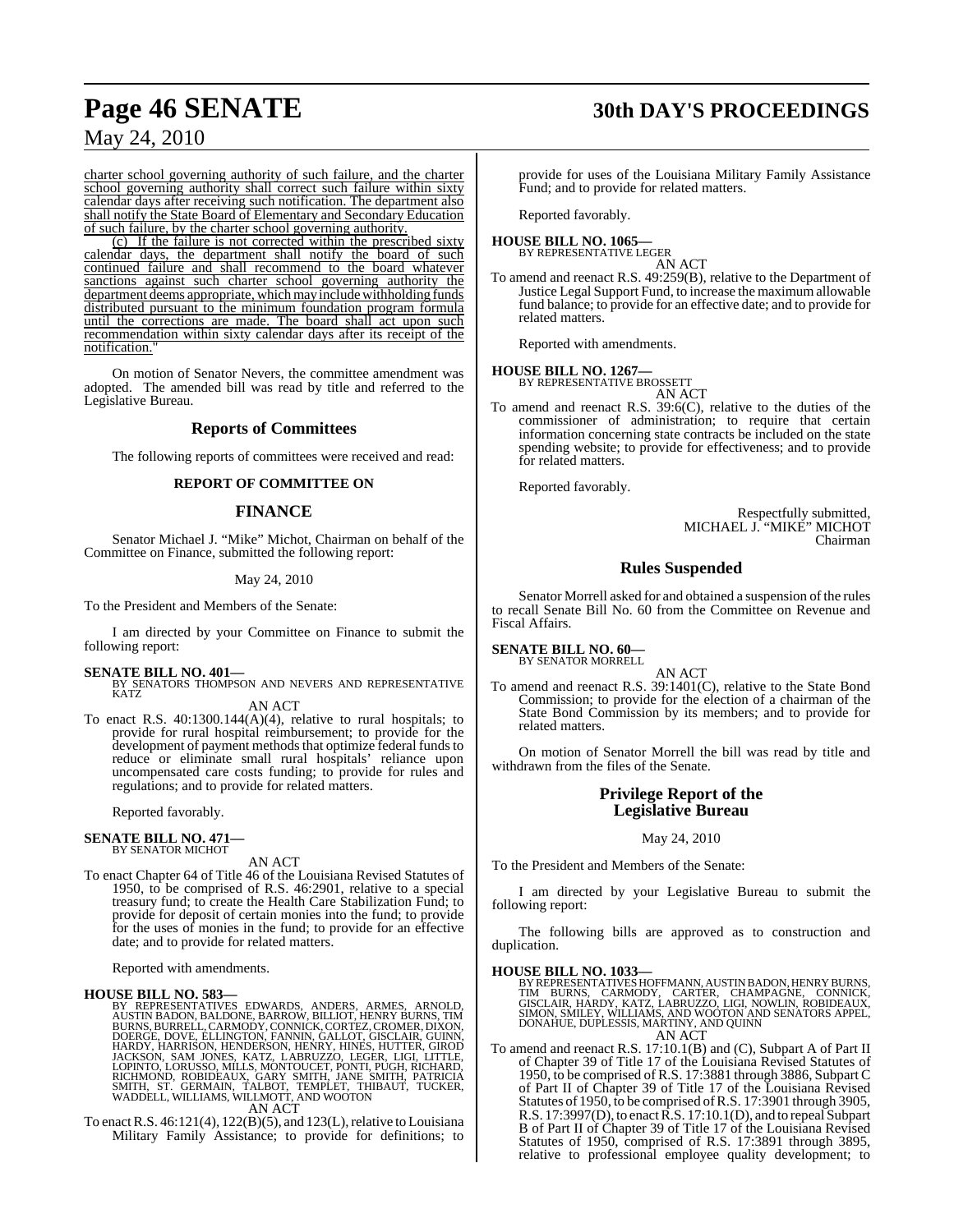# **30th DAY'S PROCEEDINGS Page 47 SENATE**

provide for evaluation programs for teachers and administrators; to provide for program purposes and definitions; to provide for local evaluation plans and elements required for such plans; to provide relative to the powers and duties of the State Board of Elementary and Secondary Education and local school boards; to provide for an advisory committee to make recommendations relative to the development of a value-added assessment model; to require the state superintendent of education to make certain information available to the public; to provide conditions for the issuance of teacher and higher level certificates; to delete requirements relative to informal evaluations; to require reporting; to provide for applicability; to provide for effectiveness; to repeal provisions relative to the Teacher Assistance and Assessment Program; and to provide for related matters.

Reported without amendments.

Respectfully submitted, ROB MARIONNEAUX Chairman

#### **Adoption of Legislative Bureau Report**

On motion of Senator Nevers, the Bills and Joint Resolutions were read by title and passed to a third reading.

#### **Privilege Report of the Committee on Senate and Governmental Affairs**

#### **ENROLLMENTS**

Senator Kostelka, Chairman on behalf of the Committee on Senate and Governmental Affairs, submitted the following report:

May 24, 2010

To the President and Members of the Senate:

I am directed by your Committee on Senate and Governmental Affairs to submit the following report:

The following Senate Bills have been properly enrolled:

#### **SENATE BILL NO. 98—**

BY SENATORS MARTINY AND DUPLESSIS AN ACT

To amend and reenact R.S. 37:1788(B)(2) and to enact R.S. 37:1788(B)(3), relative to pawnbrokers; to provide for change in ownership of pawnshops under certain circumstances; and to provide for related matters.

# **SENATE BILL NO. 168—** BY SENATOR WALSWORTH

AN ACT

To amend and reenact R.S. 8:606(B) and (C), and 706 and to enact R.S. 8:1(22.1) and 606(D), relative to cemeteries; to provide for commencement and completion requirements of mausoleums or similar structures; to provide for commencement and the completion requirements of improvements on undeveloped cemetery property; and to provide for related matters.

# **SENATE BILL NO. 198—** BY SENATOR DUPLESSIS

AN ACT

To amend and reenact R.S. 32:707.2(C)(2) and (3), and to enact R.S. 6:969.18(A)(5) and R.S. 32:707.2(H), relative to electronic lien and title services; to authorize financial institutions to charge consumer fees in connection with motor vehicle transactions; and to provide for related matters.

# May 24, 2010

#### **SENATE BILL NO. 291—** BY SENATOR DONAHUE

AN ACT

To amend and reenact R.S. 37:2171.2(B) and to enact R.S. 37:2171.2(C), relative to requirements for building permits; to require nonresident contractors to provide certain additional information prior to issuance of a permit; and to provide for related matters.

**SENATE BILL NO. 404—** BY SENATOR DONAHUE

AN ACT

To enact R.S. 39:248, relative to state government services; to provide for the development of a long term plan to create regional governmental service centers; to provide for the submission of the plan to the Joint Legislative Committee on the Budget for approval; to provide for annual updating of the plan; and to provide for related matters.

**SENATE BILL NO. 415—** BY SENATOR MICHOT

AN ACT

To enact R.S. 51:1427, relative to deceptive or unfair trade practices or acts; to prohibit a person from selling or offering to sell computer software products which the person has developed or manufactured, or services that the person develops or supplies, while knowingly using stolen or misappropriated computer software; to provide for sanctions; and to provide for related matters.

# **SENATE BILL NO. 484—** BY SENATOR DUPLESSIS

AN ACT

To amend and reenact R.S. 6:263, relative to capital, surplus, and dividends of state banks; to provide relative to state bank dividends and stock purchased or redeemed; to require capital surplus; and to provide for related matters.

# **SENATE BILL NO. 540—** BY SENATOR WALSWORTH

AN ACT

To amend and reenact R.S. 8:306, relative to the dedication of cemetery property; to provide for legislative intent; to provide for the protection of unmarked human burial sites; to provide for notice; and to provide for related matters.

# **SENATE BILL NO. 616—** BY SENATOR MCPHERSON

AN ACT

To enact R.S.  $32:61(A)(3)$  and R.S.  $32:63(C)$ ; and to repeal R.S. 32:62, relative to speed limits on highways of this state; to authorize increases of the maximum speed on highways; and to provide for related matters.

> Respectfully submitted, ROBERT W. "BOB" KOSTELKA Chairman

The foregoing Senate Bills were signed by the President of the Senate.

#### **Privilege Report of the Committee on Senate and Governmental Affairs**

### **ENROLLMENTS**

Senator Kostelka, Chairman on behalf of the Committee on Senate and Governmental Affairs, submitted the following report:

#### May 24, 2010

To the President and Members of the Senate:

I am directed by your Committee on Senate and Governmental Affairs to submit the following report: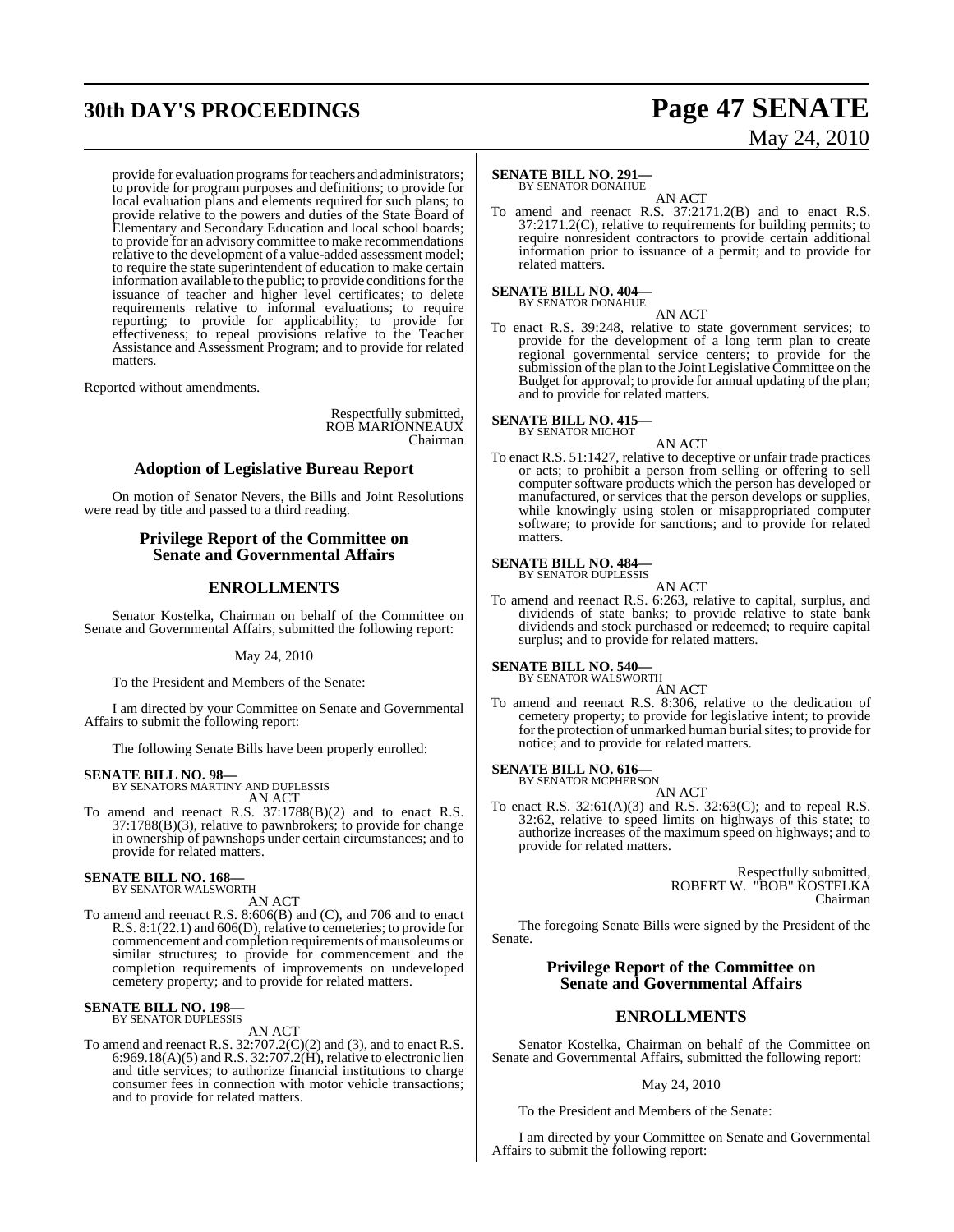# **Page 48 SENATE 30th DAY'S PROCEEDINGS**

## May 24, 2010

The following Senate Concurrent Resolutions have been properly enrolled:

# **SENATE CONCURRENT RESOLUTION NO. 86—** BY SENATOR B. GAUTREAUX

A CONCURRENT RESOLUTION

To urge and request the State Board of Elementary and Secondary Education, the division of administration, and the Department of Education to study the feasibility of appropriating directly to the state retirement systems those funds currently included in the Minimum Foundation Program (MFP) appropriation for payment of the employer contributions to the retirement systems.

#### **SENATE CONCURRENT RESOLUTION NO. 88—** BY SENATOR CLAITOR

A CONCURRENT RESOLUTION

To commend Catholic High School in Baton Rouge and its athletic program for earning five separate state championships in 2009- 2010.

> Respectfully submitted, ROBERT W. "BOB" KOSTELKA Chairman

The foregoing Senate Concurrent Resolutions were signed by the President of the Senate.

#### **Message from the House**

#### **SIGNED HOUSE CONCURRENT RESOLUTIONS**

#### May 24, 2010

To the Honorable President and Members of the Senate:

I am directed to inform your honorable body that the Speaker of the House of Representatives has signed the following House Concurrent Resolutions:

## **HOUSE CONCURRENT RESOLUTION NO. 162—** BY REPRESENTATIVE TUCKER AND SENATOR CHAISSON A CONCURRENT RESOLUTION

To recognize Monday, June 7, 2010, as UNO Day at the Louisiana Legislature.

# **HOUSE CONCURRENT RESOLUTION NO. 163—** BY REPRESENTATIVE TEMPLET

A CONCURRENT RESOLUTION

To urge and request the Louisiana Public Service Commission to study and report on the feasibility of adopting the National Electrical Safety Code for the installation, operation, and maintenance of overhead and underground electrical facilities.

## **HOUSE CONCURRENT RESOLUTION NO. 164—** BY REPRESENTATIVE TEMPLET A CONCURRENT RESOLUTION

To urge and request each owner or operator of a public utility or private facility, which maintains or uses utility poles in the state of Louisiana, to become a member of and participate in a statewide utility pole reporting system.

#### **HOUSE CONCURRENT RESOLUTION NO. 165—** BY REPRESENTATIVE AUSTIN BADON

A CONCURRENT RESOLUTION

To urge and request the Board of Regents, in consultation with the public postsecondary education management boards, to study and make recommendations relative to including students who graduate from an institution in calculationsfor determining and for reporting on student graduation and completion rates by public postsecondary education institutions; to provide for a report to the legislative education committees of study findings and recommendations; and to provide for related matters.

**HOUSE CONCURRENT RESOLUTION NO. 166—** BY REPRESENTATIVES WILLMOTT AND LIGI AND SENATOR MARTINY A CONCURRENT RESOLUTION

To commend Arthur Tudela for his outstanding service to his country in the United States Marine Corps.

**HOUSE CONCURRENT RESOLUTION NO. 168—** BY REPRESENTATIVES CARMODY AND WADDELL AND SENATOR SHAW

A CONCURRENT RESOLUTION

To commend Shreveport's Captain Shreve High School upon receipt of the 2010 National Gold Council of Excellence Award.

# **HOUSE CONCURRENT RESOLUTION NO. 169—** BY REPRESENTATIVE BALDONE

A CONCURRENT RESOLUTION

To urge and request the Judicial Council of the Supreme Court of Louisiana to develop a uniform form to be used by all courts in Louisiana to notify defendants charged with operating a vehicle while intoxicated of their rights and the penalty range for subsequent charges of operating a vehicle while intoxicated.

**HOUSE CONCURRENT RESOLUTION NO. 176—** BY REPRESENTATIVES MCVEA, EDWARDS, AND THIBAUT AND SENATOR RISER

A CONCURRENT RESOLUTION

To commend Louise Williams of Weyanoke upon the celebration of her one-hundred-tenth birthday on June 15, 2010.

# **HOUSE CONCURRENT RESOLUTION NO. 177—** BY REPRESENTATIVE SIMON

A CONCURRENT RESOLUTION To urge and request television cable companies to determine methods to improve customer relations for the hearing impaired.

**HOUSE CONCURRENT RESOLUTION NO. 180—** BY REPRESENTATIVES GREENE, MICHAEL JACKSON, KATZ, AND PONTI AND SENATORS BROOME AND ERDEY A CONCURRENT RESOLUTION

To commend East Baton Rouge Parish upon winning the Sixteenth Annual Elementary Championship Fitness Meet of the Governor's Games sponsored by the Governor's Council on Physical Fitness and Sports.

and asked that the President of the Senate affix his signature to the same.

> Respectfully submitted, ALFRED W. SPEER Clerk of the House of Representatives

The House Concurrent Resolutions contained herein were signed by the President of the Senate.

#### **ATTENDANCE ROLL CALL**

#### PRESENT

Mr. President Erdey Morrish<br>Adley Gautreaux B Mount Adley Gautreaux B Mount Alario Gautreaux N Murray Appel Broome **Jackson** Quinn<br>Chabert LaFleur Riser Chabert LaFleur Riser<br>Cheek Long Shaw Cheek Long Shaw Claitor Marionneaux Smith Crowe Martiny Thompson<br>
Donahue McPherson Walsworth Donahue McPherson<br>Dorsey Michot Duplessis Total - 37

Amedeu<br>
Amedeu<br>
Amedeu<br>
Referson<br>
Referson Michot<br>Morrell